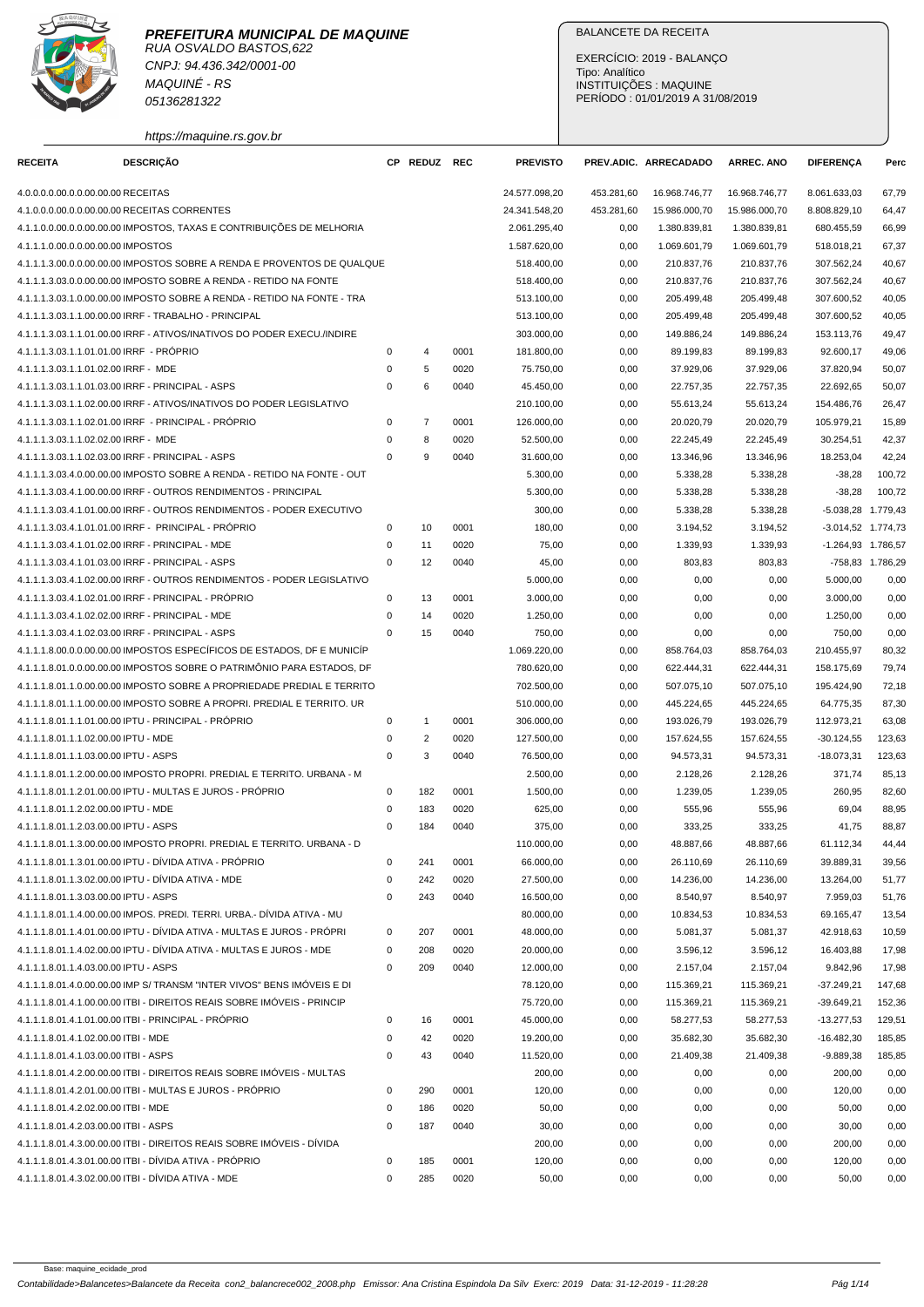

RUA OSVALDO BASTOS,622 CNPJ: 94.436.342/0001-00 MAQUINÉ - RS 05136281322

https://maquine.rs.gov.br

# BALANCETE DA RECEITA

EXERCÍCIO: 2019 - BALANÇO Tipo: Analítico INSTITUIÇÕES : MAQUINE PERÍODO : 01/01/2019 A 31/08/2019

| <b>RECEITA</b>                        | <b>DESCRIÇÃO</b>                                                        | <b>CP</b>   | REDUZ REC |      | <b>PREVISTO</b> |      | PREV.ADIC. ARRECADADO | <b>ARREC. ANO</b> | <b>DIFERENÇA</b> | Perc   |
|---------------------------------------|-------------------------------------------------------------------------|-------------|-----------|------|-----------------|------|-----------------------|-------------------|------------------|--------|
| 4.1.1.1.8.01.4.3.03.00.00 ITBI - ASPS |                                                                         | $\mathbf 0$ | 286       | 0040 | 30,00           | 0,00 | 0,00                  | 0,00              | 30,00            | 0,00   |
|                                       | 4.1.1.1.8.01.4.4.00.00.00 ITBI - DIREI. REAIS IMÓVEIS- DÍVIDA ATIVA - M |             |           |      | 2.000,00        | 0,00 | 0,00                  | 0,00              | 2.000,00         | 0,00   |
|                                       | 4.1.1.1.8.01.4.4.01.00.00 ITBI - DÍVIDA ATIVA - MULTAS E JUROS - PRÓPRI | $\mathbf 0$ | 287       | 0001 | 1.200,00        | 0,00 | 0,00                  | 0,00              | 1.200,00         | 0,00   |
|                                       | 4.1.1.1.8.01.4.4.02.00.00 ITBI - DÍVIDA ATIVA - MULTAS E JUROS - MDE    | 0           | 288       | 0020 | 500,00          | 0,00 | 0,00                  | 0,00              | 500,00           | 0,00   |
| 4.1.1.1.8.01.4.4.03.00.00 ITBI - ASPS |                                                                         | $\mathbf 0$ | 289       | 0040 |                 |      | 0,00                  |                   | 300,00           | 0,00   |
|                                       |                                                                         |             |           |      | 300,00          | 0,00 |                       | 0,00              |                  |        |
|                                       | 4.1.1.1.8.02.0.0.00.00.00 IMPOSTOS PRODUÇÃO, CIRCULAÇÃO DE MERCADORIAS  |             |           |      | 288.600,00      | 0,00 | 236.319,72            | 236.319,72        | 52.280,28        | 81,88  |
|                                       | 4.1.1.1.8.02.3.0.00.00.00 IMPOSTO SOBRE SERVIÇOS DE QUALQUER NATUREZA   |             |           |      | 288.600,00      | 0,00 | 236.319,72            | 236.319,72        | 52.280,28        | 81,88  |
|                                       | 4.1.1.1.8.02.3.1.00.00.00 IMPOSTO SOBRE SERVIÇOS DE QUALQUER NATUREZA - |             |           |      | 276.500,00      | 0,00 | 232.746,07            | 232.746,07        | 43.753,93        | 84,18  |
|                                       | 4.1.1.1.8.02.3.1.01.00.00 ISS - PRINCIPAL - PRÓPRIO                     | 0           | 17        | 0001 | 136.500,00      | 0,00 | 123.348,22            | 123.348,22        | 13.151,78        | 90,36  |
| 4.1.1.1.8.02.3.1.02.00.00 ISS - MDE   |                                                                         | $\mathbf 0$ | 18        | 0020 | 87.500,00       | 0,00 | 68.370,76             | 68.370,76         | 19.129,24        | 78,14  |
| 4.1.1.1.8.02.3.1.03.00.00 ISS - ASPS  |                                                                         | $\mathbf 0$ | 19        | 0040 | 52.500,00       | 0,00 | 41.027,09             | 41.027,09         | 11.472,91        | 78,15  |
|                                       | 4.1.1.1.8.02.3.2.00.00.00 IMPOSTO SOBRE SERVIÇOS DE QUALQUER NATUREZA - |             |           |      | 600,00          | 0,00 | 476,87                | 476,87            | 123,13           | 79,48  |
|                                       | 4.1.1.1.8.02.3.2.01.00.00 ISS - MULTAS E JUROS - PRÓPRIO                | $\mathbf 0$ | 188       | 0001 | 360,00          | 0,00 | 281,00                | 281,00            | 79,00            | 78,06  |
| 4.1.1.1.8.02.3.2.02.00.00 ISS - MDE   |                                                                         | $\mathbf 0$ | 189       | 0020 | 150,00          | 0,00 | 122,53                | 122,53            | 27,47            | 81,69  |
| 4.1.1.1.8.02.3.2.03.00.00 ISS - ASPS  |                                                                         | $\mathbf 0$ | 190       | 0040 | 90,00           | 0,00 | 73,34                 | 73,34             | 16,66            | 81,49  |
|                                       | 4.1.1.1.8.02.3.3.00.00.00 IMPOSTO SOBRE SERVIÇOS DE QUALQUER NATUREZA - |             |           |      | 8.000,00        | 0,00 | 2.748,30              | 2.748,30          | 5.251,70         | 34,35  |
|                                       | 4.1.1.1.8.02.3.3.01.00.00 ISS - DÍVIDA ATIVA - PRÓPRIO                  | $\mathbf 0$ | 244       | 0001 | 4.800,00        | 0,00 | 1.147,42              | 1.147,42          | 3.652,58         | 23,90  |
|                                       | 4.1.1.1.8.02.3.3.02.00.00 ISS - DÍVIDA ATIVA - MDE                      | $\mathbf 0$ | 245       | 0020 | 2.000,00        | 0,00 | 1.000,56              | 1.000,56          | 999,44           | 50,03  |
| 4.1.1.1.8.02.3.3.03.00.00 ISS - ASPS  |                                                                         | $\mathbf 0$ | 246       | 0040 | 1.200,00        | 0,00 | 600,32                | 600,32            | 599,68           | 50,03  |
|                                       | 4.1.1.1.8.02.3.4.00.00.00 IMPOSTO SERVI. QUAL. NATU. - DÍVIDA ATIVA - M |             |           |      | 3.500,00        | 0,00 | 348,48                | 348,48            | 3.151,52         | 9,96   |
|                                       | 4.1.1.1.8.02.3.4.01.00.00 ISS - DIVIDA ATIVA -MULTAS E JUROS - PRÓPRIO  | $\mathbf 0$ | 210       | 0001 | 2.100,00        | 0,00 | 127,41                | 127,41            | 1.972,59         | 6,07   |
|                                       | 4.1.1.1.8.02.3.4.02.00.00 ISS - DÍVIDA ATIVA -MULTAS E JUROS - MDE      | $\mathbf 0$ | 211       | 0020 | 875,00          | 0,00 | 138,17                | 138,17            | 736,83           | 15,79  |
| 4.1.1.1.8.02.3.4.03.00.00 ISS - ASPS  |                                                                         | $\mathbf 0$ | 212       | 0040 | 525,00          | 0,00 | 82,90                 | 82,90             | 442,10           | 15,79  |
| 4.1.1.2.0.00.0.0.00.00.00 TAXAS       |                                                                         |             |           |      | 467.775,40      | 0,00 | 311.238,02            | 311.238,02        | 156.537,38       | 66,54  |
|                                       | 4.1.1.2.2.00.0.0.00.00.00 TAXAS PELA PRESTAÇÃO DE SERVIÇOS              |             |           |      | 308.995,40      | 0,00 | 292.389,51            | 292.389,51        | 16.605,89        | 94,63  |
|                                       | 4.1.1.2.2.01.0.0.00.00.00 TAXAS PELA PRESTAÇÃO DE SERVIÇOS              |             |           |      | 308.995,40      | 0,00 | 292.389,51            | 292.389,51        | 16.605,89        | 94,63  |
|                                       | 4.1.1.2.2.01.1.0.00.00.00 TAXAS PELA PRESTAÇÃO DE SERVIÇOS              |             |           |      | 308.995,40      | 0,00 | 292.389,51            | 292.389,51        | 16.605,89        | 94,63  |
|                                       | 4.1.1.2.2.01.1.1.00.00.00 TAXAS PELA PRESTAÇÃO DE SERVIÇOS - PRINCIPAL  |             |           |      | 268.345,40      | 0,00 | 235.863,08            | 235.863,08        | 32.482,32        | 87,90  |
|                                       | 4.1.1.2.2.01.1.1.01.00.00 TAXA DE LIMPEZA PUBLICA                       | 0           | 33        | 0001 | 233.345,40      | 0,00 | 222.958,26            | 222.958,26        | 10.387,14        | 95,55  |
|                                       | 4.1.1.2.2.01.1.1.02.00.00 TAXA DE EMISSAO DE CERTIDAO                   | 0           | 34        | 0001 | 15.000,00       | 0,00 | 6.650,28              | 6.650,28          | 8.349,72         | 44,34  |
|                                       | 4.1.1.2.2.01.1.1.03.00.00 TAXA DE EXPEDIENTE                            | $\mathbf 0$ | 291       | 0001 | 20.000,00       | 0,00 | 6.254,54              | 6.254,54          | 13.745,46        | 31,27  |
|                                       | 4.1.1.2.2.01.1.2.00.00.00 TAXAS PELA PRESTAÇÃO DE SERVIÇOS - MULTAS E J |             |           |      | 3.500,00        | 0,00 | 1.261,16              | 1.261,16          | 2.238,84         | 36,03  |
|                                       | 4.1.1.2.2.01.1.2.01.00.00 TAXA DE LIMPEZA PUBLICA                       | 0           | 296       | 0001 | 1.000,00        | 0,00 | 1.251,78              | 1.251,78          | $-251,78$        | 125,18 |
|                                       | 4.1.1.2.2.01.1.2.02.00.00 TAXA DE EMISSAO DE CERTIDAO                   | $\mathbf 0$ | 336       | 0001 | 100,00          | 0,00 | 0,00                  | 0,00              | 100,00           | 0,00   |
|                                       | 4.1.1.2.2.01.1.2.03.00.00 TAXA DE EXPEDIENTE                            | $\mathbf 0$ | 292       | 0001 | 400,00          | 0,00 | 9,38                  | 9,38              | 390,62           | 2,35   |
|                                       | 4.1.1.2.2.01.1.2.04.00.00 TAXA DE SERVIÇOS CADASTRAIS                   | $\mathbf 0$ | 337       | 0001 | 2.000,00        |      |                       |                   |                  | 0,00   |
|                                       |                                                                         |             |           |      |                 | 0,00 | 0,00                  | 0,00              | 2.000,00         |        |
|                                       | 4.1.1.2.2.01.1.3.00.00.00 TAXAS PELA PRESTAÇÃO DE SERVIÇOS - DÍVIDA ATI |             |           |      | 15.500,00       | 0,00 | 41.768,65             | 41.768,65         | $-26.268,65$     | 269,48 |
|                                       | 4.1.1.2.2.01.1.3.01.00.00 TAXA DE LIMPEZA PUBLICA                       | $\Omega$    | 299       | 0001 | 11.550,00       | 0,00 | 41.378,73             | 41.378,73         | $-29.828,73$     | 358,26 |
|                                       | 4.1.1.2.2.01.1.3.02.00.00 TAXA DE EMISSAO DE CERTIDAO                   | $\mathbf 0$ | 301       | 0001 | 100,00          | 0,00 | 0,00                  | 0,00              | 100,00           | 0,00   |
|                                       | 4.1.1.2.2.01.1.3.03.00.00 TAXA DE EXPEDIENTE                            | $\pmb{0}$   | 293       | 0001 | 2.300,00        | 0,00 | 389,92                | 389,92            | 1.910,08         | 16,95  |
|                                       | 4.1.1.2.2.01.1.3.04.00.00 TAXA DE SERVIÇOS CADASTRAIS                   | $\mathbf 0$ | 338       | 0001 | 1.550,00        | 0,00 | 0,00                  | 0,00              | 1.550,00         | 0,00   |
|                                       | 4.1.1.2.2.01.1.4.00.00.00 TAXAS PELA PRESTA. SERVIÇOS - DÍVIDA ATIVA -  |             |           |      | 21.650,00       | 0,00 | 13.496,62             | 13.496,62         | 8.153,38         | 62,34  |
|                                       | 4.1.1.2.2.01.1.4.01.00.00 TAXA DE LIMPEZA PUBLICA                       | $\mathbf 0$ | 306       | 0001 | 15.000,00       | 0,00 | 13.207,56             | 13.207,56         | 1.792,44         | 88,05  |
|                                       | 4.1.1.2.2.01.1.4.02.00.00 TAXA DE EMISSAO DE CERTIDAO                   | $\mathsf 0$ | 303       | 0001 | 100,00          | 0,00 | 0,00                  | 0,00              | 100,00           | 0,00   |
|                                       | 4.1.1.2.2.01.1.4.03.00.00 TAXA DE EXPEDIENTE                            | $\pmb{0}$   | 294       | 0001 | 5.000,00        | 0,00 | 289,06                | 289,06            | 4.710,94         | 5,78   |
|                                       | 4.1.1.2.2.01.1.4.04.00.00 TAXA DE SERVIÇOS CADASTRAIS                   | $\pmb{0}$   | 339       | 0001 | 1.550,00        | 0,00 | 0,00                  | 0,00              | 1.550,00         | 0,00   |
|                                       | 4.1.1.2.8.00.0.0.00.00.00 TAXAS - ESPECÍFICAS DE ESTADOS, DF E MUNICÍPI |             |           |      | 158.780,00      | 0,00 | 18.848,51             | 18.848,51         | 139.931,49       | 11,87  |
|                                       | 4.1.1.2.8.01.0.0.00.00.00 TAXAS DE INSPEÇÃO, CONTROLE E FISCALIZAÇÃO    |             |           |      | 158.580,00      | 0,00 | 18.676,70             | 18.676,70         | 139.903,30       | 11,78  |
|                                       | 4.1.1.2.8.01.1.0.00.00.00 TAXA DE FISCALIZAÇÃO DE VIGILÂNCIA SANITÁRIA  |             |           |      | 15.400,00       | 0,00 | 3.428,60              | 3.428,60          | 11.971,40        | 22,26  |
|                                       | 4.1.1.2.8.01.1.1.00.00.00 TAXA DE FISCALIZAÇÃO DE VIGILÂNCIA SANITÁRIA  |             |           |      | 9.300,00        | 0,00 | 2.920,22              | 2.920,22          | 6.379,78         | 31,40  |
|                                       | 4.1.1.2.8.01.1.1.01.00.00 TAXAS DE FISCALIZAÇÃO E VIGILANCIA SANITARIA  | $\mathbf 0$ | 20        | 4001 | 9.300,00        | 0,00 | 2.920,22              | 2.920,22          | 6.379,78         | 31,40  |
|                                       | 4.1.1.2.8.01.1.2.00.00.00 TAXA DE FISCALIZAÇÃO DE VIGILÂNCIA SANITÁRIA  |             |           |      | 100,00          | 0,00 | 41,45                 | 41,45             | 58,55            | 41,45  |
|                                       | 4.1.1.2.8.01.1.2.01.00.00 TAXAS DE FISCALIZAÇÃO E VIGILANCIA SANITARIA  | $\mathbf 0$ | 295       | 4001 | 100,00          | 0,00 | 41,45                 | 41,45             | 58,55            | 41,45  |
|                                       | 4.1.1.2.8.01.1.3.00.00.00 TAXA DE FISCALIZAÇÃO DE VIGILÂNCIA SANITÁRIA  |             |           |      | 4.000,00        | 0,00 | 366,57                | 366,57            | 3.633,43         | 9,16   |
|                                       | 4.1.1.2.8.01.1.3.01.00.00 TAXAS DE FISCALIZAÇÃO E VIGILANCIA SANITARIA  | $\mathbf 0$ | 308       | 4001 | 4.000,00        | 0,00 | 366,57                | 366,57            | 3.633,43         | 9,16   |
|                                       | 4.1.1.2.8.01.1.4.00.00.00 TAXA DE FISCALIZAÇÃO DE VIGILÂNCIA SANITÁRIA  |             |           |      | 2.000,00        | 0,00 | 100,36                | 100,36            | 1.899,64         | 5,02   |
|                                       | 4.1.1.2.8.01.1.4.01.00.00 TAXAS DE FISCALIZAÇÃO E VIGILANCIA SANITARIA  | $\mathbf 0$ | 318       | 4001 | 2.000,00        | 0,00 | 100,36                | 100,36            | 1.899,64         | 5,02   |
|                                       |                                                                         |             |           |      |                 |      |                       |                   |                  |        |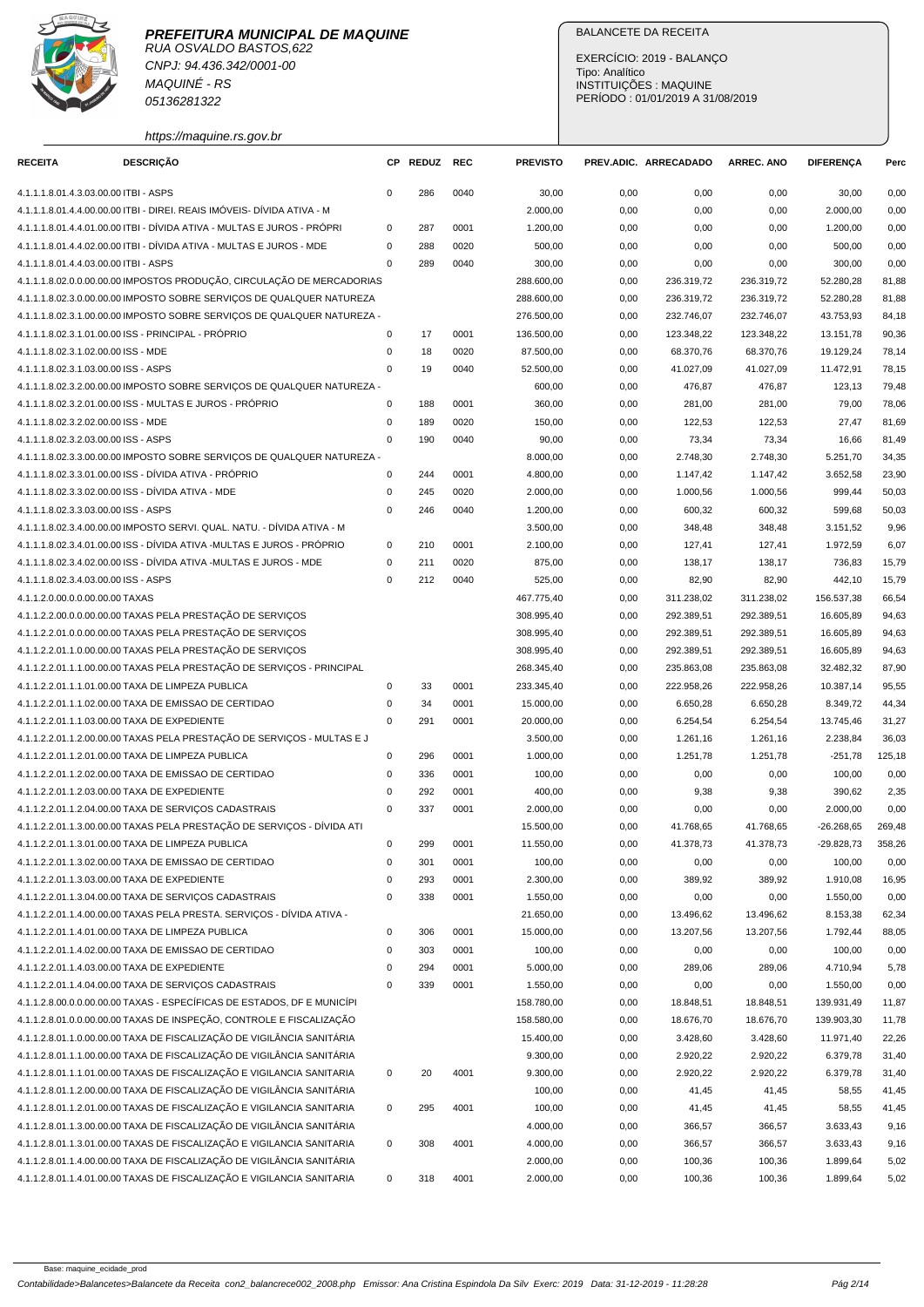

RUA OSVALDO BASTOS,622 CNPJ: 94.436.342/0001-00 MAQUINÉ - RS 05136281322

https://maquine.rs.gov.br

# BALANCETE DA RECEITA

EXERCÍCIO: 2019 - BALANÇO Tipo: Analítico INSTITUIÇÕES : MAQUINE PERÍODO : 01/01/2019 A 31/08/2019

| <b>RECEITA</b> | <b>DESCRIÇÃO</b>                                                          |                         | CP REDUZ REC |              | <b>PREVISTO</b> |              | PREV.ADIC. ARRECADADO | <b>ARREC. ANO</b> | <b>DIFERENCA</b>           | Perc   |
|----------------|---------------------------------------------------------------------------|-------------------------|--------------|--------------|-----------------|--------------|-----------------------|-------------------|----------------------------|--------|
|                | 4.1.1.2.8.01.9.0.00.00.00 TAXAS DE INSPEÇÃO, CONTROLE E FISCALIZAÇÃO -    |                         |              |              | 143.180,00      | 0,00         | 15.248,10             | 15.248,10         | 127.931.90                 | 10,65  |
|                | 4.1.1.2.8.01.9.1.00.00.00 TAXA INSPEÇÃO, CONTROLE E FISCALIZAÇÃO - OUTR   |                         |              |              | 65.400,00       | 0,00         | 6.910,83              | 6.910,83          | 58.489,17                  | 10,57  |
|                | 4.1.1.2.8.01.9.1.01.00.00 TAXA DE EST. COMERCIAL, INSDUSTRIAL E PRESTAC   | 0                       | 22           | 0001         | 50.000,00       | 0,00         | 4.669,41              | 4.669,41          | 45.330,59                  | 9,34   |
|                | 4.1.1.2.8.01.9.1.02.00.00 TAXA DE APREENSÃO E DEPOSITO                    | 0                       | 23           | 0001         | 2.000,00        | 0,00         | 0,00                  | 0,00              | 2.000,00                   | 0,00   |
|                | 4.1.1.2.8.01.9.1.03.00.00 TAXA DE FUNC ESTAB EM HORARIO ESPECIAL          | $\mathbf 0$             | 24           | 0001         | 2.000,00        | 0,00         | 0,00                  | 0,00              | 2.000,00                   | 0,00   |
|                | 4.1.1.2.8.01.9.1.04.00.00 TAXA DE LICENÇA PARA EXECUÇÃO DE OBRA           | 0                       | 25           | 0001         | 2.000,00        | 0,00         | 2.241,42              | 2.241,42          | $-241,42$                  | 112,07 |
|                | 4.1.1.2.8.01.9.1.05.00.00 TAXA DE UTILIZAÇÃO DE AREA DE DOMINIO PUBLICO   | $\mathbf 0$             | 26           | 0001         | 2.000,00        | 0,00         | 0,00                  | 0,00              | 2.000,00                   | 0,00   |
|                | 4.1.1.2.8.01.9.1.06.00.00 TAXA DE APROVAÇÃO DE PROJETO DE CONST CIVIL     | $\mathbf 0$             | 27           | 0001         | 2.000,00        | 0,00         | 0,00                  | 0,00              | 2.000,00                   | 0,00   |
|                | 4.1.1.2.8.01.9.1.07.00.00 TAXA DE ALINHAMENTO E NIVELAMENTO               | $\mathbf 0$             | 28           | 0001         | 2.000,00        | 0,00         | 0,00                  | 0,00              | 2.000,00                   | 0,00   |
|                | 4.1.1.2.8.01.9.1.08.00.00 TAXA DE ZONEAMENTO                              | $\mathbf 0$             | 29           | 0001         | 2.000,00        | 0,00         | 0,00                  | 0,00              | 2.000,00                   | 0,00   |
|                | 4.1.1.2.8.01.9.1.09.00.00 OUTRAS TAXAS PELO EXERCICIO DE POLICIA.         | $\mathbf 0$             | 30           | 0001         | 1.000,00        | 0,00         | 0,00                  | 0,00              | 1.000,00                   | 0,00   |
|                | 4.1.1.2.8.01.9.1.10.00.00 TAXA DE SERVIÇOS CADASTRAIS                     | $\mathbf 0$             | 398          | 0001         | 200,00          | 0,00         | 0,00                  | 0,00              | 200,00                     | 0,00   |
|                | 4.1.1.2.8.01.9.1.11.00.00 TAXA DE CONTROLE E FISCALIZAÇÃO AMBIENTAL       | $\mathbf 0$             | 401          | 0001         | 200,00          | 0,00         | 0,00                  | 0,00              | 200,00                     | 0,00   |
|                | 4.1.1.2.8.01.9.2.00.00.00 TAXA INSPEÇÃO, CONTROLE E FISCALIZAÇÃO - OUTR   |                         |              |              | 21.700,00       | 0,00         | 321,57                | 321,57            | 21.378,43                  | 1,48   |
|                | 4.1.1.2.8.01.9.2.01.00.00 TAXA DE EST. COMERCIAL, INSDUSTRIAL E PRESTAÇ   |                         |              |              | 20.000,00       | 0,00         | 321,57                | 321,57            | 19.678,43                  | 1,61   |
|                | 4.1.1.2.8.01.9.2.01.01.00 TAXA DE LICENÇA FUNC. DE ESTAB. COMERCIAL,      | 0                       | 335          | 0001         | 20.000,00       | 0,00         | 321,57                | 321,57            | 19.678,43                  | 1,61   |
|                | 4.1.1.2.8.01.9.2.02.00.00 TAXA DE APREENSÃO E DEPOSITO                    | $\mathbf 0$             | 297          | 0001         | 100,00          | 0,00         | 0,00                  | 0,00              | 100,00                     | 0,00   |
|                | 4.1.1.2.8.01.9.2.03.00.00 TAXA DE FUNC ESTAB EM HORARIO COMERCIAL         | $\mathbf 0$             | 298          | 0001         | 100,00          | 0,00         | 0,00                  | 0,00              | 100,00                     | 0,00   |
|                | 4.1.1.2.8.01.9.2.05.00.00 TAXA DE UTILIZAÇÃO DE AREA DE DOMINIO PUBLICO   | $\mathbf 0$             | 300          | 0001         | 100,00          | 0,00         | 0,00                  | 0,00              | 100,00                     | 0,00   |
|                | 4.1.1.2.8.01.9.2.06.00.00 TAXA DE APROVAÇÃO DE PROJETO DE CONST CIVIL     | $\mathbf 0$             | 302          | 0001         | 100,00          | 0,00         | 0,00                  | 0,00              | 100,00                     | 0,00   |
|                | 4.1.1.2.8.01.9.2.07.00.00 TAXA DE ALINHAMENTO E NIVELAMENTO               | $\mathbf 0$             | 304          | 0001         | 100,00          | 0,00         | 0,00                  | 0,00              | 100,00                     | 0,00   |
|                | 4.1.1.2.8.01.9.2.08.00.00 TAXA DE ZONEAMENTO                              | $\mathbf 0$             | 305          | 0001         | 100,00          | 0,00         | 0,00                  | 0,00              | 100,00                     | 0,00   |
|                | 4.1.1.2.8.01.9.2.09.00.00 OUTRAS TAXAS PELO EXERCICIO DE POLICIA.         | $\mathbf 0$             | 340          | 0001         | 1.000,00        | 0,00         | 0,00                  | 0,00              | 1.000,00                   | 0,00   |
|                | 4.1.1.2.8.01.9.2.10.00.00 TAXA DE SERVIÇOS CADASTRAIS                     | $\mathbf 0$             | 307          | 0001         | 100,00          | 0,00         | 0,00                  | 0,00              | 100,00                     | 0,00   |
|                | 4.1.1.2.8.01.9.3.00.00.00 TAXA INSPEÇÃO, CONTROLE E FISCALIZAÇÃO - OUTR   |                         |              |              | 36.200,00       | 0,00         | 6.665,03              | 6.665,03          | 29.534,97                  | 18,41  |
|                | 4.1.1.2.8.01.9.3.01.00.00 TAXA DE EST. COMERCIAL, INSDUSTRIAL E PRESTAC   |                         |              |              | 4.000,00        |              | 6.665,03              | 6.665,03          |                            | 166,63 |
|                | 4.1.1.2.8.01.9.3.01.01.00 TAXA DE LICENÇA PARA FUNC DE ESTAB. COMERCIAL   | 0                       | 309          | 0001         | 4.000,00        | 0,00         | 6.665,03              |                   | $-2.665,03$<br>$-2.665,03$ | 166,63 |
|                | 4.1.1.2.8.01.9.3.02.00.00 TAXA DE APREENSÃO E DEPOSITO                    | $\mathbf 0$             | 310          | 0001         | 4.000,00        | 0,00<br>0,00 | 0,00                  | 6.665,03<br>0,00  | 4.000,00                   | 0,00   |
|                | 4.1.1.2.8.01.9.3.03.00.00 TAXA DE FUNC ESTAB EM HORARIO COMERCIAL         | $\mathbf 0$             | 311          | 0001         | 4.000,00        |              |                       |                   | 4.000,00                   | 0,00   |
|                | 4.1.1.2.8.01.9.3.04.00.00 TAXA DE LICENÇA PARA EXECUÇÃO DE OBRA           | $\mathbf 0$             | 312          | 0001         | 4.000,00        | 0,00<br>0,00 | 0,00<br>0,00          | 0,00<br>0,00      | 4.000,00                   | 0,00   |
|                | 4.1.1.2.8.01.9.3.05.00.00 TAXA DE UTILIZAÇÃO DE AREA DE DOMINIO PUBLICO   | 0                       | 313          | 0001         | 4.000,00        |              |                       |                   | 4.000,00                   | 0,00   |
|                | 4.1.1.2.8.01.9.3.06.00.00 TAXA DE APROVAÇÃO DE PROJETO DE CONST CIVIL     | $\mathbf 0$             | 314          | 0001         | 4.000,00        | 0,00<br>0,00 | 0,00<br>0,00          | 0,00<br>0,00      | 4.000,00                   | 0,00   |
|                | 4.1.1.2.8.01.9.3.07.00.00 TAXA DE ALINHAMENTO E NIVELAMENTO               | $\mathbf 0$             |              | 0001         |                 |              |                       |                   |                            |        |
|                | 4.1.1.2.8.01.9.3.08.00.00 TAXA DE ZONEAMENTO                              | $\mathbf 0$             | 315          |              | 4.000,00        | 0,00         | 0,00                  | 0,00              | 4.000,00                   | 0,00   |
|                |                                                                           |                         | 316          | 0001         | 4.000,00        | 0,00         | 0,00                  | 0,00              | 4.000,00                   | 0,00   |
|                | 4.1.1.2.8.01.9.3.09.00.00 OUTRAS TAXAS PELO EXERCICIO DE POLICIA.         | $\mathbf 0$<br>$\Omega$ | 317<br>399   | 0001<br>0001 | 4.000,00        | 0,00         | 0,00                  | 0,00              | 4.000,00                   | 0,00   |
|                | 4.1.1.2.8.01.9.3.10.00.00 TAXA DE SERVIÇOS CADASTRAIS                     |                         |              |              | 200,00          | 0,00         | 0,00                  | 0,00              | 200,00                     | 0,00   |
|                | 4.1.1.2.8.01.9.4.00.00.00 TAXA INSPEÇÃO, CONTROLE E FISCALIZAÇÃO - OUTR   |                         |              |              | 19.880,00       | 0,00         | 1.350,67              | 1.350,67          | 18.529,33                  | 6,79   |
|                | 4.1.1.2.8.01.9.4.01.00.00 TAXA DE EST. COMERCIAL, INSDUSTRIAL E PRESTAÇ   |                         |              |              | 16.000,00       | 0,00         | 1.350,67              | 1.350,67          | 14.649,33                  | 8,44   |
|                | 4.1.1.2.8.01.9.4.01.01.00 TAXA DE LICENÇA P FUNC DE ESTABL COMERCIAL, I   | $\mathbf 0$             | 319          | 0001         | 16.000,00       | 0,00         | 1.350,67              | 1.350,67          | 14.649,33                  | 8,44   |
|                | 4.1.1.2.8.01.9.4.02.00.00 TAXA DE APREENSÃO E DEPOSITO                    | $\mathbf 0$             | 320          | 0001         | 460,00          | 0,00         | 0,00                  | 0,00              | 460,00                     | 0,00   |
|                | 4.1.1.2.8.01.9.4.03.00.00 TAXA DE FUNC ESTAB EM HORARIO COMERCIAL         | $\mathbf 0$             | 321          | 0001         | 460,00          | 0,00         | 0,00                  | 0,00              | 460,00                     | 0,00   |
|                | 4.1.1.2.8.01.9.4.04.00.00 TAXA DE LICENÇA PARA EXECUÇÃO DE OBRA           | $\mathbf 0$             | 322          | 0001         | 460,00          | 0,00         | 0,00                  | 0,00              | 460,00                     | 0,00   |
|                | 4.1.1.2.8.01.9.4.05.00.00 TAXA DE UTILIZAÇÃO DE AREA DE DOMINIO PUBLICO   | 0                       | 323          | 0001         | 460,00          | 0,00         | 0,00                  | 0,00              | 460,00                     | 0,00   |
|                | 4.1.1.2.8.01.9.4.06.00.00 TAXA DE APROVAÇÃO DE PROJETO DE CONST CIVIL     | $\mathbf 0$             | 324          | 0001         | 460,00          | 0,00         | 0,00                  | 0,00              | 460,00                     | 0,00   |
|                | 4.1.1.2.8.01.9.4.07.00.00 TAXA DE ALINHAMENTO E NIVELAMENTO               | $\mathbf 0$             | 325          | 0001         | 460,00          | 0,00         | 0,00                  | 0,00              | 460,00                     | 0,00   |
|                | 4.1.1.2.8.01.9.4.08.00.00 TAXA DE ZONEAMENTO                              | $\mathbf 0$             | 326          | 0001         | 460,00          | 0,00         | 0,00                  | 0,00              | 460,00                     | 0,00   |
|                | 4.1.1.2.8.01.9.4.09.00.00 OUTRAS TAXAS PELO EXERCICIO DE POLICIA.         | $\pmb{0}$               | 327          | 0001         | 460,00          | 0,00         | 0,00                  | 0,00              | 460,00                     | 0,00   |
|                | 4.1.1.2.8.01.9.4.10.00.00 TAXA DE SERVIÇOS CADASTRAIS                     | $\mathbf 0$             | 400          | 0001         | 200,00          | 0,00         | 0,00                  | 0,00              | 200,00                     | 0,00   |
|                | 4.1.1.2.8.02.0.0.00.00.00 TAXAS PELA PRESTAÇÃO DE SERVIÇOS                |                         |              |              | 200,00          | 0,00         | 171,81                | 171,81            | 28,19                      | 85,91  |
|                | 4.1.1.2.8.02.9.0.00.00.00 TAXAS PELA PRESTAÇÃO DE SERVIÇOS                |                         |              |              | 200,00          | 0,00         | 171,81                | 171,81            | 28,19                      | 85,91  |
|                | 4.1.1.2.8.02.9.1.00.00.00 TAXAS PELA PRESTAÇÃO DE SERVIÇOS - OUTRAS       |                         |              |              | 200,00          | 0,00         | 171,81                | 171,81            | 28,19                      | 85,91  |
|                | 4.1.1.2.8.02.9.1.05.00.00 TAXA DE SERVIÇOS CADASTRAIS                     | 0                       | 352          | 0001         | 200,00          | 0,00         | 171,81                | 171,81            | 28,19                      | 85,91  |
|                | 4.1.1.3.0.00.0.0.00.00.00 CONTRIBUIÇÃO DE MELHORIA                        |                         |              |              | 5.900,00        | 0,00         | 0,00                  | 0,00              | 5.900,00                   | 0,00   |
|                | 4.1.1.3.8.00.0.0.00.00.00 CONTRIBUIÇÃO DE MELHORIA - ESPECÍFICA E/DF/M    |                         |              |              | 5.900,00        | 0,00         | 0,00                  | 0,00              | 5.900,00                   | 0,00   |
|                | 4.1.1.3.8.01.0.0.00.00.00 CONT MELHOR P/ EXPANSÃO REDE ÁGUA POTÁVEL E E   |                         |              |              | 1.300,00        | 0,00         | 0,00                  | 0,00              | 1.300,00                   | 0,00   |
|                | 4.1.1.3.8.01.1.0.00.00.00 CONT MELHOR P/ EXPANSÃO REDE ÁGUA POTÁVEL E E   |                         |              |              | 1.300,00        | 0,00         | 0,00                  | 0,00              | 1.300,00                   | 0,00   |
|                | 4.1.1.3.8.01.1.1.00.00.00 CM P/ EXPANSÃO REDE ÁGUA POTÁVEL E ESGOTO SAN 0 |                         | 35           | 0001         | 1.300,00        | 0,00         | 0,00                  | 0,00              | 1.300,00                   | 0,00   |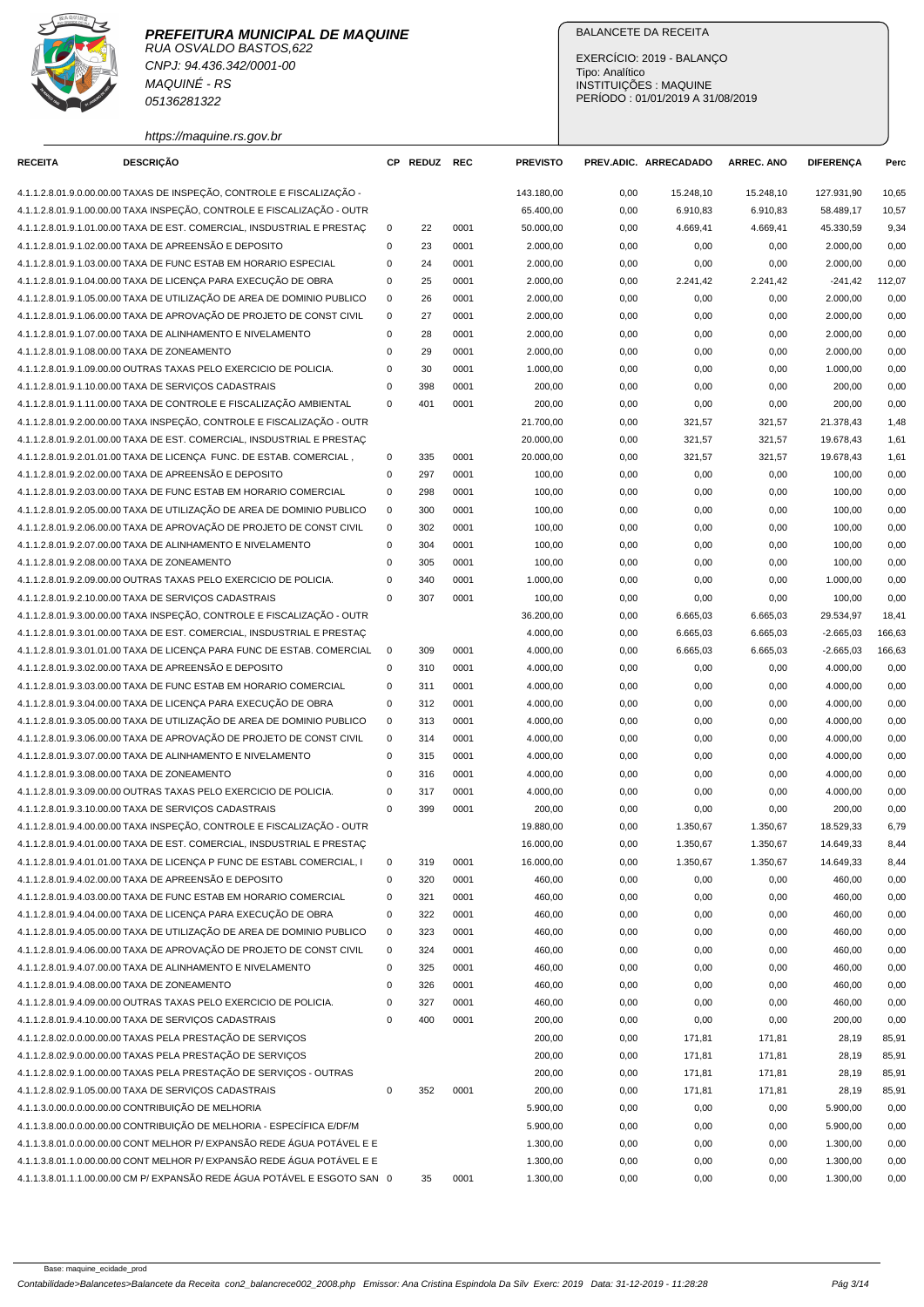

RUA OSVALDO BASTOS,622 CNPJ: 94.436.342/0001-00 MAQUINÉ - RS 05136281322

# BALANCETE DA RECEITA

EXERCÍCIO: 2019 - BALANÇO Tipo: Analítico INSTITUIÇÕES : MAQUINE PERÍODO : 01/01/2019 A 31/08/2019

| https://maguine.rs.gov.br                                                  |             |              |      |                 |      |                       |                   |                  |        |
|----------------------------------------------------------------------------|-------------|--------------|------|-----------------|------|-----------------------|-------------------|------------------|--------|
| <b>DESCRIÇÃO</b><br><b>RECEITA</b>                                         |             | CP REDUZ REC |      | <b>PREVISTO</b> |      | PREV.ADIC. ARRECADADO | <b>ARREC. ANO</b> | <b>DIFERENÇA</b> | Perc   |
| 4.1.1.3.8.02.0.0.00.00.00 CONT MELHORIA P/ EXPANSÃO REDE ILUMINAÇÃO PÚB    |             |              |      | 1.300,00        | 0,00 | 0,00                  | 0,00              | 1.300,00         | 0,00   |
| 4.1.1.3.8.02.1.0.00.00.00 CONT MELHORIA P/ EXPANSÃO REDE ILUMINAÇÃO PÚB    |             |              |      | 1.300,00        | 0,00 | 0,00                  | 0,00              | 1.300,00         | 0,00   |
| 4.1.1.3.8.02.1.1.00.00.00 CM P/ EXPANSÃO REDE ILUMINAÇÃO PÚBLICA NA CID    | $\mathbf 0$ | 36           | 0001 | 1.300,00        | 0,00 | 0,00                  | 0,00              | 1.300,00         | 0,00   |
| 4.1.1.3.8.03.0.0.00.00.00 CONT MELHORIA P/ EXPANSÃO REDE DE ILUMINAÇÃO     |             |              |      | 1.300,00        | 0,00 | 0,00                  | 0,00              | 1.300,00         | 0,00   |
| 4.1.1.3.8.03.1.0.00.00.00 CONT MELHORIA P/ EXPANSÃO REDE DE ILUMINAÇÃO     |             |              |      | 1.300,00        | 0,00 | 0,00                  | 0,00              | 1.300,00         | 0,00   |
| 4.1.1.3.8.03.1.1.00.00.00 CM P/ EXPANSÃO REDE DE ILUMINAÇÃO PÚBLICA RUR  0 |             | 37           | 0001 | 1.300,00        | 0,00 | 0,00                  | 0,00              | 1.300,00         | 0,00   |
| 4.1.1.3.8.04.0.0.00.00.00 CONT MELHORIA P/ PAVIMENTAÇÃO E OBRAS COMPLEM    |             |              |      | 1.200,00        | 0,00 | 0,00                  | 0,00              | 1.200,00         | 0,00   |
| 4.1.1.3.8.04.1.0.00.00.00 CONT MELHORIA P/ PAVIMENTAÇÃO E OBRAS COMPLEM    |             |              |      | 1.200,00        | 0,00 | 0,00                  | 0,00              | 1.200,00         | 0,00   |
| 4.1.1.3.8.04.1.1.00.00.00 CM P/ PAVIMENTAÇÃO E OBRAS COMPLEMENTARES - P 0  |             | 402          | 0001 | 500,00          | 0,00 | 0,00                  | 0,00              | 500,00           | 0,00   |
| 4.1.1.3.8.04.1.2.00.00.00 CM P/ PAVIMENTAÇÃO E OBRAS COMPLEMENTARES - M 0  |             | 191          | 0001 | 100,00          | 0,00 | 0,00                  | 0,00              | 100,00           | 0,00   |
| 4.1.1.3.8.04.1.3.00.00.00 CM P/ PAVIMENTAÇÃO E OBRAS COMPLEMENTARES - D 0  |             | 250          | 0001 | 500,00          | 0,00 | 0,00                  | 0,00              | 500,00           | 0,00   |
| 4.1.1.3.8.04.1.4.00.00.00 CM P/ PAVIMENTAÇÃO E OBRAS COMPLEMENTARES - M 0  |             | 403          | 0001 | 100,00          | 0,00 | 0,00                  | 0,00              | 100,00           | 0,00   |
| 4.1.1.3.8.99.0.0.00.00.00 OUTRAS CONTRIBUIÇÕES DE MELHORIA                 |             |              |      | 800,00          | 0,00 | 0,00                  | 0,00              | 800,00           | 0,00   |
| 4.1.1.3.8.99.1.0.00.00.00 OUTRAS CONTRIBUIÇÕES DE MELHORIA                 |             |              |      | 800,00          | 0,00 | 0,00                  | 0,00              | 800,00           | 0,00   |
| 4.1.1.3.8.99.1.1.00.00.00 OUTRAS CONTRI. DE MELHORIA - PRINCIPAL           | $\mathbf 0$ | 39           | 0001 | 800,00          | 0,00 | 0,00                  | 0,00              | 800,00           | 0,00   |
| 4.1.2.0.0.00.0.0.00.00.00 CONTRIBUIÇÕES                                    |             |              |      | 201.000,00      | 0,00 | 125.677,89            | 125.677,89        | 75.322,11        | 62,53  |
| 4.1.2.4.0.00.0.0.00.00.00 CONTRIBUIÇÃO PARA O CUSTEIO DO SERVIÇO DE ILU    |             |              |      | 201.000,00      | 0,00 | 125.677,89            | 125.677,89        | 75.322,11        | 62,53  |
| 4.1.2.4.0.00.1.0.00.00.00 CONTRIBUIÇÃO PARA O CUSTEIO DO SERVIÇO DE ILU    |             |              |      | 201.000,00      | 0,00 | 125.677,89            | 125.677,89        | 75.322,11        | 62,53  |
| 4.1.2.4.0.00.1.1.00.00.00 CONTRIB P/ CUSTEIO SERVICO DE ILUMINAÇÃO PÚBL    | $\mathbf 0$ | 41           | 0001 | 201.000,00      | 0,00 | 125.677,89            | 125.677,89        | 75.322,11        | 62,53  |
| 4.1.3.0.0.00.0.0.00.00.00 RECEITA PATRIMONIAL                              |             |              |      | 54.300,00       | 0,00 | 23.684,03             | 23.684,03         | 30.615,97        | 43,62  |
| 4.1.3.1.0.00.0.0.00.00.00 EXPLORAÇÃO DO PATRIMÔNIO IMOBILIÁRIO DO ESTAD    |             |              |      | 8.100,00        | 0,00 | 0,00                  | 0,00              | 8.100,00         | 0,00   |
| 4.1.3.1.0.01.0.0.00.00.00 ALUGUÉIS, ARRENDA., FOROS, LAUDÊMIOS, TARIFAS    |             |              |      | 4.100,00        | 0,00 | 0,00                  | 0,00              | 4.100,00         | 0,00   |
| 4.1.3.1.0.01.1.0.00.00.00 ALUGUÉIS E ARRENDAMENTOS                         |             |              |      | 4.100,00        | 0,00 | 0,00                  | 0,00              | 4.100,00         | 0,00   |
| 4.1.3.1.0.01.1.1.00.00.00 ALUGUÉIS E ARRENDAMENTOS - PRINCIPAL             |             |              |      | 4.100,00        | 0,00 | 0,00                  | 0,00              | 4.100,00         | 0,00   |
| 4.1.3.1.0.01.1.1.01.00.00 ALUGUEL BALNEÁRIO MUNICIPAL                      | 0           | 360          | 0001 | 4.000,00        | 0,00 | 0,00                  | 0,00              | 4.000,00         | 0,00   |
| 4.1.3.1.0.01.1.1.02.00.00 RECEITA ALUGUEL DE ESTANDES FESTA DA POLENTA     | $\mathbf 0$ | 387          | 0001 | 100,00          | 0,00 | 0,00                  | 0,00              | 100,00           | 0,00   |
| 4.1.3.1.0.99.0.0.00.00.00 OUTRAS RECEITAS IMOBILIÁRIAS                     |             |              |      | 4.000,00        | 0,00 | 0,00                  | 0,00              | 4.000,00         | 0,00   |
| 4.1.3.1.0.99.1.0.00.00.00 OUTRAS RECEITAS IMOBILIÁRIAS                     |             |              |      | 4.000,00        | 0,00 | 0,00                  | 0,00              | 4.000,00         | 0,00   |
| 4.1.3.1.0.99.1.1.00.00.00 OUTRAS RECEITAS IMOBILIÁRIAS - PRINCIPAL         | 0           | 44           | 0001 | 4.000,00        | 0,00 | 0,00                  | 0,00              | 4.000,00         | 0,00   |
| 4.1.3.2.0.00.0.0.00.00.00 VALORES MOBILIÁRIOS                              |             |              |      | 46.200,00       | 0,00 | 23.684,03             | 23.684,03         | 22.515,97        | 51,26  |
| 4.1.3.2.1.00.0.0.00.00.00 JUROS E CORREÇÕES MONETÁRIAS                     |             |              |      | 46.200,00       | 0,00 | 23.684,03             | 23.684,03         | 22.515,97        | 51,26  |
| 4.1.3.2.1.00.1.0.00.00.00 REMUNERAÇÃO DE DEPÓSITOS BANCÁRIOS               |             |              |      | 46.200,00       | 0,00 | 23.684,03             | 23.684,03         | 22.515,97        | 51,26  |
| 4.1.3.2.1.00.1.1.00.00.00 REMU. DEPÓSITOS BANCÁRIOS - PRINCIPAL            |             |              |      | 46.200,00       | 0,00 | 23.684,03             | 23.684,03         | 22.515,97        | 51,26  |
| 4.1.3.2.1.00.1.1.01.00.00 REMUNERAÇÃO DE DEPÓSITOS DE RECURSOS VINCULAD    |             |              |      | 35.750,00       | 0,00 | 20.273,41             | 20.273,41         | 15.476,59        | 56,71  |
| 4.1.3.2.1.00.1.1.01.02.00 REMU. DEPÓSITOS BANCÁ. RECURSOS VINCU. - FUND    | $\mathbf 0$ | 45           | 0031 | 2.000,00        | 0,00 | 1.173,01              | 1.173,01          | 826,99           | 58,65  |
| 4.1.3.2.1.00.1.1.01.03.00 REMU. DEPÓSI. BANCÁ RECUR. VINCU. FUNDO DE SA    |             |              |      | 11.900,00       | 0,00 | 3.026,12              | 3.026,12          | 8.873,88         | 25,43  |
| 4.1.3.2.1.00.1.1.01.03.01 REC DE REM POVOS INDIGENAS                       | 0           | 72           | 4500 | 50,00           | 0,00 | 34,85                 | 34,85             | 15,15            | 69,70  |
| 4.1.3.2.1.00.1.1.01.03.02 REC REND SAUDE BUCAL PSF FED                     | 0           | 73           | 4500 | 50,00           | 0,00 | 6,86                  | 6,86              | 43,14            | 13,72  |
| 4.1.3.2.1.00.1.1.01.03.03 REC DE REND FARMACIA BASICA FEDERAL              | 0           | 75           | 4503 | 700,00          | 0,00 | 222,31                | 222,31            | 477,69           | 31,76  |
| 4.1.3.2.1.00.1.1.01.03.04 REC REM MED DISPENSAÇÃO EXCEPCIONAL              | 0           | 74           | 4503 | 50,00           | 0,00 | 0,17                  | 0,17              | 49,83            | 0,34   |
| 4.1.3.2.1.00.1.1.01.03.05 REC REND PAB FIXO                                | 0           | 76           | 4500 | 2.000,00        | 0,00 | 485,27                | 485,27            | 1.514,73         | 24,26  |
| 4.1.3.2.1.00.1.1.01.03.06 REC REND SIA SUS                                 | 0           | 77           | 4501 | 200,00          | 0,00 | 56,83                 | 56,83             | 143,17           | 28,42  |
| 4.1.3.2.1.00.1.1.01.03.07 REC VIG EPIDEM FEDERAL                           | 0           | 78           | 4502 | 400,00          | 0,00 | 51,61                 | 51,61             | 348,39           | 12,90  |
| 4.1.3.2.1.00.1.1.01.03.08 REC REND VIG SANITARIA FEDERAL                   | 0           | 79           | 4502 | 100,00          | 0,00 | 25,95                 | 25,95             | 74,05            | 25,95  |
| 4.1.3.2.1.00.1.1.01.03.09 REC REND PSF ESTADUAL                            | 0           | 88           | 4090 | 700,00          | 0,00 | 19,27                 | 19,27             | 680,73           | 2,75   |
| 4.1.3.2.1.00.1.1.01.03.10 REC REND INC ATENÇÃO BASICA PIES                 | 0           | 89           | 4011 | 500,00          | 0,00 | 6,72                  | 6,72              | 493,28           | 1,34   |
| 4.1.3.2.1.00.1.1.01.03.11 REC REND PSF FEDERAL                             | 0           | 90           | 4500 | 1.000,00        | 0,00 | 663,20                | 663,20            | 336,80           | 66,32  |
| 4.1.3.2.1.00.1.1.01.03.12 REC REND PACS FEDERAL                            | 0           | 91           | 4500 | 700,00          | 0,00 | 2,19                  | 2,19              | 697,81           | 0,31   |
| 4.1.3.2.1.00.1.1.01.03.13 REC REND PMAQ                                    | 0           | 99           | 4500 | 700,00          | 0,00 | 103,05                | 103,05            | 596,95           | 14,72  |
| 4.1.3.2.1.00.1.1.01.03.14 REC REND REQUALIFICACÃO DE UBS                   | 0           | 100          | 4505 | 300,00          | 0,00 | 0,00                  | 0,00              | 300,00           | 0,00   |
| 4.1.3.2.1.00.1.1.01.03.15 REC REND PSF INDIGENA ESTADUAL                   | 0           | 101          | 4090 | 500,00          | 0,00 | 244,10                | 244,10            | 255,90           | 48,82  |
| 4.1.3.2.1.00.1.1.01.03.16 REC REND QUALF GESTAO SUS/QUALIFAR SUS           | 0           | 102          | 4509 | 200,00          | 0,00 | 228,27                | 228,27            | $-28,27$         | 114,14 |
| 4.1.3.2.1.00.1.1.01.03.17 REC REND CUSTEIO FARM QUALIFAR SUS               | 0           | 103          | 4503 | 200,00          | 0,00 | 62,26                 | 62,26             | 137,74           | 31,13  |
| 4.1.3.2.1.00.1.1.01.03.18 REC REND PSF SAUDE NA ESCOLA                     | 0           | 104          | 4500 | 50,00           | 0,00 | 5,75                  | 5,75              | 44,25            | 11,50  |
| 4.1.3.2.1.00.1.1.01.03.19 REC REND REEQ UBS - CONSTRUÇÃO                   | 0           | 105          | 4505 | 50,00           | 0,00 | 402,24                | 402,24            | $-352,24$        | 804,48 |
| 4.1.3.2.1.00.1.1.01.03.20 REC REND INCENTIVO ACS ESTADUAL                  | 0           | 106          | 4090 | 100,00          | 0,00 | 22,66                 | 22,66             | 77,34            | 22,66  |
| 4.1.3.2.1.00.1.1.01.03.21 REC REND AQUISIÇAO DE EQUIP UBS MORRO ALTO       | $\mathbf 0$ | 107          | 4505 | 200,00          | 0,00 | 0,00                  | 0,00              | 200,00           | 0,00   |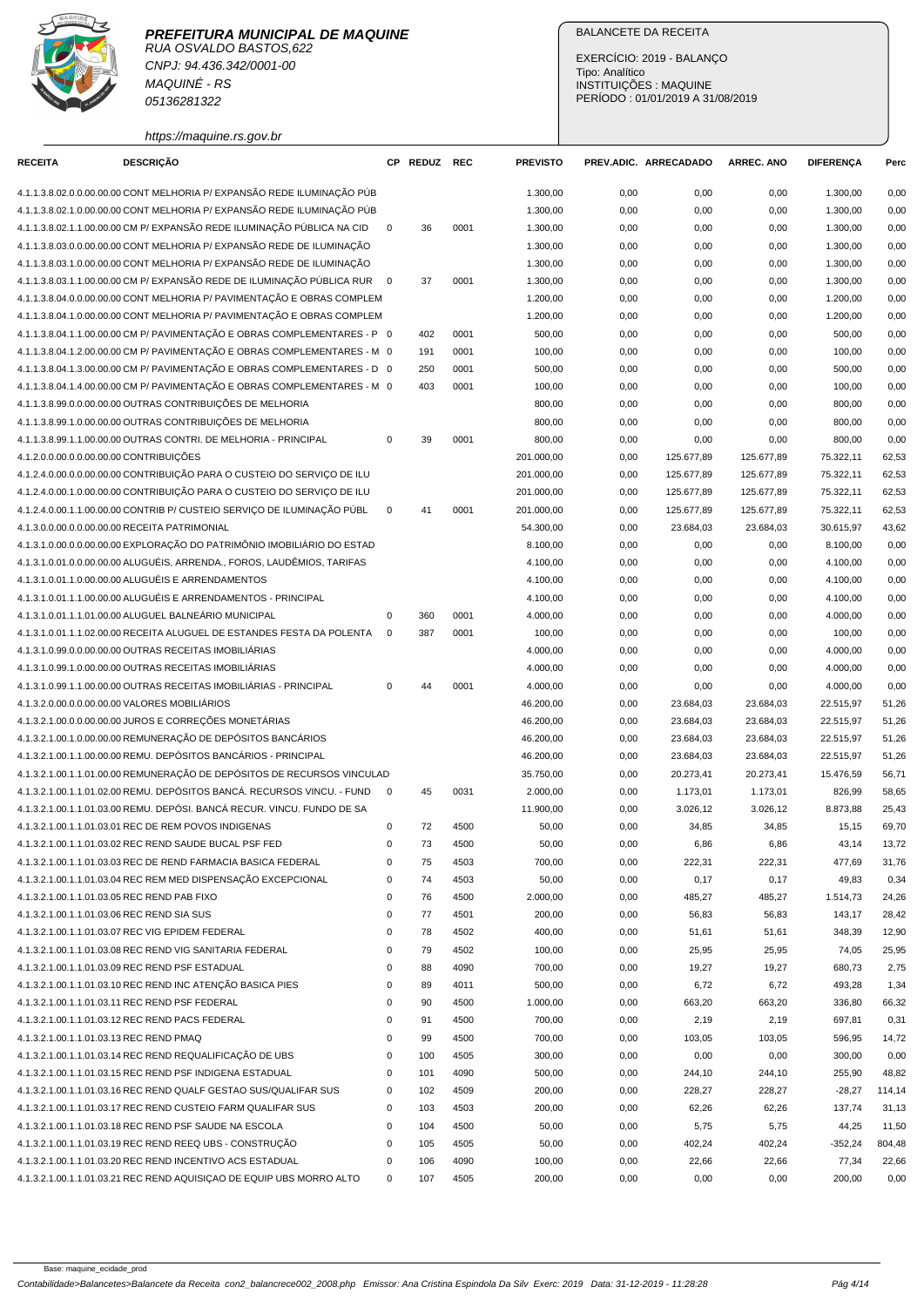



CNPJ: 94.436.342/0001-00 MAQUINÉ - RS 05136281322

https://maquine.rs.gov.br

# BALANCETE DA RECEITA

EXERCÍCIO: 2019 - BALANÇO Tipo: Analítico INSTITUIÇÕES : MAQUINE PERÍODO : 01/01/2019 A 31/08/2019

| <b>RECEITA</b>                           | <b>DESCRIÇÃO</b>                                                                                                                     |                         | CP REDUZ   | <b>REC</b>   | <b>PREVISTO</b>  |              | PREV.ADIC. ARRECADADO | <b>ARREC. ANO</b> | <b>DIFERENÇA</b>     | Perc           |
|------------------------------------------|--------------------------------------------------------------------------------------------------------------------------------------|-------------------------|------------|--------------|------------------|--------------|-----------------------|-------------------|----------------------|----------------|
|                                          |                                                                                                                                      |                         |            |              |                  |              |                       |                   |                      |                |
|                                          | 4.1.3.2.1.00.1.1.01.03.22 REC REND TX ALVARA SANITARIO                                                                               | 0<br>$\mathbf 0$        | 108        | 4001         | 200,00           | 0,00         | 4,80                  | 4,80              | 195,20               | 2,40           |
|                                          | 4.1.3.2.1.00.1.1.01.03.23 REC REND AQUISIÇÃO EQUIP UBS PRAINHA M. ALTO<br>4.1.3.2.1.00.1.1.01.03.24 REC REND PSF QUILOMBOLA ESTADUAL | 0                       | 109<br>110 | 4505<br>4090 | 200,00           | 0,00         | 28,59                 | 28,59             | 171,41               | 14,30<br>2,02  |
|                                          | 4.1.3.2.1.00.1.1.01.03.26 REC REND OFICINAS TERAPEUTICAS PPV CRACK                                                                   | $\mathsf 0$             | 279        | 4011         | 400,00<br>700,00 | 0,00<br>0,00 | 8,06<br>144,86        | 8,06<br>144,86    | 391,94<br>555,14     | 20,69          |
|                                          | 4.1.3.2.1.00.1.1.01.03.27 REC REND FARM BASICA ESTADUAL                                                                              | $\mathbf 0$             | 355        | 4050         | 150,00           | 0,00         |                       | 7,63              | 142,37               | 5,09           |
|                                          | 4.1.3.2.1.00.1.1.01.03.28 REC REND TC TRANSP SANITARIO ELETIVO                                                                       | $\mathbf 0$             | 374        | 4505         | 1.000,00         | 0,00         | 7,63<br>10,18         | 10,18             | 989,82               | 1,02           |
|                                          | 4.1.3.2.1.00.1.1.01.03.29 REC REND TC AMBULANCIA                                                                                     | $\Omega$                | 375        | 4505         | 50,00            | 0,00         | 1,44                  | 1,44              | 48,56                | 2,88           |
|                                          | 4.1.3.2.1.00.1.1.01.03.30 REC REND AQUISICÃO EQUIP MORRO ALTO E BARRA D                                                              | $\mathbf{0}$            | 380        | 4505         | 300,00           | 0,00         | 162,73                | 162,73            | 137,27               | 54,24          |
|                                          | 4.1.3.2.1.00.1.1.01.03.31 REC REND INC PAB 36000174248201800                                                                         | $\mathbf 0$             | 386        | 4500         | 150,00           | 0,00         | 0,00                  | 0,00              | 150,00               | 0,00           |
|                                          | 4.1.3.2.1.00.1.1.01.03.33 REC REND EDUCAÇÃO E FORMAÇÃO EM SAUDE                                                                      | 0                       | 408        | 4504         | 0,00             |              |                       |                   |                      | 0,00           |
|                                          | 4.1.3.2.1.00.1.1.01.04.00 REMU, DEPÓSITOS BANCÁ, DE RECURSOS VINCU, MDE                                                              | $\overline{\mathbf{0}}$ | 46         | 0020         | 400,00           | 0,00<br>0,00 | 14,27<br>53,72        | 14,27<br>53,72    | $-14,27$<br>346,28   | 13,43          |
|                                          | 4.1.3.2.1.00.1.1.01.05.00 REMU, DEPÓSITOS BANCÁ, RECURSOS VINCU, ASPS                                                                | $\mathbf 0$             | 47         | 0040         | 1.000,00         | 0,00         | 626,48                | 626,48            | 373,52               | 62,65          |
|                                          | 4.1.3.2.1.00.1.1.01.06.00 REMU. DEPÓSITOS BANCÁ. RECURSOS VINCULADOS CI 0                                                            |                         | 48         | 1039         | 400,00           |              |                       |                   |                      |                |
|                                          | 4.1.3.2.1.00.1.1.01.07.00 REMU. DEPÓSITOS BANCÁ. DE RECURSOS VINCU. FN                                                               |                         |            |              | 3.300,00         | 0,00<br>0,00 | 45,77<br>614,42       | 45,77<br>614,42   | 354,23<br>2.685,58   | 11,44<br>18,62 |
|                                          | 4.1.3.2.1.00.1.1.01.07.01 REC REM DO BOLSA FAMILIA                                                                                   | $\mathbf 0$             | 122        | 1040         | 300,00           | 0,00         | 79,02                 | 79,02             | 220,98               | 26,34          |
|                                          | 4.1.3.2.1.00.1.1.01.07.02 REC DE REM BL PSB                                                                                          | $\mathbf 0$             | 123        | 1005         | 2.100,00         | 0,00         | 231,64                | 231,64            | 1.868,36             | 11,03          |
|                                          | 4.1.3.2.1.00.1.1.01.07.03 REC REM IGD SUAS                                                                                           | $\mathbf 0$             | 124        | 1070         | 600,00           | 0,00         | 283,42                | 283,42            | 316,58               | 47,24          |
| 4.1.3.2.1.00.1.1.01.07.04 REC REM OASF   |                                                                                                                                      | $\pmb{0}$               | 158        | 1026         | 150,00           | 0,00         | 20,34                 | 20,34             | 129,66               | 13,56          |
|                                          | 4.1.3.2.1.00.1.1.01.07.05 REC REM OASF QUILOMBOLA                                                                                    | $\mathbf 0$             | 159        | 1068         | 150,00           | 0,00         | 0,00                  | 0,00              | 150,00               | 0,00           |
|                                          | 4.1.3.2.1.00.1.1.01.08.00 REMU. DEPÓSITOS BANCÁ. DE RECURSOS VINCU. FND                                                              |                         |            |              | 9.600,00         | 0,00         | 3.001,20              | 3.001,20          | 6.598,80             | 31,26          |
| 4.1.3.2.1.00.1.1.01.08.01 REC REM PNAE   |                                                                                                                                      | $\mathsf 0$             | 141        | 1008         | 500,00           | 0,00         | 130,06                | 130,06            | 369,94               | 26,01          |
|                                          | 4.1.3.2.1.00.1.1.01.08.02 REC REM PNAC CRECHE                                                                                        | $\mathsf 0$             | 142        | 1010         | 150,00           | 0,00         | 3,87                  | 3,87              | 146,13               | 2,58           |
|                                          | 4.1.3.2.1.00.1.1.01.08.03 REC REM PNAQ QUILOMBOLA                                                                                    | $\mathbf 0$             | 143        | 1011         | 150,00           | 0,00         | 12,85                 | 12,85             | 137,15               | 8,57           |
|                                          | 4.1.3.2.1.00.1.1.01.08.04 REC REM TRANSP ESCOLAR ESTADUAL                                                                            | $\mathbf 0$             | 144        | 1023         | 2.000,00         | 0,00         | 679,37                | 679,37            | 1.320,63             | 33,97          |
|                                          | 4.1.3.2.1.00.1.1.01.08.05 REC REM SALARIO EDUCAÇÃO FEDERAL                                                                           | $\mathbf 0$             | 145        | 1006         | 1.000,00         | 0,00         | 682,02                | 682,02            | 317,98               | 68,20          |
|                                          | 4.1.3.2.1.00.1.1.01.08.06 REC REM TRANSP ESCOLAR FEDERAL                                                                             | $\mathbf 0$             | 146        | 1009         | 1.000,00         | 0,00         | 323,05                | 323,05            | 676,95               | 32,31          |
| 4.1.3.2.1.00.1.1.01.08.07 REC REM PDDE   |                                                                                                                                      | $\mathsf 0$             | 147        | 1007         | 150,00           | 0,00         | 39,03                 | 39,03             | 110,97               | 26,02          |
|                                          | 4.1.3.2.1.00.1.1.01.08.08 REC REM CAMINHOS DA ESCOLA                                                                                 | 0                       | 148        | 1067         | 3.200,00         | 0,00         | 21,36                 | 21,36             | 3.178,64             | 0,67           |
|                                          | 4.1.3.2.1.00.1.1.01.08.09 REC REM APOIO A CRECHES                                                                                    | $\mathsf 0$             | 149        | 1073         | 150,00           | 0,00         | 15,57                 | 15,57             | 134,43               | 10,38          |
|                                          | 4.1.3.2.1.00.1.1.01.08.10 REC REM BRASIL CARINHOSO                                                                                   | $\mathbf 0$             | 150        | 1080         | 150,00           | 0,00         | 17,47                 | 17,47             | 132,53               | 11,65          |
|                                          | 4.1.3.2.1.00.1.1.01.08.11 REC REM PNAPE PRE ESCOLA                                                                                   | $\mathbf 0$             | 151        | 1060         | 150,00           | 0,00         | 0,00                  | 0,00              | 150,00               | 0,00           |
|                                          | 4.1.3.2.1.00.1.1.01.08.12 REC REM PNAE AEE                                                                                           | $\mathbf 0$             | 152        | 1083         | 150,00           | 0,00         | 5,00                  | 5,00              | 145,00               | 3,33           |
|                                          | 4.1.3.2.1.00.1.1.01.08.13 REC REM AUXILIO TEMPORAL                                                                                   | $\mathbf 0$             | 166        | 1054         | 50,00            | 0,00         | 0,42                  | 0,42              | 49,58                | 0,84           |
|                                          | 4.1.3.2.1.00.1.1.01.08.14 REC REM PAR MOBILIARIO                                                                                     | $\mathbf 0$             | 367        | 1085         | 500,00           | 0,00         | 940,33                | 940,33            | $-440,33$            | 188,07         |
|                                          | 4.1.3.2.1.00.1.1.01.08.15 REC REM INC FINANC MP815/2017                                                                              | $\mathbf 0$             | 378        | 0020         | 300,00           | 0,00         | 130,80                | 130,80            | 169,20               | 43,60          |
|                                          | 4.1.3.2.1.00.1.1.01.99.00 REMU. OUTROS DEPÓSITOS BANCÁ. RECURSOS VINCU                                                               |                         |            |              | 7.150,00         | 0,00         | 11.732,69             | 11.732,69         | $-4.582,69$          | 164,09         |
|                                          | 4.1.3.2.1.00.1.1.01.99.01 REC REM CFM PROD MINERAL                                                                                   | 0                       | 163        | 1001         | 500,00           | 0,00         | 242,12                | 242,12            | 257,88               | 48,42          |
| 4.1.3.2.1.00.1.1.01.99.02 REC REM FUNASA |                                                                                                                                      | 0                       | 164        | 1066         | 5.000,00         | 0,00         | 3.630,31              | 3.630,31          | 1.369.69             | 72,61          |
|                                          | 4.1.3.2.1.00.1.1.01.99.03 REC REM PATRULHA AGRICOLA                                                                                  | $\mathsf 0$             | 165        | 1047         | 150,00           | 0,00         | 68,89                 | 68,89             | 81,11                | 45,93          |
|                                          | 4.1.3.2.1.00.1.1.01.99.04 REC REM FUNDO MEIO AMBIENTE                                                                                | $\pmb{0}$               | 356        | 1074         | 500,00           | 0,00         | 299,29                | 299,29            | 200,71               | 59,86          |
|                                          | 4.1.3.2.1.00.1.1.01.99.05 REC REM EXTRA ORC FOLHA                                                                                    | $\pmb{0}$               | 362        | 8001         | 0,00             | 0,00         | 0,00                  | 0,00              | 0,00                 | 0,00           |
|                                          | 4.1.3.2.1.00.1.1.01.99.06 REC REM CONS POPULAR CICLOVIA                                                                              | 0                       | 364        | 1084         | 150,00           | 0,00         | 178,16                | 178,16            | $-28,16$             | 118,77         |
|                                          | 4.1.3.2.1.00.1.1.01.99.07 REC REM PROJETO VITALIZAÇÃO CICLOVIA                                                                       | $\pmb{0}$               | 365        | 1084         | 500,00           | 0,00         | 853,18                | 853,18            | $-353,18$            | 170,64         |
|                                          | 4.1.3.2.1.00.1.1.01.99.08 REC REM PATRULHA AGR MECANIZADA SICONV 835767                                                              | $\overline{\mathbf{0}}$ | 393        | 1081         | 150,00           | 0,00         | 0,00                  | 0,00              | 150,00               | 0,00           |
|                                          | 4.1.3.2.1.00.1.1.01.99.09 REC REM PROVISAO 13 SALARIO                                                                                | $\mathsf 0$             | 394        | 1099         | 0,00             | 0,00         | 1.968,11              | 1.968,11          | $-1.968, 11$         | 0,00           |
|                                          | 4.1.3.2.1.00.1.1.01.99.10 REC REND PONTE RIO MAQUINE                                                                                 | 0                       | 406        | 1087         | 100,00           | 0,00         | 3.990,45              | 3.990,45          | $-3.890,45$ 3.990,45 |                |
|                                          | 4.1.3.2.1.00.1.1.01.99.11 REC DE REND EQUIP APICULTORES                                                                              | 0                       | 407        | 1086         | 100,00           | 0,00         | 502,18                | 502,18            | $-402,18$            | 502,18         |
| 4.1.3.2.1.00.1.1.01.99.12 REC REND ASEF  |                                                                                                                                      | $\mathbf 0$             | 1435       | 1045         | 0,00             | 0,00         | 0,00                  | 0,00              | 0,00                 | 0,00           |
|                                          | 4.1.3.2.1.00.1.1.02.00.00 REMU. DEPÓSITOS DE RECURSOS NÃO VINCULADOS -                                                               |                         |            |              | 10.450,00        | 0,00         | 3.410,62              | 3.410,62          | 7.039,38             | 32,64          |
|                                          | 4.1.3.2.1.00.1.1.02.01.00 REMU. DEPÓSI. RECUR. NÃO VINCU.- DEPÓSI. POUP                                                              | 0                       | 354        | 0001         | 10.450,00        | 0,00         | 3.410,62              | 3.410,62          | 7.039,38             | 32,64          |
|                                          | 4.1.6.0.0.00.0.0.00.00.00 RECEITA DE SERVIÇOS                                                                                        |                         |            |              | 509.000,00       | 0,00         | 294.022,70            | 294.022,70        | 214.977,30           | 57,76          |
|                                          | 4.1.6.1.0.00.0.0.00.00.00 SERVIÇOS ADMINISTRATIVOS E COMERCIAIS GERAIS                                                               |                         |            |              | 508.500,00       | 0,00         | 294.022,70            | 294.022,70        | 214.477,30           | 57,82          |
|                                          | 4.1.6.1.0.01.0.0.00.00.00 SERVIÇOS ADMINISTRATIVOS E COMERCIAIS GERAIS                                                               |                         |            |              | 498.500,00       | 0,00         | 294.022,70            | 294.022,70        | 204.477,30           | 58,98          |
|                                          | 4.1.6.1.0.01.1.0.00.00.00 SERVIÇOS ADMINISTRATIVOS E COMERCIAIS GERAIS                                                               |                         |            |              | 498.500,00       | 0,00         | 294.022,70            | 294.022,70        | 204.477,30           | 58,98          |
|                                          | 4.1.6.1.0.01.1.1.00.00.00 SERVIÇOS ADMINISTRATIVOS E COMERCIAIS GERAIS                                                               |                         |            |              | 386.700,00       | 0,00         | 224.190,30            | 224.190,30        | 162.509,70           | 57,98          |
|                                          | 4.1.6.1.0.01.1.1.01.00.00 EMOLUMENTOS E CUSTAS PROCESSUAIS ADM.                                                                      | 0                       | 31         | 0001         | 1.300,00         | 0,00         | 292,06                | 292,06            | 1.007,94             | 22,47          |
|                                          | 4.1.6.1.0.01.1.1.02.00.00 SERVIÇOS DE VENDA DE EDITAIS                                                                               | 0                       | 51         | 0001         | 2.000,00         | 0,00         | 0,00                  | 0,00              | 2.000,00             | 0,00           |
|                                          |                                                                                                                                      |                         |            |              |                  |              |                       |                   |                      |                |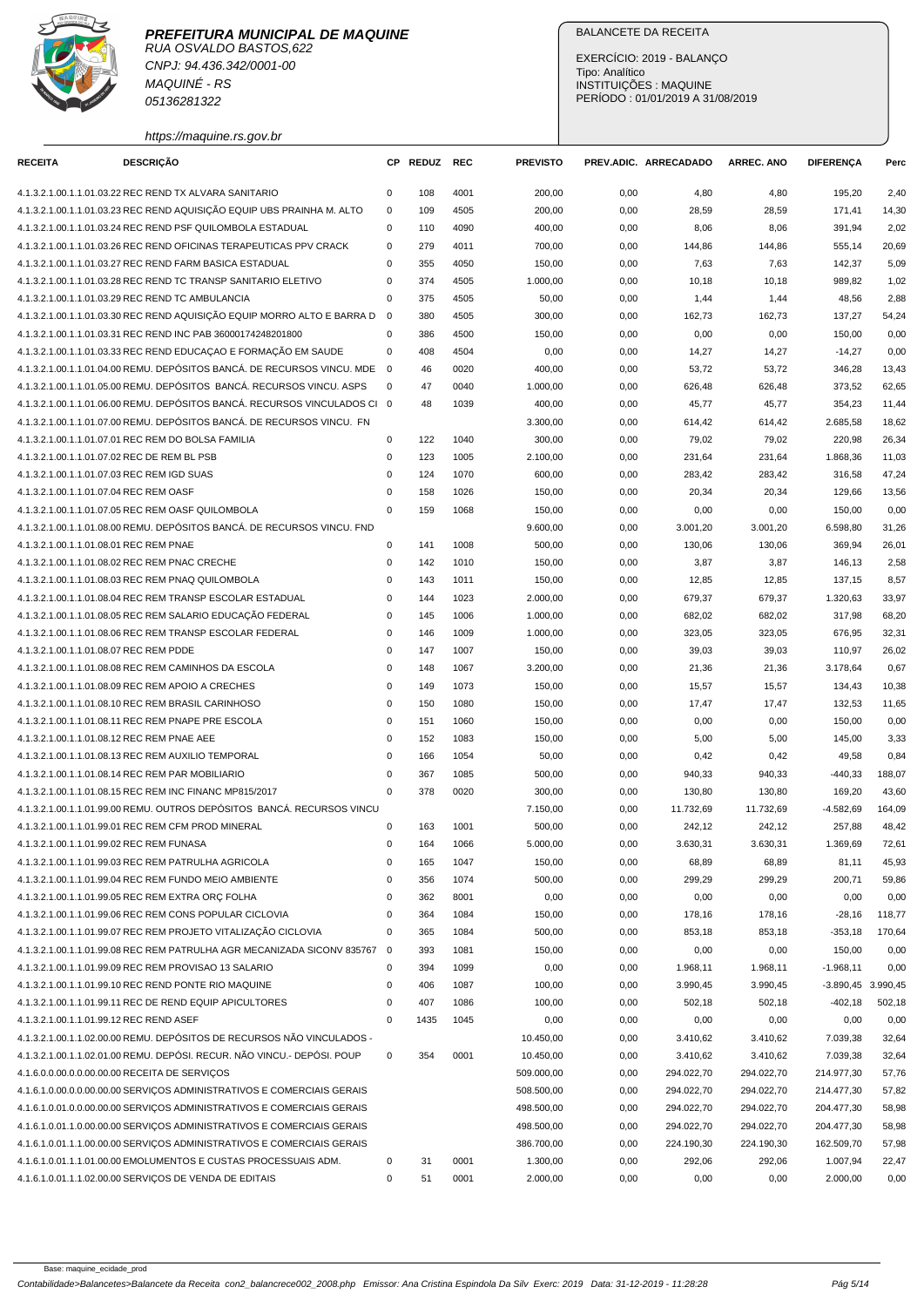



CNPJ: 94.436.342/0001-00 MAQUINÉ - RS 05136281322

https://maquine.rs.gov.br

# BALANCETE DA RECEITA

EXERCÍCIO: 2019 - BALANÇO Tipo: Analítico INSTITUIÇÕES : MAQUINE PERÍODO : 01/01/2019 A 31/08/2019

| <b>RECEITA</b> | <b>DESCRIÇÃO</b>                                                          |             | CP REDUZ | <b>REC</b> | <b>PREVISTO</b> |      | PREV.ADIC. ARRECADADO | <b>ARREC. ANO</b> | <b>DIFERENÇA</b> | Perc   |
|----------------|---------------------------------------------------------------------------|-------------|----------|------------|-----------------|------|-----------------------|-------------------|------------------|--------|
|                | 4.1.6.1.0.01.1.1.03.00.00 SERVIÇOS DE FOTOCOPIA E/OU COPIAS HELIOGRAFIC   | $\mathbf 0$ | 52       | 0001       | 2.000,00        | 0,00 | 79,50                 | 79,50             | 1.920,50         | 3,98   |
|                | 4.1.6.1.0.01.1.1.04.00.00 OUTROS SERVIÇOS ADMINISTRATIVOS                 | $\Omega$    | 53       | 0001       | 1.000,00        | 0,00 | 0,00                  | 0,00              | 1.000,00         | 0,00   |
|                | 4.1.6.1.0.01.1.1.05.00.00 SERVIÇOS DE FORNECIMENTO DE AGUA                | 0           | 54       | 0001       | 250.000,00      | 0,00 | 166.900,74            | 166.900,74        | 83.099,26        | 66,76  |
|                | 4.1.6.1.0.01.1.1.06.00.00 SERVIÇO DE PREPARAÇÃO DA TERRA -PROP PARTICUL 0 |             | 55       | 1047       | 40.000,00       | 0,00 | 11.675,00             | 11.675,00         | 28.325,00        | 29,19  |
|                | 4.1.6.1.0.01.1.1.07.00.00 SERVICOS DE MAQUINA                             | 0           | 56       | 0001       | 9.000,00        | 0,00 | 7.473,02              | 7.473,02          | 1.526,98         | 83,03  |
|                | 4.1.6.1.0.01.1.1.08.00.00 SERV RELATIVOS A EVENTOS EDUCACIONAIS           | 0           | 57       | 0001       | 1.000,00        | 0,00 | 0,00                  | 0,00              | 1.000,00         | 0,00   |
|                | 4.1.6.1.0.01.1.1.09.00.00 SERV PROG PATRULHA AGRICOLA                     | 0           | 58       | 1047       | 20.000,00       | 0,00 | 11.550,00             | 11.550,00         | 8.450,00         | 57,75  |
|                | 4.1.6.1.0.01.1.1.10.00.00 SERIÇO DE SECAGEM DE GRAOS                      | 0           | 59       | 0001       | 1.000.00        | 0,00 | 962,50                | 962,50            | 37,50            | 96,25  |
|                | 4.1.6.1.0.01.1.1.11.00.00 SERV DE RETRO - PATRULHA AGRICOLA               | 0           | 60       | 1047       | 5.000,00        | 0,00 | 0,00                  | 0,00              | 5.000,00         | 0,00   |
|                | 4.1.6.1.0.01.1.1.12.00.00 TAXA DE LICENCA AMBIENTAL -PORTE MINIMO ENQ     | 0           | 61       | 1074       | 3.000,00        | 0,00 | 0,00                  | 0,00              | 3.000,00         | 0,00   |
|                | 4.1.6.1.0.01.1.1.13.00.00 TAXA DE LIC AMB - PORTE PEQ. ENQ                | 0           | 62       | 1074       | 1.500,00        | 0,00 | 1.580,96              | 1.580,96          | $-80,96$         | 105,40 |
|                | 4.1.6.1.0.01.1.1.14.00.00 TAXA DE LIC AMB -PORTE MEDIO .ENQ               | 0           | 63       | 1074       | 1.500,00        | 0,00 | 0,00                  | 0,00              | 1.500,00         | 0,00   |
|                | 4.1.6.1.0.01.1.1.15.00.00 TAXA DE LIC AMB.-PORTE GRANDE ENQ               | 0           | 64       | 1074       | 1.500,00        | 0,00 | 0,00                  | 0,00              | 1.500,00         | 0,00   |
|                | 4.1.6.1.0.01.1.1.16.00.00 TAXA DE DECLARAÇÃO GERAL                        | 0           | 65       | 1074       | 20.000,00       | 0,00 | 12.054,46             | 12.054,46         | 7.945,54         | 60,27  |
|                | 4.1.6.1.0.01.1.1.17.00.00 TAXA DE AUTORIZAÇÃO GERAL                       | $\Omega$    | 66       | 1074       | 600,00          | 0,00 | 0,00                  | 0,00              | 600,00           | 0,00   |
|                | 4.1.6.1.0.01.1.1.18.00.00 TAXA DE MANIFESTO TRANSP DE RESIDUOS            | 0           | 67       | 1074       | 600,00          | 0,00 | 0,00                  | 0,00              | 600,00           | 0,00   |
|                | 4.1.6.1.0.01.1.1.19.00.00 TAXA DE VISTORIA SUPLEMENTAR                    | 0           | 68       | 1074       | 600,00          | 0,00 | 0,00                  | 0,00              | 600,00           | 0,00   |
|                | 4.1.6.1.0.01.1.1.20.00.00 TAXA DE EMISSÃO DE PARECER TECNICO              | 0           | 69       | 1074       | 600,00          | 0,00 | 0,00                  | 0,00              | 600,00           | 0,00   |
|                | 4.1.6.1.0.01.1.1.21.00.00 TAXA DE REAVALIAÇÃO DE PROJETOS ARQUIVAD        | 0           | 70       | 1074       | 500,00          | 0,00 | 0,00                  | 0,00              | 500,00           | 0,00   |
|                | 4.1.6.1.0.01.1.1.22.00.00 TAC-TERMO DE AJUSTAMENTO DE CONDUTA             | 0           | 71       | 1074       | 600,00          | 0,00 | 0,00                  | 0,00              | 600,00           | 0,00   |
|                | 4.1.6.1.0.01.1.1.23.00.00 REC DE REGISTRO DE MARCA E GADO                 | 0           | 80       | 0001       | 200,00          | 0,00 | 0,00                  | 0,00              | 200,00           | 0,00   |
|                | 4.1.6.1.0.01.1.1.24.00.00 REC PROG MUN DE VACINAÇÃO BRUCELOSE BOVINA      | 0           | 81       | 0001       | 5.000,00        | 0,00 | 3.343,11              | 3.343,11          | 1.656,89         | 66,86  |
|                | 4.1.6.1.0.01.1.1.25.00.00 SERVICO DE SECAGEM DE GRAOS                     | 0           | 82       | 1047       | 12.000,00       | 0,00 | 4.100,00              | 4.100,00          | 7.900,00         | 34,17  |
|                | 4.1.6.1.0.01.1.1.26.00.00 TAXA DE LICEN. AMBIENTAL -PORTE GRANDE          | 0           | 83       | 1074       | 200,00          | 0,00 | 0,00                  | 0,00              | 200,00           | 0,00   |
|                | 4.1.6.1.0.01.1.1.27.00.00 TAXA DE DECLARAÇÃO GERAL                        | 0           | 84       | 1074       |                 |      |                       |                   |                  |        |
|                |                                                                           |             |          |            | 200,00          | 0,00 | 0,00                  | 0,00              | 200,00           | 0,00   |
|                | 4.1.6.1.0.01.1.1.28.00.00 TAXA DE AUTORIZAÇÃO GERAL                       | 0           | 85       | 1074       | 200,00          | 0,00 | 0,00                  | 0,00              | 200,00           | 0,00   |
|                | 4.1.6.1.0.01.1.1.29.00.00 TAXA DE MANIFESTO DE TRANSP DE RESIDUOS         | 0           | 86       | 1074       | 200,00          | 0,00 | 0,00                  | 0,00              | 200,00           | 0,00   |
|                | 4.1.6.1.0.01.1.1.30.00.00 TAXA DE VISTORIA SUPLEMENTAR                    | 0           | 87       | 1074       | 100,00          | 0,00 | 0,00                  | 0,00              | 100,00           | 0,00   |
|                | 4.1.6.1.0.01.1.1.31.00.00 TAXA DE EMISSÃO DE PARECER TECNICO              | 0           | 92       | 1074       | 200,00          | 0,00 | 0,00                  | 0,00              | 200,00           | 0,00   |
|                | 4.1.6.1.0.01.1.1.32.00.00 TAXA DE REAVALIAÇÃO DE PROJ.ARQUIVADOS          | 0           | 93       | 1074       | 100,00          | 0,00 | 0,00                  | 0,00              | 100,00           | 0,00   |
|                | 4.1.6.1.0.01.1.1.33.00.00 TAXA DE COLETA DE LIXO ESP. ENT. E DETRI        | 0           | 94       | 0001       | 3.200,00        | 0,00 | 1.103,95              | 1.103,95          | 2.096,05         | 34,50  |
|                | 4.1.6.1.0.01.1.1.34.00.00 TAC-TERMO DE AJUSTE DE CONDUTA                  | 0           | 95       | 1074       | 200,00          | 0,00 | 0,00                  | 0,00              | 200,00           | 0,00   |
|                | 4.1.6.1.0.01.1.1.35.00.00 TAXA DE LIC.AMBIENTAL -PORTE PEQ.               | 0           | 96       | 1074       | 200,00          | 0,00 | 0,00                  | 0,00              | 200,00           | 0,00   |
|                | 4.1.6.1.0.01.1.1.36.00.00 TAXA DE LIC AMBIENTAL - PORTE MINIMO            | 0           | 97       | 1074       | 200,00          | 0,00 | 0,00                  | 0,00              | 200,00           | 0,00   |
|                | 4.1.6.1.0.01.1.1.37.00.00 TAXA DE LIC AMBIENTAL -PORTE MEDIO              | 0           | 98       | 1074       | 200,00          | 0,00 | 0,00                  | 0,00              | 200,00           | 0,00   |
|                | 4.1.6.1.0.01.1.1.38.00.00 SERV PROG PATRULHA AGRICOLA                     | 0           | 347      | 0001       | 1.000,00        | 0,00 | 3.075,00              | 3.075,00          | $-2.075,00$      | 307,50 |
|                | 4.1.6.1.0.01.1.2.00.00.00 SERVIÇOS ADMIN. E COMER. GERAIS - MULTAS E JU   |             |          |            | 2.600,00        | 0,00 | 2.532,48              | 2.532,48          | 67,52            | 97,40  |
|                | 4.1.6.1.0.01.1.2.03.00.00 MULTA E JURO REC PATRULHA AGRICOLA              | 0           | 276      | 1047       | 500,00          | 0,00 | 0,00                  | 0,00              | 500,00           | 0,00   |
|                | 4.1.6.1.0.01.1.2.05.00.00 SERVICOS DE FORNECIMENTO DE AGUA                | 0           | 344      | 0001       | 2.000,00        | 0,00 | 2.457,48              | 2.457,48          | $-457,48$        | 122,87 |
|                | 4.1.6.1.0.01.1.2.09.00.00 SERV PROG PATRULHA AGRICOLA                     | 0           | 348      | 0001       | 100,00          | 0,00 | 75,00                 | 75,00             | 25,00            | 75,00  |
|                | 4.1.6.1.0.01.1.3.00.00.00 SERVIÇOS ADMIN. E COMER. GERAIS - DÍVIDA ATIV   |             |          |            | 47.700,00       | 0,00 | 43.001,66             | 43.001,66         | 4.698,34         | 90,15  |
|                | 4.1.6.1.0.01.1.3.02.00.00 PATRULHA AGRICOLA - REC DIV ATIVA               | 0           | 252      | 1047       | 1.200,00        | 0,00 | 707,22                | 707,22            | 492,78           | 58,94  |
|                | 4.1.6.1.0.01.1.3.05.00.00 SERVIÇOS DE FORNECIMENTO DE AGUA                | 0           | 345      | 0001       | 45.000,00       | 0,00 | 42.294,44             | 42.294,44         | 2.705,56         | 93,99  |
|                | 4.1.6.1.0.01.1.3.09.00.00 SERV PROG PATRULHA AGRICOLA                     | 0           | 349      | 0001       | 1.500,00        | 0,00 | 0,00                  | 0,00              | 1.500,00         | 0,00   |
|                | 4.1.6.1.0.01.1.4.00.00.00 SERVIÇOS ADMIN. COMER. GERAIS- DÍVIDA ATIVA -   |             |          |            | 61.500,00       | 0,00 | 24.298,26             | 24.298,26         | 37.201,74        | 39,51  |
|                | 4.1.6.1.0.01.1.4.01.00.00 M E J DE MORA DIVIDA ATIVA PATRULHA AGRICOLA    | $\mathsf 0$ | 258      | 1047       | 1.000,00        | 0,00 | 0,00                  | 0,00              | 1.000,00         | 0,00   |
|                | 4.1.6.1.0.01.1.4.02.00.00 M J DIVIDA ATIVA FORNEC AGUA                    | $\mathsf 0$ | 271      | 0001       | 5.000,00        | 0,00 | 0,00                  | 0,00              | 5.000,00         | 0,00   |
|                | 4.1.6.1.0.01.1.4.03.00.00 M J DIVIDA ATIVA COLETA DE LIXO                 | 0           | 272      | 0001       | 5.000,00        | 0,00 | 0,00                  | 0,00              | 5.000,00         | 0,00   |
|                | 4.1.6.1.0.01.1.4.05.00.00 SERVIÇOS DE FORNECIMENTO DE AGUA                | 0           | 346      | 0001       | 50.000,00       | 0,00 | 24.298,26             | 24.298,26         | 25.701,74        | 48,60  |
|                | 4.1.6.1.0.01.1.4.09.00.00 SERV PROG PATRULHA AGRICOLA                     | $\Omega$    | 350      | 0001       | 500,00          | 0,00 | 0,00                  | 0,00              | 500,00           | 0,00   |
|                | 4.1.6.1.0.02.0.0.00.00.00 INSCRIÇÃO EM CONCURSOS E PROCESSOS SELETIVOS    |             |          |            | 10.000,00       | 0,00 | 0,00                  | 0,00              | 10.000,00        | 0,00   |
|                | 4.1.6.1.0.02.1.0.00.00.00 INSCRIÇÃO EM CONCURSOS E PROCESSOS SELETIVOS    |             |          |            | 10.000,00       | 0,00 | 0,00                  | 0,00              | 10.000,00        | 0,00   |
|                | 4.1.6.1.0.02.1.1.00.00.00 INSCRIÇÃO EM CONCURSOS - PRINCIPAL              | $\pmb{0}$   | 50       | 0001       | 10.000,00       | 0,00 | 0,00                  | 0,00              | 10.000,00        | 0,00   |
|                | 4.1.6.2.0.00.0.0.00.00.00 SERVIÇOS E ATIVIDADES REFERENTES À NAVEGAÇÃO    |             |          |            | 500,00          | 0,00 | 0,00                  | 0,00              | 500,00           | 0,00   |
|                | 4.1.6.2.0.02.0.0.00.00.00 SERVIÇOS DE TRANSPORTE                          |             |          |            | 500,00          | 0,00 | 0,00                  | 0,00              | 500,00           | 0,00   |
|                | 4.1.6.2.0.02.1.0.00.00.00 SERVIÇOS DE TRANSPORTE                          |             |          |            | 500,00          | 0,00 | 0,00                  | 0,00              | 500,00           | 0,00   |
|                | 4.1.6.2.0.02.1.1.00.00.00 SERVIÇOS DE TRANSPORTE - PRINCIPAL              |             |          |            | 500,00          | 0,00 | 0,00                  | 0,00              | 500,00           | 0,00   |
|                |                                                                           |             |          |            |                 |      |                       |                   |                  |        |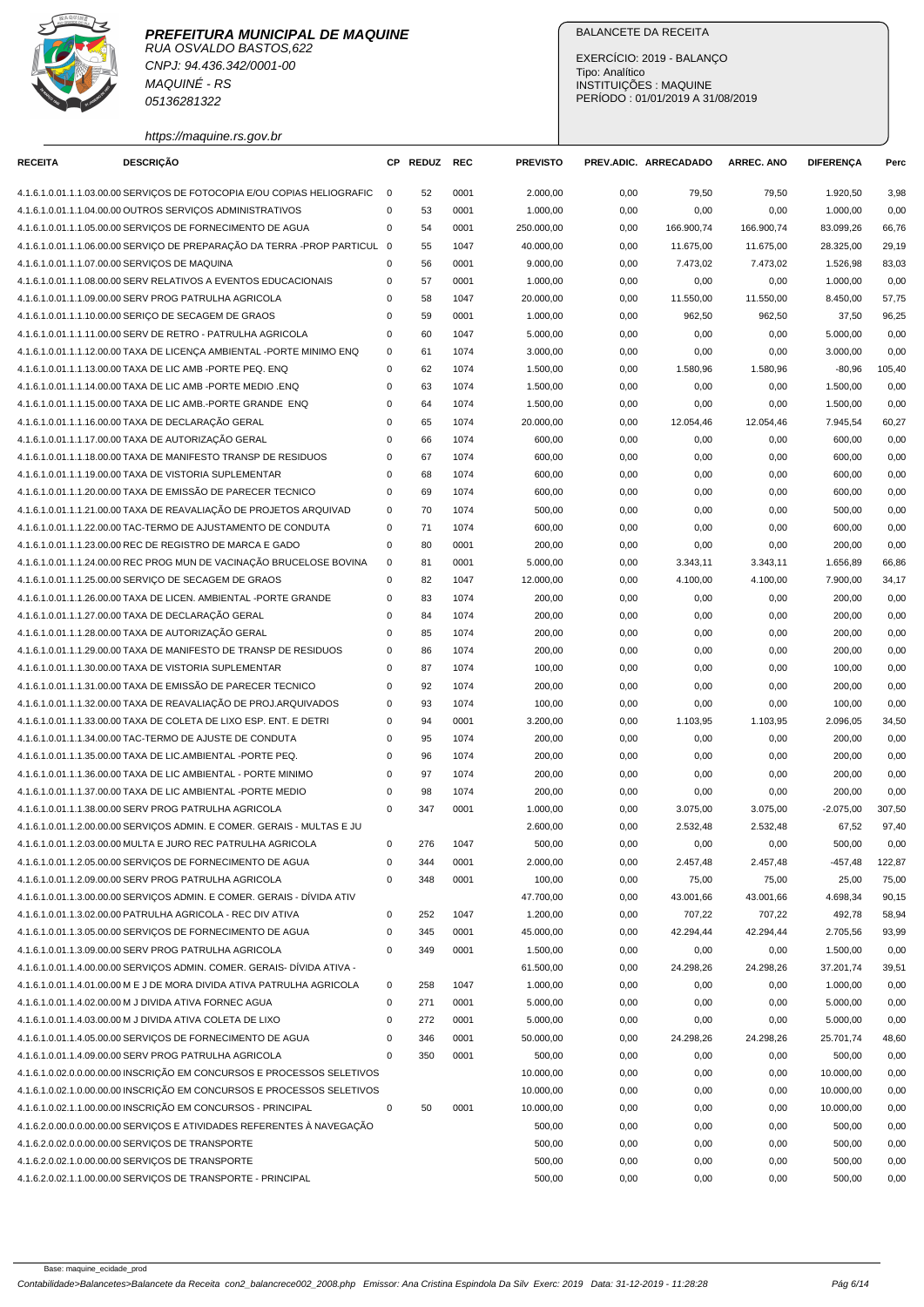CNPJ: 94.436.342/0001-00 MAQUINÉ - RS 05136281322

https://maquine.rs.gov.br

#### BALANCETE DA RECEITA

EXERCÍCIO: 2019 - BALANÇO Tipo: Analítico INSTITUIÇÕES : MAQUINE PERÍODO : 01/01/2019 A 31/08/2019

| 4.1.6.2.0.02.1.1.01.00.00 OUTROS SERVIÇOS DE TRANSPORTE                   | 0            | 49   | 1047 | 500,00        | 0,00       | 0,00          | 0,00          | 500,00       | 0,00   |
|---------------------------------------------------------------------------|--------------|------|------|---------------|------------|---------------|---------------|--------------|--------|
| 4.1.7.0.0.00.0.0.00.00.00 TRANSFERÊNCIAS CORRENTES                        |              |      |      | 21.400.052,80 | 453.281,60 | 14.021.994,51 | 14.021.994,51 | 7.831.339,89 | 64,16  |
| 4.1.7.1.0.00.0.0.00.00.00 TRANSFERÊNCIAS DA UNIÃO E DE SUAS ENTIDADES     |              |      |      | 11.186.130,80 | 453.281,60 | 7.173.884,13  | 7.173.884,13  | 4.465.528,27 | 61,63  |
| 4.1.7.1.8.00.0.0.00.00.00 TRANSFERÊNCIAS DA UNIÃO - ESPECÍFICA E/DF/M     |              |      |      | 11.186.130,80 | 453.281,60 | 7.173.884,13  | 7.173.884,13  | 4.465.528,27 | 61,63  |
| 4.1.7.1.8.01.0.0.00.00.00 PARTICIPAÇÃO NA RECEITA DA UNIÃO                |              |      |      | 9.552.850,80  | 0,00       | 5.784.979,63  | 5.784.979,63  | 3.767.871,17 | 60,56  |
| 4.1.7.1.8.01.2.0.00.00.00 COTA-PARTE DO FPM - COTA MENSAL                 |              |      |      | 8.641.322,00  | 0,00       | 5.440.352,33  | 5.440.352,33  | 3.200.969,67 | 62,96  |
| 4.1.7.1.8.01.2.1.00.00.00 COTA-PARTE DO FPM - COTA MENSAL - PRINCIPAL     |              |      |      | 8.641.322,00  | 0,00       | 5.440.352,33  | 5.440.352,33  | 3.200.969,67 | 62,96  |
| 4.1.7.1.8.01.2.1.01.00.00 COTA-PARTE DO FPM - COTA MENSAL - PRINCIPAL -   | 0            | 111  | 0001 | 5.184.793,20  | 0,00       | 3.218.357,25  | 3.218.357,25  | 1.966.435,95 | 62,07  |
| 4.1.7.1.8.01.2.1.02.00.00 COTA-PARTE DO FPM - COTA MENSAL - PRINCIPAL -   | $\mathbf 0$  | 112  | 0020 | 432.066,10    | 0,00       | 277.749,44    | 277.749,44    | 154.316,66   | 64,28  |
| 4.1.7.1.8.01.2.1.03.00.00 COTA-PARTE DO FPM - COTA MENSAL - PRINCIPAL -   | $\mathbf 0$  | 113  | 0040 | 1.296.198,30  | 0,00       | 833.248,09    | 833.248,09    | 462.950.21   | 64,28  |
| 4.1.7.1.8.01.2.1.04.00.00 COTA-PARTE DO FPM - COTA MENSAL - PRINCIPAL -   | $\mathbf 0$  | 114  | 0031 | 1.728.264,40  | 0,00       | 1.110.997,55  | 1.110.997,55  | 617.266,85   | 64,28  |
| 4.1.7.1.8.01.3.0.00.00.00 COTA-PARTE DO FPM - 1% COTA ENTREGUE NO MÉS D   |              |      |      | 350.000,00    | 0,00       | 0,00          | 0,00          | 350.000,00   | 0,00   |
|                                                                           |              |      |      |               |            |               |               |              |        |
| 4.1.7.1.8.01.3.1.00.00.00 COTA-PARTE DO FPM - 1% COTA ENTREGUE EM DEZEM   |              |      |      | 350.000,00    | 0,00       | 0,00          | 0,00          | 350.000,00   | 0,00   |
| 4.1.7.1.8.01.3.1.01.00.00 COTA-PARTE DO FPM - 1% COTA DEZEMBRO - PRINCI   | $\mathbf 0$  | 395  | 0001 | 210.000,00    | 0,00       | 0,00          | 0,00          | 210.000,00   | 0,00   |
| 4.1.7.1.8.01.3.1.02.00.00 COTA-PARTE DO FPM - 1% COTA DEZEMBRO - PRINCI   | $\mathbf 0$  | 396  | 0020 | 87.500,00     | 0,00       | 0,00          | 0,00          | 87.500,00    | 0,00   |
| 4.1.7.1.8.01.3.1.03.00.00 COTA-PARTE DO FPM - 1% COTA DEZEMBRO - PRINCI   | $\mathbf 0$  | 397  | 0040 | 52.500,00     | 0,00       | 0,00          | 0,00          | 52.500,00    | 0,00   |
| 4.1.7.1.8.01.4.0.00.00.00 COTA-PARTE DO FPM - 1% COTA ENTREGUE NO MËS D   |              |      |      | 551.528,80    | 0,00       | 341.589,25    | 341.589,25    | 209.939,55   | 61,93  |
| 4.1.7.1.8.01.4.1.00.00.00 COTA-PARTE DO FPM - 1% COTA ENTREGUE EM JULHO   |              |      |      | 551.528,80    | 0,00       | 341.589,25    | 341.589,25    | 209.939,55   | 61,93  |
| 4.1.7.1.8.01.4.1.01.00.00 COTA-PARTE DO FPM - 1% COTA JULHO - PRINCIPAL   | 0            | 389  | 0001 | 330.917,28    | 0,00       | 273.271,40    | 273.271,40    | 57.645,88    | 82,58  |
| 4.1.7.1.8.01.4.1.02.00.00 COTA-PARTE DO FPM - 1% COTA JULHO - PRINCIPAL   | $\pmb{0}$    | 390  | 0020 | 137.882,20    | 0,00       | 17.079,46     | 17.079,46     | 120.802,74   | 12,39  |
| 4.1.7.1.8.01.4.1.03.00.00 COTA-PARTE DO FPM - 1% COTA JULHO - PRINCIPAL   | $\mathbf 0$  | 391  | 0040 | 82.729,32     | 0,00       | 51.238,39     | 51.238,39     | 31.490,93    | 61,93  |
| 4.1.7.1.8.01.5.0.00.00.00 COTA-PARTE DO IMPOSTO SOBRE A PROPRIEDADE TER   |              |      |      | 10.000,00     | 0,00       | 3.038,05      | 3.038,05      | 6.961,95     | 30,38  |
| 4.1.7.1.8.01.5.1.00.00.00 COTA-PARTE DO ITR - PRINCIPAL                   |              |      |      | 10.000,00     | 0,00       | 3.038,05      | 3.038,05      | 6.961,95     | 30,38  |
| 4.1.7.1.8.01.5.1.01.00.00 COTA-PARTE DO ITR - PRINCIPAL - PRÓPRIO         | $\mathbf 0$  | 115  | 0001 | 6.000,00      | 0,00       | 1.547,51      | 1.547,51      | 4.452,49     | 25,79  |
| 4.1.7.1.8.01.5.1.02.00.00 COTA-PARTE DO ITR - PRINCIPAL - MDE             | $\mathbf 0$  | 116  | 0020 | 500,00        | 0,00       | 186,35        | 186,35        | 313,65       | 37,27  |
| 4.1.7.1.8.01.5.1.03.00.00 COTA-PARTE DO ITR - PRINCIPAL - ASPS            | $\mathbf 0$  | 117  | 0040 | 1.500,00      | 0,00       | 558,90        | 558,90        | 941,10       | 37,26  |
| 4.1.7.1.8.01.5.1.04.00.00 COTA-PARTE DO ITR - PRINCIPAL - FUNDEB          | $\mathbf 0$  | 118  | 0031 | 2.000,00      | 0,00       | 745,29        | 745,29        | 1.254,71     | 37,26  |
| 4.1.7.1.8.02.0.0.00.00.00 TRANSF DA COMPENSAÇÃO FINANC PELA EXPLORAÇÃO    |              |      |      | 167.000,00    | 0,00       | 94.591,06     | 94.591,06     | 72.408,94    | 56,64  |
| 4.1.7.1.8.02.2.0.00.00.00 COTA-PARTE COMPEN. FINANCEIRA DE RECURSOS MIN   |              |      |      | 45.000,00     | 0,00       | 13.606,67     | 13.606,67     | 31.393,33    | 30,24  |
| 4.1.7.1.8.02.2.1.00.00.00 COTA-PARTE COMPENSAÇÃO FINANC REC MINERAL - C 0 |              | 119  | 1001 | 45.000,00     | 0,00       | 13.606,67     | 13.606,67     | 31.393,33    | 30,24  |
| 4.1.7.1.8.02.3.0.00.00.00 COTA-PARTE ROYALTIES - COMP FINANC PROD PETRO   |              |      |      | 2.000,00      | 0,00       | 0,00          | 0,00          | 2.000,00     | 0,00   |
| 4.1.7.1.8.02.3.1.00.00.00 COTA-PARTE ROYALTIES - PETRÓLEO - LEI 7.990/8   | $\mathbf 0$  | 120  | 0001 | 2.000,00      | 0,00       | 0,00          | 0,00          | 2.000,00     | 0,00   |
| 4.1.7.1.8.02.6.0.00.00.00 COTA-PARTE DO FUNDO ESPECIAL DO PETRÓLEO - FE   |              |      |      | 120.000,00    | 0,00       | 80.984,39     | 80.984,39     | 39.015,61    | 67,49  |
| 4.1.7.1.8.02.6.1.00.00.00 COTA-PARTE DO FEP - PRINCIPAL                   | $\pmb{0}$    | 121  | 0001 | 120.000,00    | 0,00       | 80.984,39     | 80.984,39     | 39.015,61    | 67,49  |
| 4.1.7.1.8.03.0.0.00.00.00 TRANSF RECURSO DO SUS - BLOCO CUSTEIO AÇÕES E   |              |      |      | 608.480,00    | 53.281,60  | 551.656,50    | 551.656,50    | 110.105,10   | 83,36  |
| 4.1.7.1.8.03.1.0.00.00.00 TRANSFERÊNCIA DE RECURSOS DO SUS - ATENÇÃO BÁ   |              |      |      | 448.512,00    | 0,00       | 323.392,02    | 323.392,02    | 125.119,98   | 72,10  |
| 4.1.7.1.8.03.1.1.00.00.00 TRANS. SUS FUNDO A FUNDO - PRINCIPAL            |              |      |      | 448.512,00    | 0,00       | 323.392,02    | 323.392,02    | 125.119,98   | 72,10  |
| 4.1.7.1.8.03.1.1.01.00.00 PROG. SAUDA DA FAMILIA - ESF                    | 0            | 125  | 4500 | 100.000,00    | 0,00       | 84.000,00     | 84.000,00     | 16.000,00    | 84,00  |
| 4.1.7.1.8.03.1.1.04.00.00 REC SAUDE NA ESCOLA - ESF                       | $\mathbf 0$  | 129  | 4500 | 200,00        | 0,00       | 0,00          | 0,00          | 200,00       | 0,00   |
| 4.1.7.1.8.03.1.1.14.00.00 REC TESTE RAPIDO GRAVIDEZ                       | $\mathbf{0}$ | 138  | 4500 | 0,00          | 0,00       | 0,00          | 0,00          | 0,00         | 0,00   |
| 4.1.7.1.8.03.1.1.18.00.00 PAB FIXO                                        | $\pmb{0}$    | 155  | 4500 | 197.000,00    | 0,00       | 131.189,36    | 131.189,36    | 65.810,64    | 66,59  |
| 4.1.7.1.8.03.1.1.19.00.00 AGENTES COMUNITARIOS DE SAUDE                   | $\pmb{0}$    | 156  | 4500 | 109.512,00    | 0,00       | 79.073,07     | 79.073,07     | 30.438,93    | 72,20  |
| 4.1.7.1.8.03.1.1.20.00.00 SAUDE BUCAL                                     | 0            | 157  | 4500 | 500,00        | 0,00       |               |               | 500,00       | 0,00   |
| 4.1.7.1.8.03.1.1.21.00.00 FATOR INCENTIVO ATENÇÃO BASICA -POVOS INDIGEN   |              |      |      |               |            | 0,00          | 0,00          |              |        |
|                                                                           | $\mathbf 0$  | 160  | 4500 | 500,00        | 0,00       | 0,00          | 0,00          | 500,00       | 0,00   |
| 4.1.7.1.8.03.1.1.23.00.00 PMAQ - PROG MELHORIAS ACESSO E DA QUALIDADE     | $\mathbf 0$  | 162  | 4500 | 40.800,00     | 0,00       | 28.905,59     | 28.905,59     | 11.894,41    | 70,85  |
| 4.1.7.1.8.03.1.1.24.00.00 REC TETO MUN REDE CEGONHA                       | 0            | 1383 | 4501 | 0,00          | 0,00       | 224,00        | 224,00        | $-224,00$    | 0,00   |
| 4.1.7.1.8.03.1.1.28.00.00 REC CADASTRAMENTO SUS                           | 0            | 1434 | 4500 | 0,00          | 0,00       | 0,00          | 0,00          | 0,00         | 0,00   |
| 4.1.7.1.8.03.2.0.00.00.00 TRANSF DO SUS - ATENÇÃO DE MÉDIA E ALTA COMPL   |              |      |      | 90.000,00     | 53.281,60  | 143.281,60    | 143.281,60    | 0,00         | 100,00 |
| 4.1.7.1.8.03.2.1.00.00.00 TRANSF SUS - ATENCÃO MÉDIA E ALTA COMPLEX AMB   |              |      |      | 90.000,00     | 53.281,60  | 143.281,60    | 143.281,60    | 0,00         | 100,00 |
| 4.1.7.1.8.03.2.1.01.00.00 TRANSF FNS - SIA/SUS                            | $\mathbf 0$  | 154  | 4501 | 90.000,00     | 53.281,60  | 143.281,60    | 143.281,60    | 0,00         | 100,00 |
| 4.1.7.1.8.03.3.0.00.00.00 TRANSFERÊNCIA DE RECURSOS DO SUS - VIGILÂNCIA   |              |      |      | 27.268,00     | 0,00       | 20.517,44     | 20.517,44     | 6.750,56     | 75,24  |
| 4.1.7.1.8.03.3.1.00.00.00 TRANSF RECURSOS DO SUS - VIGILÂNCIA EM SAÚDE    |              |      |      | 27.268,00     | 0,00       | 20.517,44     | 20.517,44     | 6.750,56     | 75,24  |
| 4.1.7.1.8.03.3.1.01.00.00 REC INCENT DAS QUALIF DE AÇOES DE DENGUE        | 0            | 128  | 4502 | 200,00        | 0,00       | 0,00          | 0,00          | 200,00       | 0,00   |
| 4.1.7.1.8.03.3.1.02.00.00 REC ASSIST FINANC COMP AG COMBATE ENDEMIAS      | $\Omega$     | 136  | 4502 | 12 168 00     | 0.00       | 8 750 00      | 8 750 00      | 341800       | 71 91  |

4.1.7.1.8.03.3.1.03.00.00 REC INC FINANC AOS EST MUN - DESPESAS DIVERSA 0 137 4502 9.900,00 0,00 5.767,44 5.767,44 4.132,56 58,26 4.1.7.1.8.03.3.1.04.00.00 REC INC FINANC AOS EST MUN AÇOES VIG SANITARI 0 363 4502 5.000,00 0,00 6.000,00 6.000,00 -1.000,00 120,00 4.1.7.1.8.03.4.0.00.00.00 TRANSFERÊNCIA DE RECURSOS DO SUS - ASSISTÊNCI 42.700,00 0,00 64.465,44 64.465,44 -21.765,44 150,97

**RECEITA DESCRIÇÃO CP REDUZ REC PREVISTO PREV.ADIC. ARRECADADO ARREC. ANO DIFERENÇA Perc**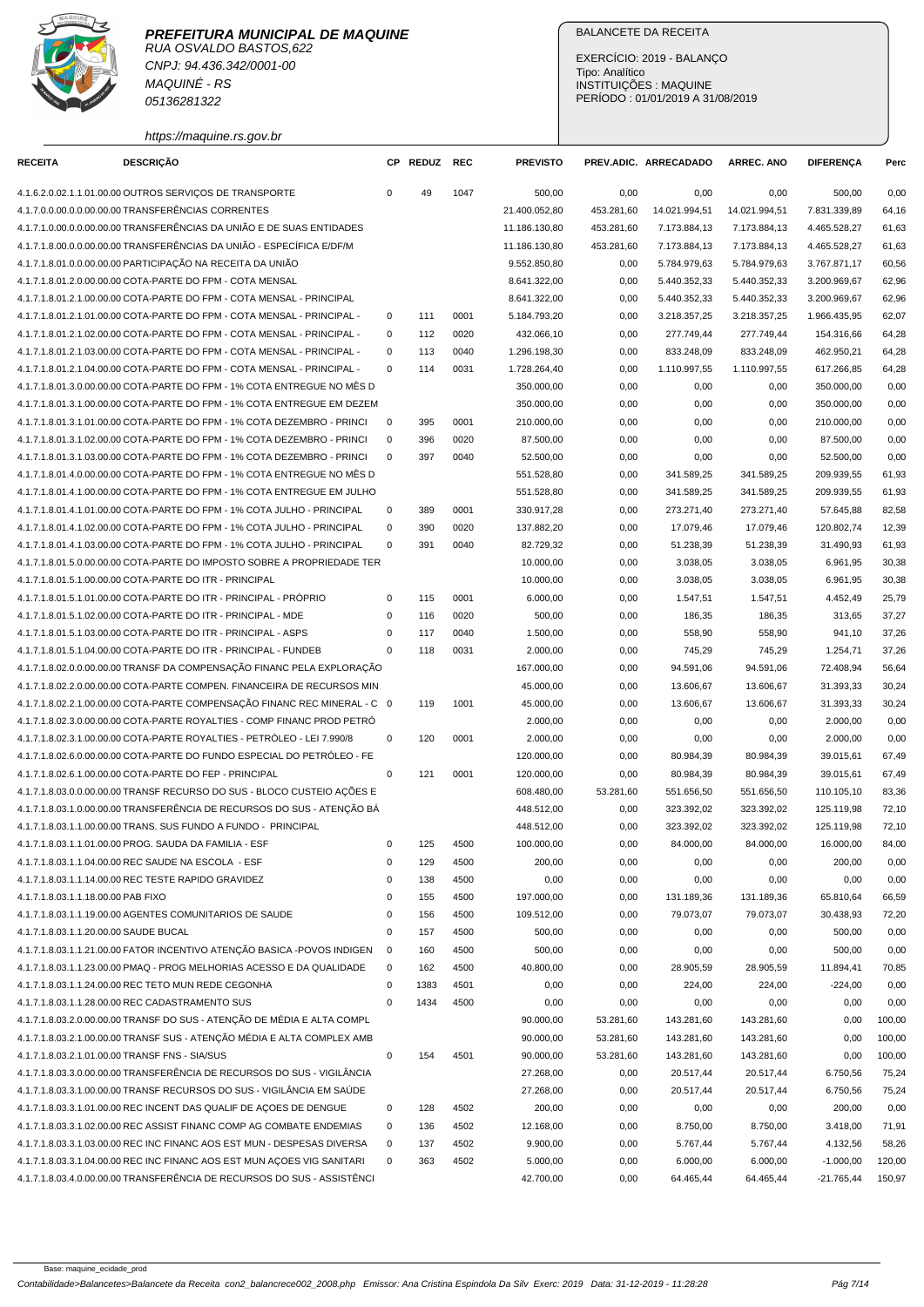

CNPJ: 94.436.342/0001-00 MAQUINÉ - RS 05136281322

https://maquine.rs.gov.br

### BALANCETE DA RECEITA

EXERCÍCIO: 2019 - BALANÇO Tipo: Analítico INSTITUIÇÕES : MAQUINE PERÍODO : 01/01/2019 A 31/08/2019

| 4.1.7.1.8.03.4.1.00.00.00 TRANSFERÊCIAS DO SUS - ASSISTÊNCIA FARMACÊUTI  |             |      |      | 42.700,00    | 0,00       | 64.465,44    | 64.465,44    | $-21.765,44$ | 150,97 |
|--------------------------------------------------------------------------|-------------|------|------|--------------|------------|--------------|--------------|--------------|--------|
| 4.1.7.1.8.03.4.1.01.00.00 COMPONENTE BASICO ASSIST FARMACEUTICA          | 0           | 161  | 4503 | 42.700,00    | 0,00       | 28.465,44    | 28.465,44    | 14.234,56    | 66,66  |
| 4.1.7.1.8.03.4.1.04.00.00 REC CUSTEIO ORG SERV ASSIST FARMACEUTICA       | $\mathbf 0$ | 410  | 4503 | 0,00         | 0,00       | 36.000,00    | 36.000,00    | $-36.000,00$ | 0,00   |
| 4.1.7.1.8.05.0.0.00.00.00 TRANSF RECURSOS FUNDO NACIONAL DESENV DA EDUC  |             |      |      | 372.900,00   | 0,00       | 240.166,94   | 240.166,94   | 132.733,06   | 64,41  |
| 4.1.7.1.8.05.1.0.00.00.00 TRANSFERÊNCIAS DO SALÁRIO-EDUCAÇÃO             |             |      |      | 185.000,00   | 0,00       | 124.674,62   | 124.674,62   | 60.325,38    | 67,39  |
| 4.1.7.1.8.05.1.1.00.00.00 TRANSFE. DO SALÁRIO-EDUCAÇÃO - PRINCIPAL       | 0           | 171  | 1006 | 185.000,00   | 0,00       | 124.674,62   | 124.674,62   | 60.325,38    | 67,39  |
| 4.1.7.1.8.05.2.0.00.00.00 TRANSF DIRETAS FNDE PROGRAMA DINHEIRO DIRETO   |             |      |      | 3.000,00     | 0,00       | 1.700,00     | 1.700,00     | 1.300,00     | 56,67  |
| 4.1.7.1.8.05.2.1.00.00.00 PROGRAMA DINHEIRO DIRETO NA ESCOLA - PDDE - P  | $\mathbf 0$ | 172  | 1007 | 3.000,00     | 0,00       | 1.700,00     | 1.700,00     | 1.300,00     | 56,67  |
| 4.1.7.1.8.05.3.0.00.00.00 TRANSF DIRETA FNDE PROGR NACIONAL ALIMENTAÇÃO  |             |      |      | 59.300,00    | 0,00       | 41.948,20    | 41.948,20    | 17.351,80    | 70,74  |
| 4.1.7.1.8.05.3.1.00.00.00 PROGRAMA NACIONAL DE ALIMENTACÃO ESCOLAR - PN  |             |      |      | 59.300,00    | 0,00       | 41.948,20    | 41.948,20    | 17.351,80    | 70,74  |
| 4.1.7.1.8.05.3.1.01.00.00 PROG ALIMENTAÇÃO ESCOLAR AREA QUILOMBOLA       | 0           | 174  | 1011 | 17.700,00    | 0,00       | 16.497,60    | 16.497,60    | 1.202,40     | 93,21  |
| 4.1.7.1.8.05.3.1.02.00.00 PROG ALIMENTAÇÃO ESCOLAR PRE ESCOLA            | 0           | 175  | 1060 | 13.900,00    | 0,00       | 12.829,60    | 12.829,60    | 1.070,40     | 92,30  |
| 4.1.7.1.8.05.3.1.03.00.00 PROG ALIMENTAÇÃO ESCOLAR ENS FUNDAMENTAL       | 0           | 176  | 1008 | 5.200,00     | 0,00       | 4.384,80     | 4.384,80     | 815,20       | 84,32  |
| 4.1.7.1.8.05.3.1.04.00.00 PROG ALIMENTAÇÃO ESCOLAR PNAEC CRECHES         | $\mathbf 0$ | 177  | 1010 | 22.000,00    | 0,00       | 7.939,40     | 7.939,40     | 14.060,60    | 36,09  |
| 4.1.7.1.8.05.3.1.05.00.00 PROG ALIMENTAÇÃO ESCOLAR AEE                   | 0           | 178  | 1083 | 500,00       | 0,00       | 296,80       | 296,80       | 203,20       | 59,36  |
| 4.1.7.1.8.05.4.0.00.00.00 TRANSF DIRETA FNDE PROGR NACION APOIO TRANSP   |             |      |      | 122.000,00   | 0,00       | 71.844,12    | 71.844,12    | 50.155,88    | 58,89  |
| 4.1.7.1.8.05.4.1.00.00.00 PROGRAMA NACIONAL APOIO TRANSPORTE ESCOLAR - 0 |             | 173  | 1009 | 122.000,00   | 0,00       | 71.844,12    | 71.844,12    | 50.155,88    | 58,89  |
| 4.1.7.1.8.05.9.0.00.00.00 OUTRAS TRANSF DO FUNDO NACIONAL DO DESENV DA   |             |      |      | 3.600,00     | 0,00       | 0,00         | 0,00         | 3.600,00     | 0,00   |
| 4.1.7.1.8.05.9.1.00.00.00 OUTRAS TRANSFE. DIRETAS FNDE - PRINCIPAL       |             |      |      | 3.600,00     | 0,00       | 0,00         | 0,00         | 3.600,00     | 0,00   |
| 4.1.7.1.8.05.9.1.01.00.00 REC PROGR CAMINHOS DA ESCOLA                   | 0           | 179  | 1067 | 1.000,00     | 0,00       | 0,00         | 0,00         | 1.000,00     | 0,00   |
| 4.1.7.1.8.05.9.1.02.00.00 REC MANUT EDUC INFANTIL APOIO A CRECHES        | 0           | 180  | 1073 | 1.100,00     | 0,00       | 0,00         | 0,00         | 1.100,00     | 0,00   |
| 4.1.7.1.8.05.9.1.03.00.00 REC BRASIL CARINHOSO                           | 0           | 181  | 1080 | 500,00       | 0,00       | 0,00         | 0,00         | 500,00       | 0,00   |
| 4.1.7.1.8.05.9.1.04.00.00 REC PAR MOBILIARIO INFRAESTRUTURA ESCOLAR      | $\mathbf 0$ | 366  | 1085 | 500,00       | 0,00       | 0,00         | 0,00         | 500,00       | 0,00   |
| 4.1.7.1.8.05.9.1.05.00.00 REC INC FINANC MP815/2017                      | 0           | 377  | 0001 | 500,00       | 0,00       | 0,00         | 0,00         | 500,00       | 0,00   |
| 4.1.7.1.8.06.0.0.00.00.00 TRANSFE. FINANCEIRA DO ICMS - DESONERAÇÃO - L  |             |      |      | 62.200,00    | 0,00       | 0,00         | 0,00         | 62.200,00    | 0,00   |
| 4.1.7.1.8.06.1.0.00.00.00 TRANSFE. FINANCEIRA DO ICMS - DESONERAÇÃO - L  |             |      |      | 62.200,00    | 0,00       | 0,00         | 0,00         | 62.200,00    | 0,00   |
| 4.1.7.1.8.06.1.1.00.00.00 TRANSF FINANCEIRA ICMS DESONERAÇÃO L.C. N 87/  |             |      |      | 62.200,00    | 0,00       | 0,00         | 0,00         | 62.200,00    | 0,00   |
| 4.1.7.1.8.06.1.1.01.00.00 TRANSFE. FINAN. DO ICMS - DESONERAÇÃO - PRINC  | 0           | 224  | 0001 | 37.316,00    | 0,00       | 0,00         | 0,00         | 37.316,00    | 0,00   |
| 4.1.7.1.8.06.1.1.02.00.00 TRANSFE. FINAN. DO ICMS - DESONERAÇÃO - PRINC  | 0           | 225  | 0020 | 3.111,00     | 0,00       | 0,00         | 0,00         | 3.111,00     | 0,00   |
| 4.1.7.1.8.06.1.1.03.00.00 TRANSFE. FINAN. DO ICMS - DESONERAÇÃO - PRINC  | 0           | 226  | 0040 | 9.333,00     | 0,00       | 0,00         | 0,00         | 9.333,00     | 0,00   |
| 4.1.7.1.8.06.1.1.04.00.00 TRANSFE. FINAN. DO ICMS - DESONERAÇÃO - PRINC  | 0           | 227  | 0031 | 12.440,00    | 0,00       | 0,00         | 0,00         | 12.440,00    | 0,00   |
| 4.1.7.1.8.08.0.0.00.00.00 TRANSFERÊNCIAS ADVINDAS DE EMENDAS PARLAMENTA  |             |      |      | 0,00         | 400.000,00 | 400.000,00   | 400.000,00   | 0,00         | 100,00 |
| 4.1.7.1.8.08.1.0.00.00.00 TRANSFERÊNCIAS ADVINDAS DE EMENDAS PARLAMENTA  |             |      |      | 0,00         | 400.000,00 | 400.000,00   | 400.000,00   | 0,00         | 100,00 |
| 4.1.7.1.8.08.1.1.00.00.00 TRANSFE, PARLA, INDIVIDUAIS - PRINCIPAL        |             |      |      | 0,00         | 400.000,00 | 400.000,00   | 400.000.00   | 0,00         | 100,00 |
| 4.1.7.1.8.08.1.1.03.00.00 PAB INCREMENTO                                 | $\mathbf 0$ | 1385 | 4500 | 0,00         | 400.000,00 | 400.000,00   | 400.000,00   | 0,00         | 100,00 |
| 4.1.7.1.8.10.0.0.00.00.00 TRANSFERÊNCIAS DE CONVÊNIOS DA UNIÃO E DE SUA  |             |      |      | 252.000,00   | 0,00       | 0,00         | 0,00         | 252.000,00   | 0,00   |
| 4.1.7.1.8.10.9.0.00.00.00 OUTRAS TRANSFERÊNCIAS DE CONVÊNIOS DA UNIÃO    |             |      |      | 252.000,00   | 0,00       | 0,00         | 0,00         | 252.000,00   | 0,00   |
| 4.1.7.1.8.10.9.1.00.00.00 OUTRAS TRANS. CONVÊ. UNIÃO - PRINCIPAL         |             |      |      | 252.000,00   | 0,00       | 0,00         | 0,00         | 252.000,00   | 0,00   |
| 4.1.7.1.8.10.9.1.01.00.00 REC FUNASA AGUA MORRO ALTO                     | 0           | 213  | 1066 | 250.000,00   | 0,00       | 0,00         | 0,00         | 250.000,00   | 0,00   |
| 4.1.7.1.8.10.9.1.03.00.00 REC FUNDO MUN DEFESA CIVIL                     | 0           | 215  | 1076 | 2.000,00     | 0,00       | 0,00         | 0,00         | 2.000,00     | 0,00   |
| 4.1.7.1.8.12.0.0.00.00.00 TRANSF RECURSOS FUNDO NACIONAL DE ASSISTÊNCIA  |             |      |      | 170.700,00   | 0,00       | 102.490,00   | 102.490,00   | 68.210,00    | 60,04  |
| 4.1.7.1.8.12.1.0.00.00.00 TRANSF RECURSOS FUNDO NACIONAL DE ASSISTÊNCIA  |             |      |      | 170.700,00   | 0,00       | 102.490,00   | 102.490,00   | 68.210,00    | 60,04  |
| 4.1.7.1.8.12.1.1.00.00.00 TRANSFERÊNCIAS DE RECURSOS DO FNAS - PRINCIPA  |             |      |      | 170.700,00   | 0,00       | 102.490,00   | 102.490,00   | 68.210,00    | 60,04  |
| 4.1.7.1.8.12.1.1.01.00.00 PROGRAMA BOLSA FAMILIA                         | 0           | 167  | 1040 | 17.200,00    | 0,00       | 11.440,00    | 11.440,00    | 5.760,00     | 66,51  |
| 4.1.7.1.8.12.1.1.02.00.00 PROGRAMA CRAS PAIF                             | 0           | 168  | 1005 | 72.000,00    | 0,00       | 36.000,00    | 36.000,00    | 36.000,00    | 50,00  |
| 4.1.7.1.8.12.1.1.03.00.00 PROGRAMA IGD SUAS                              | 0           | 169  | 1070 | 1.500,00     | 0,00       | 0,00         | 0,00         | 1.500,00     | 0,00   |
| 4.1.7.1.8.12.1.1.04.00.00 PROGRAMA FMAS SCFV                             | 0           | 170  | 1005 | 45.000,00    | 0,00       | 55.050,00    | 55.050,00    | $-10.050,00$ | 122,33 |
| 4.1.7.1.8.12.1.1.05.00.00 REF DE APOIO FINANCEIRO AO BLOCO DA PROTEÇÃO   | 0           | 388  | 1005 | 35.000,00    | 0,00       | 0,00         | 0,00         | 35.000,00    | 0,00   |
| 4.1.7.1.8.99.0.0.00.00.00 OUTRAS TRANSFERÊNCIAS DA UNIÃO                 |             |      |      | 0,00         | 0,00       | 0,00         | 0,00         | 0,00         | 0,00   |
| 4.1.7.1.8.99.1.0.00.00.00 OUTRAS TRANSFERÊNCIAS DA UNIÃO                 |             |      |      | 0,00         | 0,00       | 0,00         | 0,00         | 0,00         | 0,00   |
| 4.1.7.1.8.99.1.1.00.00.00 CESSÃO ONEROSA PRE SAL LEI 13885/2019          | 0           | 1431 | 1101 | 0,00         | 0,00       | 0,00         | 0,00         | 0,00         | 0,00   |
| 4.1.7.2.0.00.0.0.00.00.00 TRANSF DOS ESTADOS E DO DISTRITO FEDERAL E DE  |             |      |      | 8.108.922,00 | 0,00       | 5.278.825,65 | 5.278.825,65 | 2.830.096,35 | 65,10  |
| 4.1.7.2.8.00.0.0.00.00.00 TRANSF DOS ESTADOS - ESPECÍFICAS DE ESTADOS,   |             |      |      | 8.108.922,00 | 0,00       | 5.278.825,65 | 5.278.825,65 | 2.830.096,35 | 65,10  |
| 4.1.7.2.8.01.0.0.00.00.00 PARTICIPAÇÃO NA RECEITA DOS ESTADOS            |             |      |      | 6.528.822,00 | 0,00       | 4.248.899,19 | 4.248.899,19 | 2.279.922,81 | 65,08  |
| 4.1.7.2.8.01.1.0.00.00.00 COTA-PARTE DO ICMS                             |             |      |      | 5.716.322,00 | 0,00       | 3.545.517,77 | 3.545.517,77 | 2.170.804,23 | 62,02  |
| 4.1.7.2.8.01.1.1.00.00.00 COTA-PARTE DO ICMS - PRINCIPAL                 |             |      |      | 5.716.322,00 | 0,00       | 3.545.517,77 | 3.545.517,77 | 2.170.804,23 | 62,02  |

4.1.7.2.8.01.1.1.01.00.00 COTA-PARTE DO ICMS - PRINCIPAL - PRÓPRIO 0 228 0001 3.429.793,20 0,00 1.903.390,41 1.903.390,41 1.526.402,79 55,50

**RECEITA DESCRIÇÃO CP REDUZ REC PREVISTO PREV.ADIC. ARRECADADO ARREC. ANO DIFERENÇA Perc**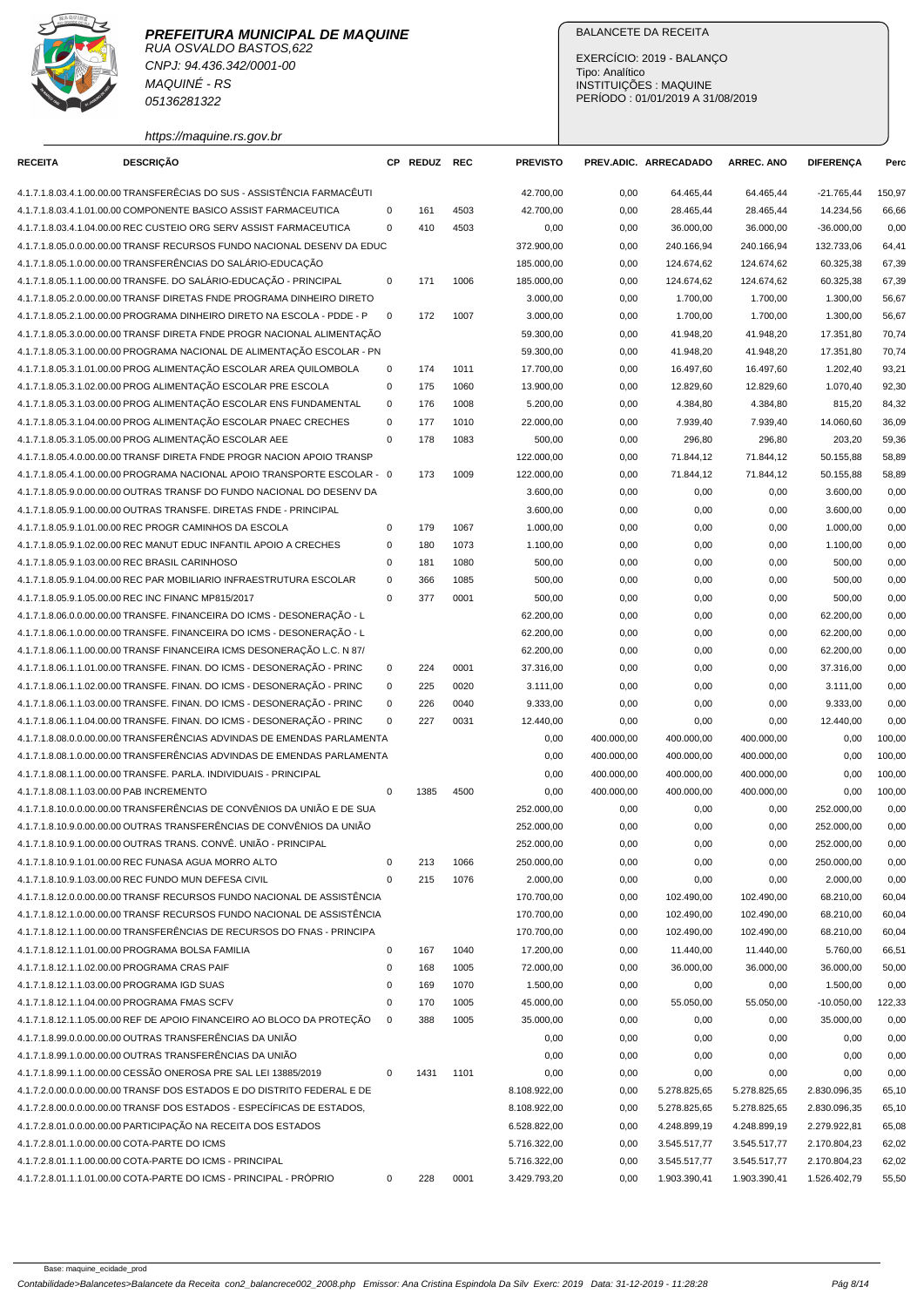

CNPJ: 94.436.342/0001-00 MAQUINÉ - RS 05136281322

# BALANCETE DA RECEITA

EXERCÍCIO: 2019 - BALANÇO Tipo: Analítico INSTITUIÇÕES : MAQUINE PERÍODO : 01/01/2019 A 31/08/2019

| https://maquine.rs.gov.br |  |
|---------------------------|--|
|                           |  |

| <b>RECEITA</b> | <b>DESCRIÇÃO</b>                                                         | СP          | <b>REDUZ</b> | REC  | <b>PREVISTO</b> |      | PREV.ADIC. ARRECADADO | <b>ARREC. ANO</b> | DIFERENÇA    | Perc   |
|----------------|--------------------------------------------------------------------------|-------------|--------------|------|-----------------|------|-----------------------|-------------------|--------------|--------|
|                | 4.1.7.2.8.01.1.1.02.00.00 COTA-PARTE DO ICMS - PRINCIPAL - MDE           | 0           | 229          | 0020 | 285.816,10      | 0,00 | 205.618,88            | 205.618,88        | 80.197,22    | 71,94  |
|                | 4.1.7.2.8.01.1.1.03.00.00 COTA-PARTE DO ICMS - PRINCIPAL- ASPS           | $\mathbf 0$ | 230          | 0040 | 857.448,30      | 0,00 | 614.033,04            | 614.033,04        | 243.415,26   | 71,61  |
|                | 4.1.7.2.8.01.1.1.04.00.00 COTA-PARTE DO ICMS - PRINCIPAL - FUNDEB        | $\mathbf 0$ | 231          | 0031 | 1.143.264,40    | 0,00 | 822.475,44            | 822.475,44        | 320.788,96   | 71,94  |
|                | 4.1.7.2.8.01.2.0.00.00.00 COTA-PARTE DO IPVA                             |             |              |      | 711.000,00      | 0,00 | 642.222,62            | 642.222,62        | 68.777,38    | 90,33  |
|                | 4.1.7.2.8.01.2.1.00.00.00 COTA-PARTE DO IPVA - PRINCIPAL                 |             |              |      | 711.000,00      | 0,00 | 642.222,62            | 642.222,62        | 68.777,38    | 90,33  |
|                | 4.1.7.2.8.01.2.1.01.00.00 COTA-PARTE DO IPVA - PRINCIPAL - PRÓPRIO       | 0           | 232          | 0001 | 351.000,00      | 0,00 | 333.354,35            | 333.354,35        | 17.645,65    | 94,97  |
|                | 4.1.7.2.8.01.2.1.02.00.00 COTA-PARTE DO IPVA - PRINCIPAL - MDE           | 0           | 233          | 0020 | 45.000,00       | 0,00 | 38.302,33             | 38.302,33         | 6.697,67     | 85,12  |
|                | 4.1.7.2.8.01.2.1.03.00.00 COTA-PARTE DO IPVA - PRINCIPAL - ASPS          | $\mathsf 0$ | 234          | 0040 | 135.000,00      | 0,00 | 115.956,96            | 115.956,96        | 19.043,04    | 85,89  |
|                | 4.1.7.2.8.01.2.1.04.00.00 COTA-PARTE DO IPVA - PRINCIPAL - FUNDEB        | 0           | 235          | 0031 | 180.000,00      | 0,00 | 154.608,98            | 154.608,98        | 25.391,02    | 85,89  |
|                | 4.1.7.2.8.01.3.0.00.00.00 COTA-PARTE DO IPI - MUNICÍPIOS                 |             |              |      | 81.500,00       | 0,00 | 53.783,86             | 53.783,86         | 27.716,14    | 65,99  |
|                | 4.1.7.2.8.01.3.1.00.00.00 COTA-PARTE DO IPI - MUNICÍPIOS - PRINCIPAL     |             |              |      | 81.500,00       | 0,00 | 53.783,86             | 53.783,86         | 27.716,14    | 65,99  |
|                | 4.1.7.2.8.01.3.1.01.00.00 COTA-PARTE DO IPI - MUNICIPIOS - PRINCIPAL -   | 0           | 236          | 0001 | 48.900,00       | 0,00 | 30.371,65             | 30.371,65         | 18.528,35    | 62,11  |
|                | 4.1.7.2.8.01.3.1.02.00.00 COTA-PARTE DO IPI - MUNICIPIOS - PRINCIPAL -   | 0           | 237          | 0020 | 4.075,00        | 0,00 | 2.926,51              | 2.926,51          | 1.148,49     | 71,82  |
|                | 4.1.7.2.8.01.3.1.03.00.00 COTA-PARTE DO IPI - MUNICIPIOS - PRINCIPAL -   | 0           | 238          | 0040 | 12.225,00       | 0,00 | 8.779,60              | 8.779,60          | 3.445,40     | 71,82  |
|                | 4.1.7.2.8.01.3.1.04.00.00 COTA-PARTE DO IPI - MUNICÍPIOS - PRINCIPAL -   | $\mathbf 0$ | 239          | 0031 | 16.300,00       | 0,00 | 11.706,10             | 11.706,10         | 4.593,90     | 71,82  |
|                | 4.1.7.2.8.01.4.0.00.00.00 COTA-PARTE CONTRIBUIÇÃO DE INTERVENÇÃO NO DOM  |             |              |      | 20.000,00       | 0,00 | 7.374,94              | 7.374,94          | 12.625,06    | 36,87  |
|                | 4.1.7.2.8.01.4.1.00.00.00 COTA-PARTE DA CIDE - PRINCIPAL                 | $\mathsf 0$ | 240          | 1039 | 20.000,00       | 0,00 | 7.374,94              | 7.374,94          | 12.625,06    | 36,87  |
|                | 4.1.7.2.8.03.0.0.00.00.00 TRANSF REC DO ESTADO P/ PROGR SAÚDE - REPASSE  |             |              |      | 402.100,00      | 0,00 | 221.238,32            | 221.238,32        | 180.861,68   | 55,02  |
|                | 4.1.7.2.8.03.1.0.00.00.00 TRANSF REC DO ESTADO P/ PROGR SAÚDE - REPASSE  |             |              |      | 402.100,00      | 0,00 | 221.238,32            | 221.238,32        | 180.861,68   | 55,02  |
|                | 4.1.7.2.8.03.1.1.00.00.00 TRANSF REC ESTADO PROG SAÚDE - REP FUNDO A FU  |             |              |      | 402.100,00      | 0,00 | 221.238,32            | 221.238,32        | 180.861,68   | 55,02  |
|                | 4.1.7.2.8.03.1.1.01.00.00 REC FARMACIA BASICA ESTADUAL                   | $\mathsf 0$ | 197          | 4050 | 20.000,00       | 0,00 | 9.029,34              | 9.029,34          | 10.970,66    | 45,15  |
|                | 4.1.7.2.8.03.1.1.03.00.00 REC PSF ESTADUAL                               | 0           | 199          | 4090 | 96.000,00       | 0,00 | 72.000,00             | 72.000,00         | 24.000,00    | 75,00  |
|                | 4.1.7.2.8.03.1.1.04.00.00 REC OFICINAS TERAPEUTICAS PPV CRACK            | 0           | 200          | 4011 | 36.000,00       | 0,00 | 24.000,00             | 24.000,00         | 12.000,00    | 66,67  |
|                | 4.1.7.2.8.03.1.1.05.00.00 REC PSF INDIGENA ESTADUAL                      | 0           | 201          | 4090 | 24.000,00       | 0,00 | 16.000,00             | 16.000,00         | 8.000,00     | 66,67  |
|                | 4.1.7.2.8.03.1.1.06.00.00 REC PACS ESF ESTADUAL                          | 0           | 202          | 4090 | 10.100,00       | 0,00 | 0,00                  | 0,00              | 10.100,00    | 0,00   |
|                | 4.1.7.2.8.03.1.1.07.00.00 REC PSF QUILOMBOLA                             | $\Omega$    | 203          | 4090 | 24.000,00       | 0,00 | 12.000,00             | 12.000,00         | 12.000,00    | 50,00  |
|                | 4.1.7.2.8.03.1.1.08.00.00 REC INC ATENÇÃO BASICA PIES                    | 0           | 204          | 4011 | 192.000,00      | 0,00 | 88.208,98             | 88.208,98         | 103.791,02   | 45,94  |
|                | 4.1.7.2.8.10.0.0.00.00.00 TRANSF DE CONVÊNIOS DOS ESTADOS E DO DF E DE   |             |              |      | 1.178.000,00    | 0,00 | 808.688,14            | 808.688,14        | 369.311,86   | 68,65  |
|                | 4.1.7.2.8.10.2.0.00.00.00 TRANSFE. DE CONVÊNIO DOS ESTADOS A PROGRAMAS   |             |              |      | 1.170.000,00    | 0,00 | 808.688,14            | 808.688,14        | 361.311,86   | 69,12  |
|                | 4.1.7.2.8.10.2.1.00.00.00 TRANSF CONVÊNIO ESTADOS P/ PROGRAMAS DE EDUCA  |             |              |      | 1.170.000,00    | 0,00 | 808.688,14            | 808.688,14        | 361.311,86   | 69,12  |
|                | 4.1.7.2.8.10.2.1.01.00.00 TRANSFE. CONVÊNIOS PARA O TRANSPORTE ESCOLAR 0 |             | 195          | 1023 | 1.170.000,00    | 0,00 | 808.688,14            | 808.688,14        | 361.311,86   | 69,12  |
|                | 4.1.7.2.8.10.9.0.00.00.00 OUTRAS TRANSFERÊNCIAS DE CONVÊNIO DOS ESTADOS  |             |              |      | 8.000,00        | 0,00 | 0,00                  | 0,00              | 8.000,00     | 0,00   |
|                | 4.1.7.2.8.10.9.1.00.00.00 OUTRAS TRANS. CONVË. ESTADOS - PRINCIPAL       |             |              |      | 8.000,00        | 0,00 | 0,00                  | 0,00              | 8.000,00     | 0,00   |
|                | 4.1.7.2.8.10.9.1.07.00.00 PROGRAMA OASF - ORIENTA. E APOIO SÓCIO-FAMILI  |             |              |      | 8.000,00        | 0,00 | 0,00                  | 0,00              | 8.000,00     | 0,00   |
|                | 4.1.7.2.8.10.9.1.07.01.00 REC OASF ESTADUAL                              | 0           | 205          | 1026 | 7.000,00        | 0,00 | 0,00                  | 0,00              | 7.000,00     | 0,00   |
|                | 4.1.7.2.8.10.9.1.07.02.00 REC OASF QUILOMBOLA ESTADUAL                   | $\mathbf 0$ | 206          | 1068 | 1.000,00        | 0,00 | 0,00                  | 0,00              | 1.000,00     | 0,00   |
|                | 4.1.7.5.0.00.0.0.00.00.00 TRANSFERÊNCIAS DE OUTRAS INSTITUIÇÕES PÚBLICA  |             |              |      | 2.105.000,00    | 0,00 | 1.569.284,73          | 1.569.284,73      | 535.715,27   | 74,55  |
|                | 4.1.7.5.8.00.0.0.00.00.00 TRANSF DE OUTRAS INSTIT PÚBLICAS - ESPEC ESTA  |             |              |      | 2.105.000,00    | 0,00 | 1.569.284,73          | 1.569.284,73      | 535.715,27   | 74,55  |
|                | 4.1.7.5.8.01.0.0.00.00.00 TRANSFERENCIAS DE RECURSOS DO FUNDEB           |             |              |      | 2.105.000,00    | 0,00 | 1.569.284,73          | 1.569.284,73      | 535.715,27   | 74,55  |
|                | 4.1.7.5.8.01.1.0.00.00.00 TRANSFERÊNCIAS DE RECURSOS DO FUNDEB           |             |              |      | 2.105.000,00    | 0,00 | 1.569.284,73          | 1.569.284,73      | 535.715,27   | 74,55  |
|                | 4.1.7.5.8.01.1.1.00.00.00 TRANSFE. RECURSOS DO FUNDEB - PRINCIPAL        | 0           | 194          | 0031 | 2.105.000,00    | 0,00 | 1.569.284,73          | 1.569.284,73      | 535.715,27   | 74,55  |
|                | 4.1.9.0.0.00.0.0.00.00.00 OUTRAS RECEITAS CORRENTES                      |             |              |      | 115.900,00      | 0,00 | 139.781,76            | 139.781,76        | -23.881,76   | 120,61 |
|                | 4.1.9.1.0.00.0.0.00.00.00 MULTAS ADMINISTRATIVAS, CONTRATUAIS E JUDICIA  |             |              |      | 1.000,00        | 0,00 | 0,00                  | 0,00              | 1.000,00     | 0,00   |
|                | 4.1.9.1.0.01.0.0.00.00.00 MULTAS PREVISTAS EM LEGISLAÇÃO ESPECÍFICA      |             |              |      | 0,00            | 0,00 | 0,00                  | 0,00              | 0,00         | 0,00   |
|                | 4.1.9.1.0.01.1.0.00.00.00 MULTAS PREVISTAS EM LEGISLAÇÃO ESPECÍFICA      |             |              |      | 0,00            | 0,00 | 0,00                  | 0,00              | 0,00         | 0,00   |
|                | 4.1.9.1.0.01.1.1.00.00.00 MULTAS PREVIS. LEGIS. ESPECÍ. - PRINCIPAL      |             |              |      | 0,00            | 0,00 | 0,00                  | 0,00              | 0,00         | 0,00   |
|                | 4.1.9.1.0.01.1.1.01.00.00 AUTO INFRACAO DE OBRAS                         | $\pmb{0}$   | 1379         | 0001 | 0,00            | 0,00 | 0,00                  | 0,00              | 0,00         | 0,00   |
|                | 4.1.9.1.0.06.0.0.00.00.00 MULTAS POR DANOS AMBIENTAIS                    |             |              |      | 1.000,00        | 0,00 | 0,00                  | 0,00              | 1.000,00     | 0,00   |
|                | 4.1.9.1.0.06.1.0.00.00.00 MULTAS ADMINISTRATIVAS POR DANOS AMBIENTAIS    |             |              |      | 1.000,00        | 0,00 | 0,00                  | 0,00              | 1.000,00     | 0,00   |
|                | 4.1.9.1.0.06.1.1.00.00.00 MULTAS ADMINISTRATIVAS POR DANOS AMBIENTAIS -  | 0           | 217          | 1074 | 1.000,00        | 0,00 | 0,00                  | 0,00              | 1.000,00     | 0,00   |
|                | 4.1.9.2.0.00.0.0.00.00.00 INDENIZAÇÕES, RESTITUIÇÕES E RESSARCIMENTOS    |             |              |      | 114.500,00      | 0,00 | 132.938,32            | 132.938,32        | $-18.438,32$ | 116,10 |
|                | 4.1.9.2.8.00.0.0.00.00.00 INDENIZAÇÕES, RESTITUIÇÕES E RESSARCIMENTOS -  |             |              |      | 114.500,00      | 0,00 | 132.938,32            | 132.938,32        | $-18.438,32$ | 116,10 |
|                | 4.1.9.2.8.01.0.0.00.00.00 INDENIZAÇÕES- ESPECÍFICAS PARA ESTADOS/DF/MUN  |             |              |      | 80.000,00       | 0,00 | 0,00                  | 0,00              | 80.000,00    | 0,00   |
|                | 4.1.9.2.8.01.1.0.00.00.00 INDENIZAÇÕES - ESPECÍFICAS PARA ESTADOS/DF/MU  |             |              |      | 80.000,00       | 0,00 | 0,00                  | 0,00              | 80.000,00    | 0,00   |
|                | 4.1.9.2.8.01.1.1.00.00.00 INDENIZAÇÕES - PRINCIPAL                       | 0           | 218          | 0001 | 80.000,00       | 0,00 | 0,00                  | 0,00              | 80.000,00    | 0,00   |
|                | 4.1.9.2.8.02.0.0.00.00.00 RESTITUIÇÕES - ESPECÍFICAS PARA ESTADOS/DF/MU  |             |              |      | 34.500,00       | 0,00 | 132.938,32            | 132.938,32        | -98.438,32   | 385,33 |
|                | 4.1.9.2.8.02.9.0.00.00.00 OUTRAS RESTITUIÇÕES - ESPECÍFICAS PARA ESTADO  |             |              |      | 34.500,00       | 0,00 | 132.938,32            | 132.938,32        | $-98.438,32$ | 385,33 |
|                |                                                                          |             |              |      |                 |      |                       |                   |              |        |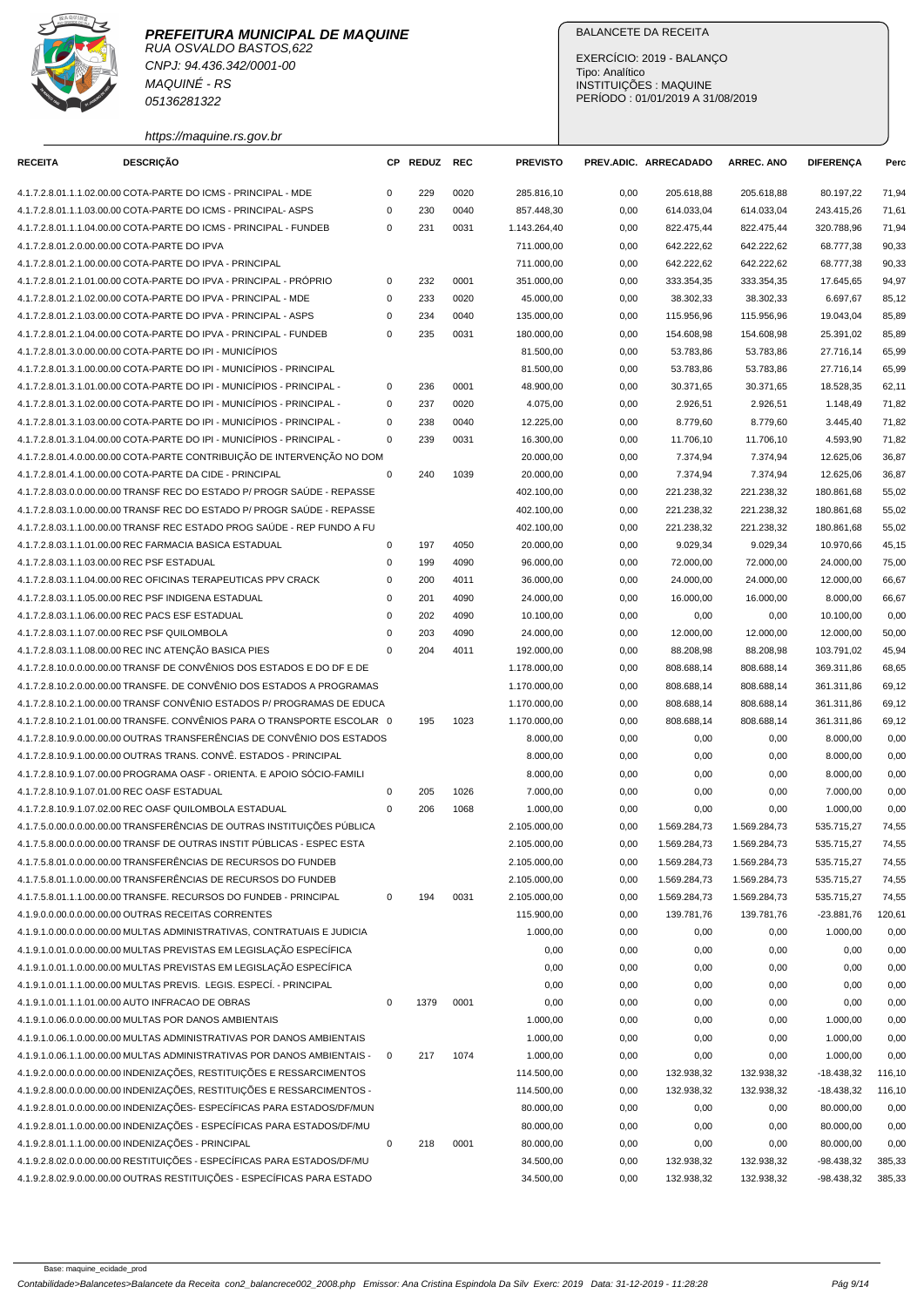

CNPJ: 94.436.342/0001-00 MAQUINÉ - RS 05136281322

https://maquine.rs.gov.br

# BALANCETE DA RECEITA

EXERCÍCIO: 2019 - BALANÇO Tipo: Analítico INSTITUIÇÕES : MAQUINE PERÍODO : 01/01/2019 A 31/08/2019

| <b>RECEITA</b>                    | <b>DESCRIÇÃO</b>                                                                                                                                   |             | CP REDUZ | <b>REC</b> | <b>PREVISTO</b> |              | PREV.ADIC. ARRECADADO  | <b>ARREC. ANO</b>      | <b>DIFERENÇA</b>      | Perc   |
|-----------------------------------|----------------------------------------------------------------------------------------------------------------------------------------------------|-------------|----------|------------|-----------------|--------------|------------------------|------------------------|-----------------------|--------|
|                                   | 4.1.9.2.8.02.9.1.00.00.00 OUTRAS RESTITUIÇÕES - PRINCIPAL                                                                                          |             |          |            | 34.500,00       | 0,00         | 132.937,59             | 132.937,59             | $-98.437,59$          | 385,33 |
|                                   | 4.1.9.2.8.02.9.1.01.00.00 PROGRAMA TROCA TROCA                                                                                                     | $\mathbf 0$ | 219      | 1047       | 25.000,00       | 0,00         | 10.020,00              | 10.020,00              | 14.980,00             | 40,08  |
|                                   | 4.1.9.2.8.02.9.1.02.00.00 RESTITUIÇÃO PAGAMENTO INDEVIDO MDE                                                                                       | $\mathsf 0$ | 220      | 0001       | 2.000,00        | 0,00         | 0,00                   | 0,00                   | 2.000,00              | 0,00   |
|                                   | 4.1.9.2.8.02.9.1.03.00.00 RESTIRUIÇÃO PAGAMENTO INDEVIDO - ASPS                                                                                    | 0           | 221      | 0001       | 2.000,00        | 0,00         | 0,00                   | 0,00                   | 2.000,00              | 0,00   |
|                                   | 4.1.9.2.8.02.9.1.04.00.00 RESTITUIÇÃO DIVERSAS PRINCIPAL                                                                                           | 0           | 222      | 0001       | 2.000,00        | 0,00         | 37.448,80              | 37.448,80              | -35.448,80 1.872,44   |        |
|                                   | 4.1.9.2.8.02.9.1.05.00.00 RESTITUIÇÃO PATRULHA AGRICOLA                                                                                            | $\mathsf 0$ | 223      | 1047       | 2.000,00        | 0,00         | 0,00                   | 0,00                   | 2.000,00              | 0,00   |
|                                   | 4.1.9.2.8.02.9.1.06.00.00 RESTITUIÇÃO DO PLANO DE ASSIST MEDICA DOS SER                                                                            | $\mathbf 0$ | 359      | 0001       | 500,00          | 0,00         | 84.360,68              | 84.360,68              | -83.860,68 16.872,14  |        |
|                                   | 4.1.9.2.8.02.9.1.07.00.00 RESTITUICÃO DO PROGRAMA CESTO BASICO AOS SERV 0                                                                          |             | 368      | 0001       | 200,00          | 0,00         | 432,22                 | 432,22                 | $-232,22$             | 216,11 |
|                                   | 4.1.9.2.8.02.9.1.08.00.00 RESTITUIÇÃO DE DEPOSITOS JUDICIAIS                                                                                       | 0           | 376      | 0001       | 200,00          | 0,00         | 675,89                 | 675,89                 | $-475,89$             | 337,95 |
|                                   | 4.1.9.2.8.02.9.1.09.00.00 REST DE ADIANTAMENTO DE DESPESA                                                                                          | $\mathsf 0$ | 381      | 0001       | 200,00          | 0,00         | 0,00                   | 0,00                   | 200,00                | 0,00   |
|                                   | 4.1.9.2.8.02.9.1.10.00.00 RESTITUIÇÃO DE ADINTAMENTO DE DESPESAS ASPS                                                                              | $\mathbf 0$ | 382      | 0001       | 200,00          | 0,00         | 0,00                   | 0,00                   | 200,00                | 0,00   |
|                                   | 4.1.9.2.8.02.9.1.11.00.00 REST DE ADIANTAMENTO DE DESPESA MDE                                                                                      | $\mathbf 0$ | 383      | 0001       | 200,00          | 0,00         | 0,00                   | 0,00                   | 200,00                | 0,00   |
|                                   | 4.1.9.2.8.02.9.1.15.00.00 OUTRAS RESTITUIÇÕES ASPS                                                                                                 | $\mathbf 0$ | 1378     | 0001       | 0,00            | 0,00         | 0,00                   | 0,00                   | 0,00                  | 0,00   |
|                                   | 4.1.9.2.8.02.9.2.00.00.00 OUTRAS RESTITUIÇÕES - MULTAS E JUROS DE MORA                                                                             |             |          |            | 0,00            | 0,00         | 0,73                   | 0,73                   | $-0,73$               | 0,00   |
|                                   | 4.1.9.2.8.02.9.2.04.00.00 RESTITUIÇÃO DIVERSAS MULTAS E JUROS                                                                                      | $\mathbf 0$ | 1380     | 0001       | 0,00            | 0,00         | 0,73                   | 0,73                   | $-0,73$               | 0,00   |
|                                   | 4.1.9.2.8.02.9.3.00.00.00 OUTRAS RESTITUIÇÕES - DÍVIDA ATIVA                                                                                       |             |          |            | 0,00            | 0,00         | 0,00                   | 0,00                   | 0,00                  | 0,00   |
|                                   | 4.1.9.2.8.02.9.3.04.00.00 RESTITUIÇÃO DIVERSAS DIVIDA ATIVA                                                                                        | $\mathbf 0$ | 1381     | 0001       | 0,00            | 0,00         | 0,00                   | 0,00                   | 0,00                  | 0,00   |
|                                   | 4.1.9.2.8.02.9.4.00.00.00 OUTRAS RESTITUIÇÕES - MULTAS E JUROS DE MORA                                                                             |             |          |            | 0,00            | 0,00         | 0,00                   | 0,00                   | 0,00                  | 0,00   |
|                                   | 4.1.9.2.8.02.9.4.04.00.00 RESTITUIÇÃO DIVERSAS DIVIDA ATIVA MULTAS E JU                                                                            | $\mathbf 0$ | 1382     | 0001       | 0,00            | 0,00         | 0,00                   | 0,00                   | 0,00                  | 0,00   |
|                                   | 4.1.9.9.0.00.0.0.00.00.00 DEMAIS RECEITAS CORRENTES                                                                                                |             |          |            | 400,00          | 0,00         | 6.843,44               | 6.843,44               | $-6.443,44$ 1.710,86  |        |
|                                   | 4.1.9.9.0.99.0.0.00.00.00 OUTRAS RECEITAS                                                                                                          |             |          |            | 400,00          | 0,00         | 6.843,44               | 6.843,44               | -6.443,44 1.710,86    |        |
|                                   | 4.1.9.9.0.99.1.0.00.00.00 OUTRAS RECEITAS - PRIMÁRIAS                                                                                              |             |          |            | 200,00          | 0,00         | 6.843,44               | 6.843,44               | -6.643.44 3.421.72    |        |
|                                   | 4.1.9.9.0.99.1.1.00.00.00 OUTRAS RECEITAS - PRIMÁRIAS - PRINCIPAL                                                                                  |             |          |            | 200,00          | 0,00         | 6.843,44               | 6.843,44               | -6.643,44 3.421,72    |        |
|                                   | 4.1.9.9.0.99.1.1.99.00.00 OUTRAS RECEITAS DIVERSAS                                                                                                 | $\mathbf 0$ | 284      | 0001       | 200,00          | 0,00         | 6.843,44               | 6.843,44               | $-6.643, 44$ 3.421,72 |        |
|                                   | 4.1.9.9.0.99.2.0.00.00.00 OUTRAS RECEITAS - FINANCEIRAS                                                                                            |             |          |            | 200,00          | 0,00         | 0,00                   | 0,00                   | 200,00                | 0,00   |
|                                   | 4.1.9.9.0.99.2.1.00.00.00 OUTRAS RECEITAS - FINANCEIRAS - PRINCIPAL                                                                                |             |          |            | 200,00          | 0,00         | 0,00                   | 0,00                   | 200,00                | 0,00   |
|                                   | 4.1.9.9.0.99.2.1.01.00.00 REC CAUÇAO CT COMODATO 102/17                                                                                            | $\mathbf 0$ | 358      | 0001       | 200,00          | 0,00         | 0,00                   | 0,00                   | 200,00                | 0,00   |
|                                   | 4.2.0.0.0.00.0.0.00.00.00 RECEITAS DE CAPITAL                                                                                                      |             |          |            | 235.550,00      | 0,00         | 982.746,07             | 982.746,07             | $-747.196,07$         | 417,21 |
|                                   | 4.2.1.0.0.00.0.0.00.00.00 OPERAÇÕES DE CRÉDITO                                                                                                     |             |          |            | 200.000,00      | 0,00         | 931.406,07             | 931.406,07             | $-731.406,07$         | 465,70 |
|                                   | 4.2.1.1.0.00.0.0.00.00.00 OPERAÇÕES DE CRÉDITO - MERCADO INTERNO                                                                                   |             |          |            | 0,00            | 0,00         | 931.406,07             | 931.406,07             | -931.406,07           | 0,00   |
|                                   | 4.2.1.1.2.00.0.0.00.00.00 OPERAÇÕES DE CRÉDITO CONTRATUAIS - MERCADO IN                                                                            |             |          |            | 0,00            | 0,00         | 931.406,07             | 931.406,07             | -931.406,07           | 0,00   |
|                                   | 4.2.1.1.2.00.1.0.00.00.00 OPERAÇÕES DE CRÉDITO CONTRATUAIS - MERCADO IN                                                                            |             |          |            | 0,00            | 0,00         | 931.406,07             | 931.406,07             | -931.406,07           | 0,00   |
| 4.2.1.1.2.00.1.5.00.00.00 BADESUL |                                                                                                                                                    | $\mathbf 0$ | 1377     | 1079       | 0,00            | 0,00         | 931.406,07             | 931.406,07             | -931.406,07           | 0,00   |
|                                   | 4.2.1.2.0.00.0.0.00.00.00 OPERAÇÕES DE CRÉDITO - MERCADO EXTERNO                                                                                   |             |          |            | 200.000,00      | 0,00         | 0,00                   | 0,00                   | 200.000,00            | 0,00   |
|                                   | 4.2.1.2.9.00.0.0.00.00.00 OUTRAS OPERAÇÕES DE CRÉDITO - MERCADO EXTERNO                                                                            |             |          |            | 200.000,00      | 0,00         | 0,00                   | 0,00                   | 200.000,00            | 0,00   |
|                                   | 4.2.1.2.9.00.1.0.00.00.00 OUTRAS OPERAÇÕES DE CRÉDITO - MERCADO EXTERNO                                                                            |             |          |            | 200.000,00      | 0,00         | 0,00                   | 0,00                   | 200.000,00            | 0,00   |
|                                   | 4.2.1.2.9.00.1.1.00.00.00 OUTRAS OPE. MERCADO EXTERNO - PRINCIPAL                                                                                  | $\mathbf 0$ | 253      | 1079       | 200.000,00      | 0,00         | 0,00                   | 0,00                   | 200.000,00            | 0,00   |
|                                   | 4.2.2.0.0.00.0.0.00.00.00 ALIENAÇÃO DE BENS                                                                                                        |             |          |            | 30.000,00       | 0,00         | 0,00                   | 0,00                   | 30.000,00             | 0,00   |
|                                   | 4.2.2.1.0.00.0.0.00.00.00 ALIENAÇÃO DE BENS MÓVEIS                                                                                                 |             |          |            | 30.000,00       | 0,00         | 0,00                   | 0,00                   | 30.000,00             | 0,00   |
|                                   | 4.2.2.1.3.00.0.0.00.00.00 ALIENAÇÃO DE BENS MÓVEIS E SEMOVENTES                                                                                    |             |          |            | 30.000,00       | 0,00         | 0,00                   | 0,00                   | 30.000,00             | 0,00   |
|                                   | 4.2.2.1.3.00.1.0.00.00.00 ALIENAÇÃO DE BENS MÓVEIS E SEMOVENTES                                                                                    |             |          |            | 30.000,00       | 0,00         | 0,00                   | 0,00                   | 30.000,00             | 0,00   |
|                                   | 4.2.2.1.3.00.1.1.00.00.00 ALIENA. BENS MÓVEIS E SEMOVE.- PRINCIPAL                                                                                 |             |          |            | 30.000,00       | 0,00         | 0,00                   | 0,00                   | 30.000,00             | 0,00   |
|                                   | 4.2.2.1.3.00.1.1.02.00.00 ALIENAÇÃO BENS MÓVEIS E SEMOVENTES - PRINCIPA                                                                            | $\mathbf 0$ | 254      | 0001       | 30.000,00       | 0,00         | 0,00                   | 0,00                   | 30.000,00             | 0,00   |
|                                   | 4.2.4.0.0.00.0.0.00.00.00 TRANSFERÊNCIAS DE CAPITAL                                                                                                |             |          |            | 5.550,00        | 0,00         | 51.340,00              | 51.340,00              | $-45.790,00$          | 925,05 |
|                                   | 4.2.4.1.0.00.0.0.00.00.00 TRANSFERÊNCIAS DA UNIÃO E DE SUAS ENTIDADES                                                                              |             |          |            | 5.350,00        | 0,00         | 51.340,00              | 51.340,00              | $-45.990,00$          | 959,63 |
|                                   | 4.2.4.1.8.00.0.0.00.00.00 TRANSFERÊNCIAS DA UNIÃO - ESTADOS. DF E MUNI                                                                             |             |          |            | 5.350,00        | 0,00         | 51.340,00              | 51.340,00              | $-45.990,00$          | 959,63 |
|                                   | 4.2.4.1.8.04.0.0.00.00.00 TRANSF RECURSO DO SUS - BLOCO INVEST REDE DE                                                                             |             |          |            | 200,00          | 0,00         | 0,00                   | 0,00                   | 200,00                | 0,00   |
|                                   | 4.2.4.1.8.04.1.0.00.00.00 TRANSFERÊNCIA DE RECURSOS DO SUS - ATENÇÃO BÁ                                                                            |             |          |            | 200,00          | 0,00         | 0,00                   | 0,00                   | 200,00                | 0,00   |
|                                   | 4.2.4.1.8.04.1.1.00.00.00 TRANSFERÊNCIA DE RECURSO DO SUS - ATENÇÃO BÁS                                                                            |             |          |            | 200,00          | 0,00         | 0,00                   | 0,00                   | 200,00                | 0,00   |
|                                   | 4.2.4.1.8.04.1.1.01.00.00 REC REEQUALIF DE UBS - CONSTRUÇÃO                                                                                        | $\mathbf 0$ | 133      | 4505       | 200,00          | 0,00         | 0,00                   | 0,00                   | 200,00                | 0,00   |
|                                   | 4.2.4.1.8.10.0.0.00.00.00 TRANSFERÊNCIA DE CONVÊNIOS DA UNIÃO E DE SUAS                                                                            |             |          |            | 5.150,00        |              |                        |                        | $-46.190,00$          | 996,89 |
|                                   | 4.2.4.1.8.10.2.0.00.00.00 TRANSFE. CONVÊNIO UNIÃO DESTINADAS A PROGRAMA                                                                            |             |          |            | 400,00          | 0,00<br>0,00 | 51.340,00<br>51.340,00 | 51.340,00<br>51.340,00 | -50.940,00 12.835,00  |        |
|                                   | 4.2.4.1.8.10.2.1.00.00.00 TRANSF CONVÊNIOS DA UNIÃO P/ PROGRAMAS DE EDU                                                                            |             |          |            | 400,00          | 0,00         | 51.340,00              | 51.340,00              | -50.940,00 12.835,00  |        |
|                                   | 4.2.4.1.8.10.2.1.01.00.00 REC PROGRAMA CAMINHOS DA ESCOLA                                                                                          | $\pmb{0}$   | 370      | 1067       | 200,00          | 0,00         |                        |                        |                       | 0,00   |
|                                   |                                                                                                                                                    |             |          |            |                 |              | 0,00                   | 0,00                   | 200,00                |        |
|                                   | 4.2.4.1.8.10.2.1.02.00.00 REC PROGRAMA PAR MOBILIARIO INFRAESTRUTURA ES 0<br>4.2.4.1.8.10.9.0.00.00.00 OUTRAS TRANSFERÊNCIAS DE CONVÊNIOS DA UNIÃO |             | 371      | 1085       | 200,00          | 0,00         | 51.340,00              | 51.340,00              | -51.140,00 25.670,00  |        |
|                                   |                                                                                                                                                    |             |          |            | 4.750,00        | 0,00         | 0,00                   | 0,00                   | 4.750,00              | 0,00   |
|                                   | 4.2.4.1.8.10.9.1.00.00.00 OUTRAS TRANSFE. CONVÊ. UNIÃO - PRINCIPAL                                                                                 |             |          |            | 4.750,00        | 0,00         | 0,00                   | 0,00                   | 4.750,00              | 0,00   |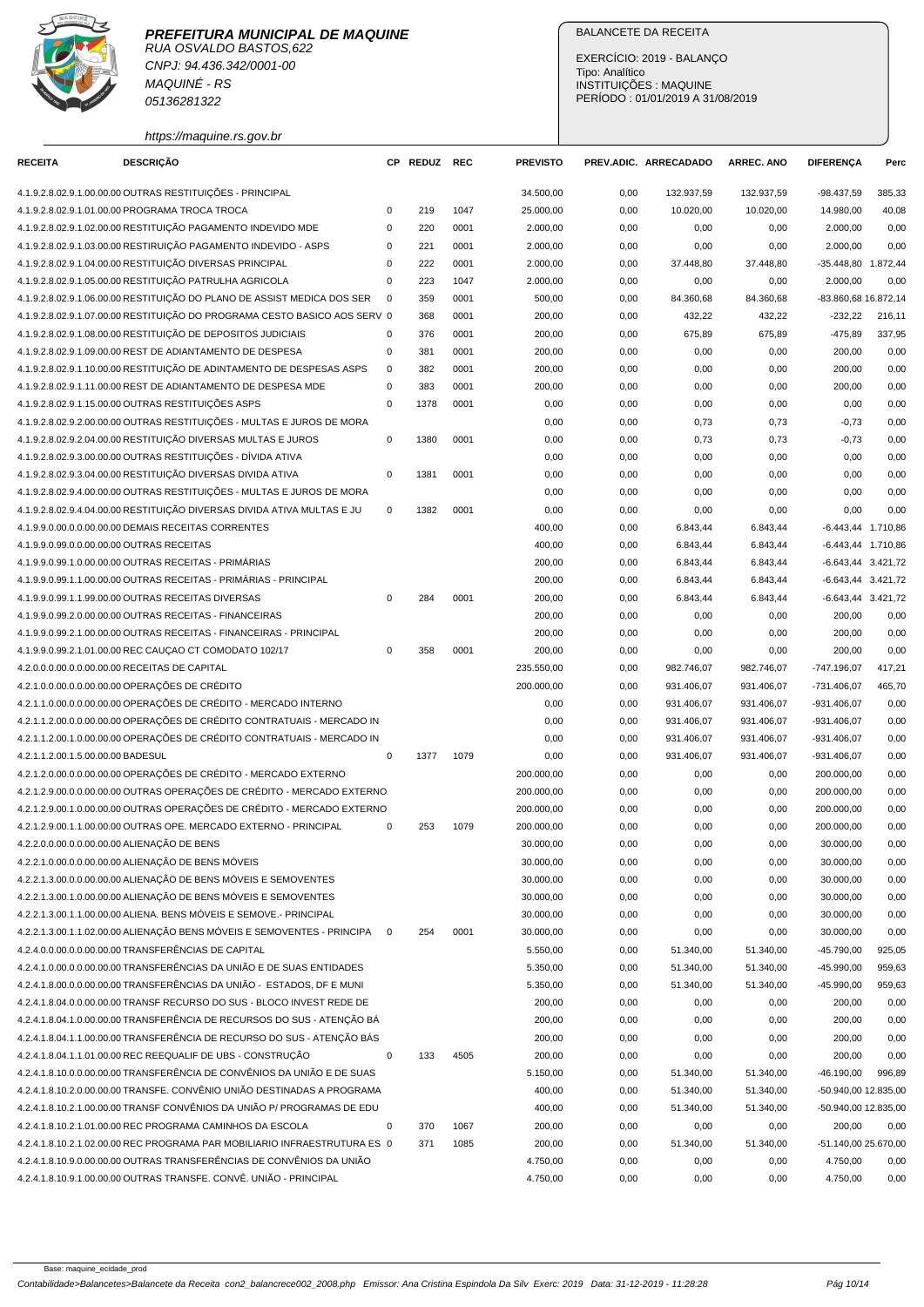

CNPJ: 94.436.342/0001-00 MAQUINÉ - RS 05136281322

# BALANCETE DA RECEITA

EXERCÍCIO: 2019 - BALANÇO Tipo: Analítico INSTITUIÇÕES : MAQUINE PERÍODO : 01/01/2019 A 31/08/2019

| https://maquine.rs.gov.br |  |  |
|---------------------------|--|--|
|                           |  |  |

| <b>RECEITA</b> | DESCRIÇÃO                                                               | CР          | <b>REDUZ</b> | REC  | <b>PREVISTO</b> |      | PREV.ADIC. ARRECADADO | <b>ARREC. ANO</b> | <b>DIFERENÇA</b> | Perc              |
|----------------|-------------------------------------------------------------------------|-------------|--------------|------|-----------------|------|-----------------------|-------------------|------------------|-------------------|
|                | 4.2.4.1.8.10.9.1.01.00.00 REC PATRULHA AGR MEC SICONV 835367            | $\mathbf 0$ | 392          | 1081 | 200,00          | 0,00 | 0,00                  | 0,00              | 200,00           | 0,00              |
|                | 4.2.4.1.8.10.9.1.02.00.00 REC AQUIS DE EQUIP APICULTORES                | $\mathbf 0$ | 404          | 1086 | 2.500,00        | 0,00 | 0,00                  | 0,00              | 2.500,00         | 0,00              |
|                | 4.2.4.1.8.10.9.1.03.00.00 REC PONTE RIO MAQUINE LINHA CACHOEIRA         | $\mathbf 0$ | 405          | 1087 | 2.050,00        | 0,00 | 0,00                  | 0,00              | 2.050,00         | 0,00              |
|                | 4.2.4.2.0.00.0.0.00.00.00 TRANSF DOS ESTADOS E DO DISTRITO FEDERAL E DE |             |              |      | 200,00          | 0,00 | 0,00                  | 0,00              | 200,00           | 0,00              |
|                | 4.2.4.2.0.00.1.0.00.00.00 TRANSFERÊNCIAS DOS ESTADOS E DF E DE SUAS ENT |             |              |      | 200,00          | 0,00 | 0,00                  | 0,00              | 200,00           | 0,00              |
|                | 4.2.4.2.0.00.1.1.00.00.00 TRANS. ESTADOS/DF E SUAS ENTI.-PRINCIPAL      | $\mathbf 0$ | 353          | 1084 | 200,00          | 0,00 | 0,00                  | 0,00              | 200,00           | 0,00              |
|                | 9.0.0.0.0.00.0.0.00.00.00 DEDUÇOES DA RECEITA                           |             |              |      | $-3.221.330,20$ | 0,00 | -2.093.132,62         | $-2.093.132,62$   | $-1.128.197,58$  | 64,98             |
|                | 9.1.0.0.0.00.0.0.00.00.00 (-) DEDUCAO DA RECEITA CORRENTE               |             |              |      | $-3.221.330,20$ | 0,00 | $-2.093.132.62$       | $-2.093.132.62$   | $-1.128.197,58$  | 64,98             |
|                | 9.1.1.0.0.00.0.0.00.00.00 (-) DEDUÇÃO DE IMPOSTOS, TAXAS E CONTRIBUI    |             |              |      | $-133.361,40$   | 0,00 | $-127.137,81$         | $-127.137,81$     | $-6.223,59$      | 95,33             |
|                | 9.1.1.1.0.00.0.0.00.00.00 (-) DEDUÇÃO DA RECEITA DE IMPOSTOS            |             |              |      | $-88.450,00$    | 0,00 | $-80.068.04$          | $-80.068,04$      | $-8.381,96$      | 90,52             |
|                | 9.1.1.1.3.00.0.0.00.00.00 (-) DEDUCAO IMPOSTOS SOBRE A RENDA E PROVENTO |             |              |      | $-12.250,00$    | 0,00 | 0,00                  | 0,00              | $-12.250,00$     | 0,00              |
|                | 9.1.1.1.3.03.0.0.00.00.00 (-) DED.IMPOSTO SOBRE A RENDA-RETIDO NA FON   |             |              |      | $-12.250,00$    | 0,00 | 0,00                  | 0,00              | $-12.250,00$     | 0,00              |
|                | 9.1.1.1.3.03.1.0.00.00.00 (-) DED.IMPOSTO SOBRE A RENDA-RET             |             |              |      | $-12.250,00$    | 0,00 | 0,00                  | 0,00              | $-12.250,00$     | 0,00              |
|                | 9.1.1.1.3.03.1.1.00.00.00 (-) DED.IMPOSTO SOBRE A RENDA-RET             |             |              |      | $-12.250,00$    | 0,00 | 0,00                  | 0,00              | $-12.250,00$     | 0,00              |
|                | 9.1.1.1.3.03.1.1.01.00.00 (-) DED.IRRF SOBRE REND.TRABA                 |             |              |      | $-12.250,00$    | 0,00 | 0,00                  | 0,00              | $-12.250,00$     | 0,00              |
|                | 9.1.1.1.3.03.1.1.01.01.00 (-) DEDUCAO - IRRF - PROPRIO                  | 108         | 1351         | 0001 | $-1.000,00$     | 0,00 | 0,00                  | 0,00              | $-1.000,00$      | 0,00              |
|                | 9.1.1.1.3.03.1.1.01.02.00 (-) DEDUCAO - IRRF - MDE                      | 105         | 1005         | 0020 | $-9.000,00$     | 0,00 | 0,00                  | 0,00              | $-9.000,00$      | 0,00              |
|                | 9.1.1.1.3.03.1.1.01.03.00 (-) DEDUCAO - IRRF - ASPS                     | 105         | 1006         | 0040 | $-2.250,00$     | 0,00 | 0,00                  | 0,00              | $-2.250,00$      | 0,00              |
|                | 9.1.1.1.8.00.0.0.00.00.00 (-) IMPOSTOS ESPECÍFICOS DE ESTADOS, DF E MUN |             |              |      | $-76.200,00$    | 0,00 | $-80.068,04$          | $-80.068,04$      | 3.868,04         | 105,08            |
|                | 9.1.1.1.8.01.0.0.00.00.00 (-) IMPOSTOS SOBRE O PATRIMÔNIO PARA ESTADOS, |             |              |      | $-73.400,00$    | 0,00 | $-78.162,57$          | $-78.162,57$      | 4.762,57         | 106,49            |
|                | 9.1.1.1.8.01.1.0.00.00.00 (-) IMPOSTO SOBRE A PROPRIEDADE PREDIAL E TER |             |              |      | $-72.900,00$    | 0,00 | $-78.162,57$          | $-78.162,57$      | 5.262,57         | 107,22            |
|                | 9.1.1.1.8.01.1.1.00.00.00 (-) MPOSTO SOBRE A PROPRI. PREDIAL E TERRITO. |             |              |      | $-63.000,00$    | 0,00 | $-74.308,16$          | $-74.308,16$      | 11.308,16        | 117,95            |
|                | 9.1.1.1.8.01.1.1.01.00.00 (-) DEDUCAO - IPTU - PRINCIPAL - PRÓPRIO      | 101         | 1358         | 0001 | $-6.000,00$     | 0,00 | 0,00                  | 0,00              | $-6.000,00$      | 0,00              |
|                | 9.1.1.1.8.01.1.1.01.00.00 (-) DEDUCAO - IPTU - PRINCIPAL - PRÓPRIO      | 102         | 1364         | 0001 | $-1.800,00$     | 0,00 | 0,00                  | 0,00              | $-1.800,00$      | 0,00              |
|                | 9.1.1.1.8.01.1.1.01.00.00 (-) DEDUCAO - IPTU - PRINCIPAL - PRÓPRIO      | 103         | 1001         | 0001 | $-30.000,00$    | 0,00 | $-50.309,83$          | $-50.309,83$      | 20.309,83        | 167,70            |
|                | 9.1.1.1.8.01.1.1.02.00.00 (-) DEDUCAO - IPTU - MDE                      | 101         | 1359         | 0001 | $-2.500,00$     | 0,00 | 0,00                  | 0,00              | $-2.500,00$      | 0,00              |
|                | 9.1.1.1.8.01.1.1.02.00.00 (-) DEDUCAO - IPTU - MDE                      | 102         | 1365         | 0020 | $-750,00$       | 0,00 | 0,00                  | 0,00              | $-750,00$        | 0,00              |
|                | 9.1.1.1.8.01.1.1.02.00.00 (-) DEDUCAO - IPTU - MDE                      | 103         | 1002         | 0020 | $-12.500,00$    | 0,00 | $-14.999,26$          | $-14.999,26$      | 2.499,26         | 119,99            |
|                | 9.1.1.1.8.01.1.1.03.00.00 (-) DEDUCAO - IPTU - ASPS                     | 101         | 1360         | 0001 | $-1.500,00$     | 0,00 | 0,00                  | 0,00              | $-1.500,00$      | 0,00              |
|                | 9.1.1.1.8.01.1.1.03.00.00 (-) DEDUCAO - IPTU - ASPS                     | 102         | 1366         | 0031 | $-450,00$       | 0,00 | 0,00                  | 0,00              | $-450,00$        | 0,00              |
|                | 9.1.1.1.8.01.1.1.03.00.00 (-) DEDUCAO - IPTU - ASPS                     | 103         | 1003         | 0040 | $-7.500,00$     | 0,00 | $-8.999,07$           | $-8.999,07$       | 1.499,07         | 119,99            |
|                | 9.1.1.1.8.01.1.2.00.00.00 (-) DEDUCAO IMPOSTO PROPRI. PREDIAL E TERRITO |             |              |      | $-100,00$       | 0,00 | 0,00                  | 0,00              | $-100,00$        | 0,00              |
|                | 9.1.1.1.8.01.1.2.01.00.00 (-) DEDUCAO - IPTU - MULTAS E JUROS - PRÓPRIO | 103         | 1182         | 0001 | $-60,00$        | 0,00 | 0,00                  | 0,00              | $-60,00$         | 0,00              |
|                | 9.1.1.1.8.01.1.2.02.00.00 (-) DEDUCAO - IPTU - MDE                      | 103         | 1183         | 0020 | $-25,00$        | 0,00 | 0,00                  | 0,00              | $-25,00$         | 0,00              |
|                | 9.1.1.1.8.01.1.2.03.00.00 (-) DEDUCAO - IPTU - ASPS                     | 103         | 1184         | 0040 | $-15,00$        | 0,00 | 0,00                  | 0,00              | $-15,00$         | 0,00              |
|                | 9.1.1.1.8.01.1.3.00.00.00 (-) DEDUCAO IMPOSTO PROPRI. PREDIAL E TERRITO |             |              |      | $-300,00$       | 0,00 | 0,00                  | 0,00              | $-300,00$        | 0,00              |
|                | 9.1.1.1.8.01.1.3.01.00.00 (-) DEDUCAO - IPTU - DÍVIDA ATIVA - PRÓPRIO   | 103         | 1241         | 0001 | $-180,00$       | 0,00 | 0,00                  | 0,00              | $-180,00$        | 0,00              |
|                | 9.1.1.1.8.01.1.3.02.00.00 (-) DEDUCAO - IPTU - DÍVIDA ATIVA - MDE       | 103         | 1242         | 0020 | $-75,00$        | 0,00 | 0,00                  | 0,00              | $-75,00$         | 0,00              |
|                | 9.1.1.1.8.01.1.3.03.00.00 (-) DEDUCAO - IPTU - ASPS                     | 103         | 1243         | 0040 | $-45,00$        | 0,00 | 0,00                  | 0,00              | $-45,00$         | 0,00              |
|                | 9.1.1.1.8.01.1.4.00.00.00 (-) DEDUCAO IMPOS. PREDI. TERRI. URBA.- DÍVID |             |              |      | $-9.500,00$     | 0,00 | $-3.854,41$           | $-3.854,41$       | $-5.645,59$      | 40,57             |
|                | 9.1.1.1.8.01.1.4.01.00.00 (-) DEDUCAO - IPTU - DÍVIDA ATIVA - MULTAS E  | 103         | 1207         | 0001 | $-6.000,00$     | 0,00 | $-2.000,05$           | $-2.000,05$       | $-3.999,95$      | 33,33             |
|                | 9.1.1.1.8.01.1.4.02.00.00 (-) DEDUCAO - IPTU - DÍVIDA ATIVA - MULTAS E  | 103         | 1208         | 0020 | $-2.500,00$     | 0,00 | $-570,77$             | $-570,77$         | $-1.929,23$      | 22,83             |
|                | 9.1.1.1.8.01.1.4.03.00.00 (-) DEDUCAO - IPTU - ASPS                     | 103         | 1209         | 0040 | $-1.000,00$     | 0,00 | $-1.283,59$           | $-1.283,59$       | 283,59           | 128,36            |
|                | 9.1.1.1.8.01.4.0.00.00.00 (-) DEDUCAO - IMP S/ TRANSM "INTER VIVOS" BEN |             |              |      | $-500,00$       | 0,00 | 0,00                  | 0,00              | $-500,00$        | 0,00              |
|                | 9.1.1.1.8.01.4.1.00.00.00 (-) DEDUCAO - ITBI - DIREITOS REAIS SOBRE IMÓ |             |              |      | $-500,00$       | 0,00 | 0,00                  | 0,00              | $-500,00$        | 0,00              |
|                | 9.1.1.1.8.01.4.1.01.00.00 (-) DEDUCAO - ITBI - PRINCIPAL - PRÓPRIO      | 102         | 1367         | 0001 | $-300,00$       | 0,00 | 0,00                  | 0,00              | $-300,00$        | 0,00              |
|                | 9.1.1.1.8.01.4.1.02.00.00 (-) DEDUCAO - ITBI - MDE                      | 102         | 1368         | 0020 | $-125,00$       | 0,00 | 0,00                  | 0,00              | $-125,00$        | 0,00              |
|                | 9.1.1.1.8.01.4.1.03.00.00 (-) DEDUCAO - ITBI - ASPS                     | 102         | 1369         | 0040 | $-75,00$        | 0,00 | 0,00                  | 0,00              | $-75,00$         | 0,00              |
|                | 9.1.1.1.8.02.0.0.00.00.00 (-) DEDUCAO - IMPOSTOS PRODUÇÃO, CIRCULAÇÃO D |             |              |      | $-2.800,00$     | 0,00 | $-1.905,47$           | $-1.905,47$       | $-894,53$        | 68,05             |
|                | 9.1.1.1.8.02.3.0.00.00.00 (-) DEDUCAO - IMPOSTO SOBRE SERVIÇOS DE QUALQ |             |              |      | $-2.800,00$     | 0,00 | $-1.905,47$           | $-1.905,47$       | $-894,53$        | 68,05             |
|                | 9.1.1.1.8.02.3.1.00.00.00 (-) DEDUCAO - IMPOSTO SOBRE SERVIÇOS DE QUALQ |             |              |      | $-600,00$       | 0,00 | $-1.887,03$           | $-1.887,03$       | 1.287,03         | 314,51            |
|                | 9.1.1.1.8.02.3.1.01.00.00 (-) DEDUCAO - ISS - PRINCIPAL - PRÓPRIO       | 102         | 1370         | 0001 | $-300,00$       | 0,00 | 0,00                  | 0,00              | $-300,00$        | 0,00              |
|                | 9.1.1.1.8.02.3.1.01.00.00 (-) DEDUCAO - ISS - PRINCIPAL - PRÓPRIO       | 103         | 1017         | 0001 | $-60,00$        | 0,00 | $-1.132,22$           | $-1.132,22$       |                  | 1.072,22 1.887,03 |
|                | 9.1.1.1.8.02.3.1.02.00.00 (-) DEDUCAO - ISS - MDE                       | 102         | 1371         | 0020 | $-125,00$       | 0,00 | 0,00                  | 0,00              | $-125,00$        | 0,00              |
|                | 9.1.1.1.8.02.3.1.02.00.00 (-) DEDUCAO - ISS - MDE                       | 103         | 1018         | 0020 | $-25,00$        | 0,00 | -471,76               | -471,76           |                  | 446,76 1.887,04   |
|                | 9.1.1.1.8.02.3.1.03.00.00 (-) DEDUCAO - ISS - ASPS                      | 102         | 1372         | 0040 | $-75,00$        | 0,00 | 0,00                  | 0,00              | $-75,00$         | 0,00              |
|                | 9.1.1.1.8.02.3.1.03.00.00 (-) DEDUCAO - ISS - ASPS                      | 103         | 1019         | 0040 | $-15,00$        | 0,00 | $-283,05$             | $-283,05$         |                  | 268,05 1.887,00   |
|                |                                                                         |             |              |      |                 |      |                       |                   |                  |                   |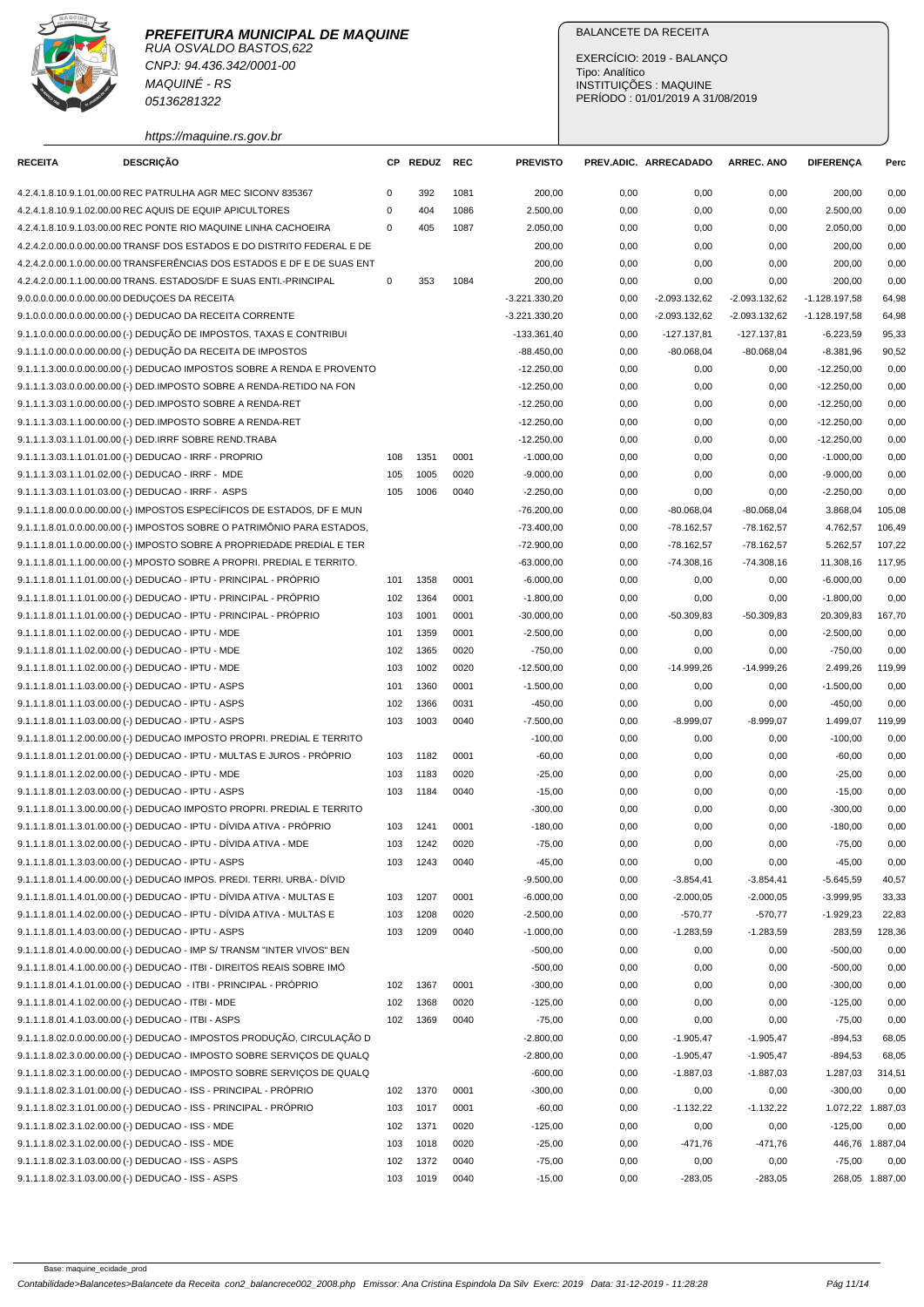RUA OSVALDO BASTOS,622 CNPJ: 94.436.342/0001-00 MAQUINÉ - RS 05136281322

# BALANCETE DA RECEITA

EXERCÍCIO: 2019 - BALANÇO Tipo: Analítico INSTITUIÇÕES : MAQUINE PERÍODO : 01/01/2019 A 31/08/2019

https://maquine.rs.gov.br

| <b>RECEITA</b>                                      | <b>DESCRIÇÃO</b> |                                                                         | CP. | <b>REDUZ REC</b> |      | <b>PREVISTO</b> |      | PREV.ADIC. ARRECADADO | <b>ARREC. ANO</b> | <b>DIFERENÇA</b> | Perc              |
|-----------------------------------------------------|------------------|-------------------------------------------------------------------------|-----|------------------|------|-----------------|------|-----------------------|-------------------|------------------|-------------------|
|                                                     |                  | 9.1.1.1.8.02.3.2.00.00.00 (-) DEDUCAO - IMPOSTO SOBRE SERVIÇOS DE QUALQ |     |                  |      | $-100,00$       | 0,00 | $-10,74$              | $-10,74$          | $-89,26$         | 10,74             |
|                                                     |                  | 9.1.1.1.8.02.3.2.01.00.00 (-) DEDUCAO - ISS - MULTAS E JUROS - PRÓPRIO  | 103 | 1188             | 0001 | $-60,00$        | 0,00 | $-5,94$               | $-5,94$           | $-54,06$         | 9,90              |
| 9.1.1.1.8.02.3.2.02.00.00 (-) DEDUCAO - ISS - MDE   |                  |                                                                         | 103 | 1189             | 0020 | $-25,00$        | 0,00 | $-2,56$               | $-2,56$           | $-22,44$         | 10,24             |
| 9.1.1.1.8.02.3.2.03.00.00 (-) DEDUCAO - ISS - ASPS  |                  |                                                                         | 103 | 1190             | 0040 | $-15,00$        | 0,00 | $-2,24$               | $-2,24$           | $-12,76$         | 14,93             |
|                                                     |                  | 9.1.1.1.8.02.3.3.00.00.00 (-) DEDUCAO - IMPOSTO SOBRE SERVIÇOS DE QUALQ |     |                  |      | $-300,00$       | 0,00 | 0,00                  | 0,00              | $-300,00$        | 0,00              |
|                                                     |                  | 9.1.1.1.8.02.3.3.01.00.00 (-) DEDUCAO - ISS - DÍVIDA ATIVA - PRÓPRIO    | 103 | 1244             | 0001 | $-100,00$       | 0,00 | 0,00                  | 0,00              | $-100,00$        | 0,00              |
|                                                     |                  | 9.1.1.1.8.02.3.3.02.00.00 (-) DEDUCAO - ISS - DÍVIDA ATIVA - MDE        | 105 | 1245             | 0020 | $-100,00$       | 0,00 | 0,00                  | 0,00              | $-100,00$        | 0,00              |
| 9.1.1.1.8.02.3.3.03.00.00 (-) DEDUCAO - ISS - ASPS  |                  |                                                                         | 105 | 1246             | 0040 | $-100,00$       | 0,00 | 0,00                  | 0,00              | $-100,00$        | 0,00              |
|                                                     |                  | 9.1.1.1.8.02.3.4.00.00.00 (-) DEDUCAO - IMPOSTO SERVI. QUAL. NATU. - DÍ |     |                  |      | $-1.800,00$     | 0,00 | $-7,70$               | $-7,70$           | $-1.792,30$      | 0,43              |
|                                                     |                  | 9.1.1.1.8.02.3.4.01.00.00 (-) DEDUCAO - ISS - DÍVIDA ATIVA -MULTAS E JU | 103 | 1210             | 0001 | $-1.080,00$     | 0,00 | $-4,59$               | $-4,59$           | $-1.075,41$      | 0,43              |
|                                                     |                  | 9.1.1.1.8.02.3.4.02.00.00 (-) DEDUCAO - ISS - DÍVIDA ATIVA -MULTAS E JU | 103 | 1211             | 0020 | $-450,00$       | 0,00 | $-1,94$               | $-1,94$           | $-448,06$        | 0,43              |
| 9.1.1.1.8.02.3.4.03.00.00 (-) DEDUCAO - ISS - ASPS  |                  |                                                                         | 103 | 1212             | 0040 | $-270,00$       | 0,00 | $-1,17$               | $-1,17$           | $-268,83$        | 0,43              |
| 9.1.1.2.0.00.0.0.00.00.00 (-) DEDUCAO - TAXAS       |                  |                                                                         |     |                  |      | $-44.911,40$    | 0,00 | $-47.069,77$          | -47.069,77        | 2.158,37         | 104,81            |
|                                                     |                  | 9.1.1.2.2.00.0.0.00.00.00 (-) DEDUCAO - TAXAS PELA PRESTAÇÃO DE SERVIÇO |     |                  |      | $-44.311,40$    | 0,00 | $-46.873,17$          | $-46.873,17$      | 2.561,77         | 105,78            |
|                                                     |                  | 9.1.1.2.2.01.0.0.00.00.00 (-) DEDUCAO - TAXAS PELA PRESTAÇÃO DE SERVIÇO |     |                  |      | $-44.311,40$    | 0,00 | $-46.873,17$          | $-46.873,17$      | 2.561,77         | 105,78            |
|                                                     |                  | 9.1.1.2.2.01.1.0.00.00.00 (-) DEDUCAO - TAXAS PELA PRESTAÇÃO DE SERVIÇO |     |                  |      | $-44.311,40$    | 0,00 | $-46.873,17$          | $-46.873,17$      | 2.561,77         | 105,78            |
|                                                     |                  | 9.1.1.2.2.01.1.1.00.00.00 (-) DEDUCAO - TAXAS PELA PRESTAÇÃO DE SERVIÇO |     |                  |      | $-43.811,40$    | 0,00 | $-37.257,69$          | $-37.257,69$      | $-6.553,71$      | 85,04             |
|                                                     |                  | 9.1.1.2.2.01.1.1.01.00.00 (-) DEDUCAO - TAXA DE LIMPEZA PUBLICA         | 102 | 1373             | 0001 | $-200,00$       | 0,00 | 0,00                  | 0,00              | $-200,00$        | 0,00              |
|                                                     |                  | 9.1.1.2.2.01.1.1.01.00.00 (-) DEDUCAO - TAXA DE LIMPEZA PUBLICA         | 103 | 1033             | 0001 | $-43.611,40$    | 0,00 | $-37.257,69$          | $-37.257,69$      | $-6.353,71$      | 85,43             |
|                                                     |                  | 9.1.1.2.2.01.1.2.00.00.00 (-) DEDUCAO - TAXAS PELA PRESTAÇÃO DE SERVICO |     |                  |      | $-200,00$       | 0,00 | 0,00                  | 0,00              | $-200,00$        | 0,00              |
|                                                     |                  | 9.1.1.2.2.01.1.2.01.00.00 (-) DEDUCAO - TAXA DE LIMPEZA PUBLICA         | 105 | 1296             | 0001 | $-100,00$       | 0,00 | 0,00                  | 0,00              | $-100,00$        | 0,00              |
|                                                     |                  | 9.1.1.2.2.01.1.2.03.00.00 (-) DEDUCAO - TAXA DE EXPEDIENTE              | 105 | 1292             | 0001 | $-100,00$       | 0,00 | 0,00                  | 0,00              | $-100,00$        | 0,00              |
|                                                     |                  | 9.1.1.2.2.01.1.3.00.00.00 (-) DEDUCAO - TAXAS PELA PRESTAÇÃO DE SERVIÇO |     |                  |      | $-100,00$       | 0,00 | 0,00                  | 0,00              | $-100,00$        | 0,00              |
|                                                     |                  | 9.1.1.2.2.01.1.3.01.00.00 (-) DEDUCAO - TAXA DE LIMPEZA PUBLICA         | 105 | 1299             | 0001 | $-100,00$       | 0,00 | 0,00                  | 0,00              | $-100,00$        | 0,00              |
|                                                     |                  | 9.1.1.2.2.01.1.4.00.00.00 (-) DEDUCAO - TAXAS PELA PRESTA. SERVIÇOS - D |     |                  |      | $-200,00$       | 0,00 | $-9.615,48$           | $-9.615,48$       |                  | 9.415,48 4.807,74 |
|                                                     |                  | 9.1.1.2.2.01.1.4.01.00.00 (-) DEDUCAO - TAXA DE LIMPEZA PUBLICA         | 103 | 1306             | 0001 | 0,00            | 0,00 | $-9.441,40$           | $-9.441,40$       | 9.441,40         | 0,00              |
|                                                     |                  | 9.1.1.2.2.01.1.4.01.00.00 (-) DEDUCAO - TAXA DE LIMPEZA PUBLICA         | 105 | 1352             | 0001 | $-100,00$       | 0,00 | 0,00                  | 0,00              | $-100,00$        | 0,00              |
|                                                     |                  | 9.1.1.2.2.01.1.4.03.00.00 (-) DEDUCAO - TAXA DE EXPEDIENTE              | 103 | 1294             | 0001 | 0,00            | 0,00 | $-174,08$             | $-174,08$         | 174,08           | 0,00              |
|                                                     |                  | 9.1.1.2.2.01.1.4.03.00.00 (-) DEDUCAO - TAXA DE EXPEDIENTE              | 105 | 1355             | 0001 | $-100,00$       | 0,00 | 0,00                  | 0,00              | $-100,00$        | 0,00              |
|                                                     |                  | 9.1.1.2.8.00.0.0.00.00.00 (-) DEDUCAO - TAXAS ESPECÍFICAS DE ESTADOS, D |     |                  |      | $-600,00$       | 0,00 | $-196,60$             | $-196,60$         | $-403,40$        | 32,77             |
|                                                     |                  | 9.1.1.2.8.01.0.0.00.00.00 (-) DEDUCAO - TAXAS DE INSPEÇÃO, CONTROLE E F |     |                  |      | $-600,00$       | 0,00 | $-196,60$             | $-196,60$         | $-403,40$        | 32,77             |
|                                                     |                  | 9.1.1.2.8.01.1.0.00.00.00 (-) DEDUCAO - TAXA DE FISCALIZAÇÃO DE VIGILÂN |     |                  |      | $-200,00$       | 0,00 | 0,00                  | 0,00              | $-200,00$        | 0,00              |
|                                                     |                  | 9.1.1.2.8.01.1.2.00.00.00 (-) DEDUCAO - TAXA DE FISCALIZAÇÃO DE VIGILÂN |     |                  |      | $-100,00$       | 0,00 | 0,00                  | 0,00              | $-100,00$        | 0,00              |
|                                                     |                  | 9.1.1.2.8.01.1.2.01.00.00 (-) DEDUCAO - TAXAS DE FISCALIZAÇÃO E VIGILAN | 105 | 1295             | 4001 | $-100,00$       | 0,00 | 0,00                  | 0,00              | $-100,00$        | 0,00              |
|                                                     |                  | 9.1.1.2.8.01.1.4.00.00.00 (-) DEDUCAO - TAXA DE FISCALIZAÇÃO DE VIGILÂN |     |                  |      | $-100,00$       | 0,00 | 0,00                  | 0,00              | $-100,00$        | 0,00              |
|                                                     |                  | 9.1.1.2.8.01.1.4.01.00.00 (-) DEDUCAO - TAXAS DE FISCALIZAÇÃO E VIGILAN | 105 | 1318             | 4001 | $-100,00$       | 0,00 | 0,00                  | 0,00              | $-100,00$        | 0,00              |
|                                                     |                  | 9.1.1.2.8.01.9.0.00.00.00 (-) DEDUCAO - TAXAS DE INSPECÃO, CONTROLE E F |     |                  |      | $-400,00$       | 0,00 | $-196,60$             | $-196,60$         | $-203,40$        | 49,15             |
|                                                     |                  | 9.1.1.2.8.01.9.1.00.00.00 (-) DEDUCAO - TAXA INSPEÇÃO, CONTROLE E FISCA |     |                  |      | $-200,00$       | 0,00 | 0,00                  | 0,00              | $-200,00$        | 0,00              |
|                                                     |                  | 9.1.1.2.8.01.9.1.01.00.00 (-) DEDUCAO - TAXA DE EST. COMERCIAL, INSDUS  | 102 | 1374             | 0001 | $-200,00$       | 0,00 | 0,00                  | 0,00              | $-200,00$        | 0,00              |
|                                                     |                  | 9.1.1.2.8.01.9.2.00.00.00 (-) DEDUCAO - TAXA INSPEÇÃO, CONTROLE E FISCA |     |                  |      | $-100,00$       | 0,00 | $-5,15$               | $-5,15$           | $-94,85$         | 5,15              |
|                                                     |                  | 9.1.1.2.8.01.9.2.01.00.00 (-) DEDUCAO - TAXA DE EST. COMERCIAL, INSDUST |     |                  |      | $-100,00$       | 0,00 | $-5,15$               | $-5,15$           | $-94,85$         | 5,15              |
|                                                     |                  | 9.1.1.2.8.01.9.2.01.01.00 (-) DEDUCAO - TAXA DE LICENÇA FUNC. DE ESTAB  | 103 | 1335             | 0001 | 0,00            | 0,00 | $-5,15$               | $-5,15$           | 5,15             | 0,00              |
|                                                     |                  | 9.1.1.2.8.01.9.2.01.01.00 (-) DEDUCAO - TAXA DE LICENÇA FUNC. DE ESTAB  | 105 | 1356             | 0001 | $-100,00$       | 0,00 | 0,00                  | 0,00              | $-100,00$        | 0,00              |
|                                                     |                  | 9.1.1.2.8.01.9.4.00.00.00 (-) DEDUCAO - TAXA INSPECÃO, CONTROLE E FISCA |     |                  |      | $-100,00$       | 0,00 | $-191,45$             | $-191,45$         | 91,45            | 191,45            |
|                                                     |                  | 9.1.1.2.8.01.9.4.01.00.00 (-) DEDUCAO - TAXA DE EST. COMERCIAL, INSDUST |     |                  |      | $-100,00$       | 0,00 | $-191,45$             | $-191,45$         | 91,45            | 191,45            |
|                                                     |                  | 9.1.1.2.8.01.9.4.01.01.00 (-) DEDUCAO - TAXA DE LICENÇA P FUNC DE ESTAB | 103 | 1319             | 0001 | 0,00            | 0,00 | $-191,45$             | $-191,45$         | 191,45           | 0,00              |
|                                                     |                  | 9.1.1.2.8.01.9.4.01.01.00 (-) DEDUCAO - TAXA DE LICENCA P FUNC DE ESTAB | 105 | 1357             | 0001 | $-100,00$       | 0,00 | 0,00                  | 0,00              | $-100,00$        | 0,00              |
|                                                     |                  | 9.1.2.0.0.00.0.00.00.00.00 DED CONTRIB P/ CUSTEIO SERVIÇO               |     |                  |      | 0,00            | 0,00 | $-13,26$              | $-13,26$          | 13,26            | 0,00              |
|                                                     |                  | 9.1.2.4.0.00.0.0.00.00.00 DED CONTRIB P/ CUSTEIO SERVIÇO                |     |                  |      | 0,00            | 0,00 | $-13,26$              | $-13,26$          | 13,26            | 0,00              |
|                                                     |                  | 9.1.2.4.0.00.1.0.00.00.00 DED CONTRIB P/ CUSTEIO SERVIÇO                |     |                  |      | 0,00            | 0,00 | $-13,26$              | $-13,26$          | 13,26            | 0,00              |
|                                                     |                  | 9.1.2.4.0.00.1.1.00.00.00 (-) DEDUCAO - CONTRIB P/ CUSTEIO SERVIÇO      | 109 | 1362             | 0001 | 0,00            | 0,00 | $-13,26$              | $-13,26$          | 13,26            | 0,00              |
| 9.1.3.0.0.00.0.0.00.00.00 DED REMU. DEPÓSITOS BANCÁ |                  |                                                                         |     |                  |      | 0,00            | 0,00 | $-45,80$              | $-45,80$          | 45,80            | 0,00              |
| 9.1.3.2.0.00.0.0.00.00.00 DED REMU. DEPÓSITOS BANCÁ |                  |                                                                         |     |                  |      | 0,00            | 0,00 | $-45,80$              | $-45,80$          | 45,80            | 0,00              |
| 9.1.3.2.1.00.0.0.00.00.00 DED REMU. DEPÓSITOS BANCÁ |                  |                                                                         |     |                  |      | 0,00            | 0,00 | $-45,80$              | $-45,80$          | 45,80            | 0,00              |
| 9.1.3.2.1.00.1.0.00.00.00 DED REMU. DEPÓSITOS BANCÁ |                  |                                                                         |     |                  |      | 0,00            | 0,00 | $-45,80$              | $-45,80$          | 45,80            | 0,00              |
| 9.1.3.2.1.00.1.1.00.00.00 DED REMU. DEPÓSITOS BANCÁ |                  |                                                                         |     |                  |      | 0,00            | 0,00 | $-45,80$              | $-45,80$          | 45,80            | 0,00              |
| 9.1.3.2.1.00.1.1.01.00.00 DED REMU. DEPÓSITOS BANCÁ |                  |                                                                         |     |                  |      | 0,00            | 0,00 | $-45,80$              | $-45,80$          | 45,80            | 0,00              |
|                                                     |                  |                                                                         |     |                  |      |                 |      |                       |                   |                  |                   |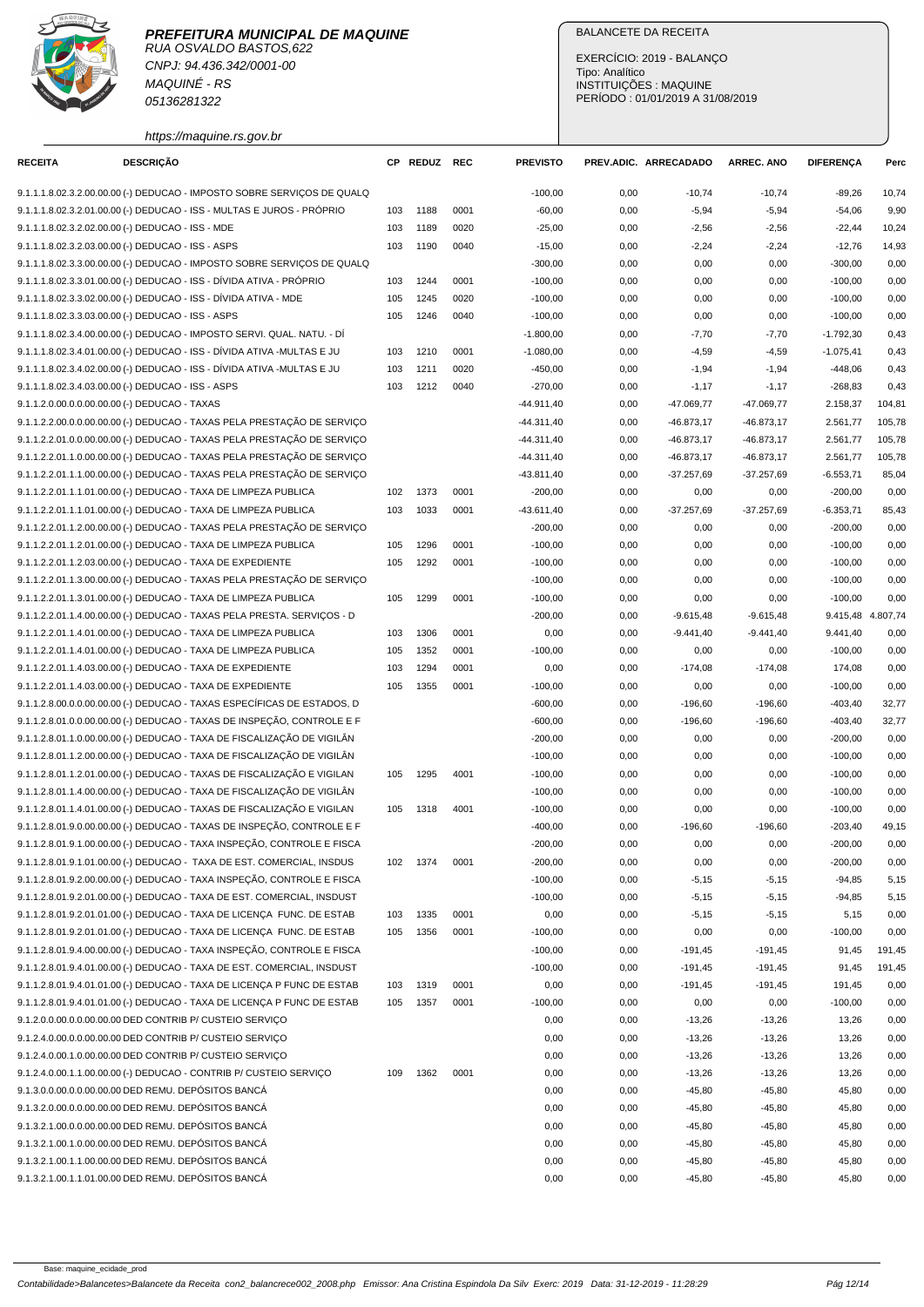RUA OSVALDO BASTOS,622 CNPJ: 94.436.342/0001-00 MAQUINÉ - RS 05136281322

# BALANCETE DA RECEITA

EXERCÍCIO: 2019 - BALANÇO Tipo: Analítico INSTITUIÇÕES : MAQUINE PERÍODO : 01/01/2019 A 31/08/2019

https://maquine.rs.gov.br

| <b>RECEITA</b> | <b>DESCRIÇÃO</b>                      |                                                                          | CP. | <b>REDUZ</b> | REC  | <b>PREVISTO</b> |              | PREV.ADIC. ARRECADADO  | <b>ARREC. ANO</b>      | <b>DIFERENÇA</b> | Perc         |
|----------------|---------------------------------------|--------------------------------------------------------------------------|-----|--------------|------|-----------------|--------------|------------------------|------------------------|------------------|--------------|
|                |                                       | 9.1.3.2.1.00.1.1.01.04.00 (-) DEDUCAO - REMU. DEPÓSITOS BANCÁ            | 109 | 1363         | 0001 | 0,00            | 0,00         | $-45,80$               | $-45,80$               | 45,80            | 0,00         |
|                |                                       | 9.1.6.0.0.00.0.0.00.00.00 (-) DEDUCAO - RECEITA DE SERVIÇOS              |     |              |      | $-5.700,00$     | 0,00         | $-15.852,62$           | $-15.852,62$           | 10.152,62        | 278,12       |
|                |                                       | 9.1.6.1.0.00.0.0.00.00.00 (-) DEDUCAO - SERVIÇOS ADMINISTRATIVOS E COME  |     |              |      | $-5.700,00$     | 0,00         | $-15.852,62$           | $-15.852,62$           | 10.152,62        | 278,12       |
|                |                                       | 9.1.6.1.0.01.0.00.00.00.00 (-) DEDUCAO - SERVICOS ADMINISTRATIVOS E COME |     |              |      | $-5.700,00$     | 0,00         | $-15.852,62$           | $-15.852,62$           | 10.152,62        | 278,12       |
|                |                                       | 9.1.6.1.0.01.1.0.00.00.00 (-) DEDUCAO - SERVICOS ADMINISTRATIVOS E COME  |     |              |      | $-5.700,00$     | 0,00         | $-15.852,62$           | $-15.852,62$           | 10.152,62        | 278,12       |
|                |                                       | 9.1.6.1.0.01.1.1.00.00.00 (-) DEDUCAO - ERVIÇOS ADMINISTRATIVOS E COMER  |     |              |      | $-100,00$       | 0,00         | 0,00                   | 0,00                   | $-100,00$        | 0,00         |
|                |                                       | 9.1.6.1.0.01.1.1.05.00.00 (-) DEDUCAO - SERVIÇOS DE FORNECIMENTO DE AGU  | 105 | 1054         | 0001 | $-100,00$       | 0,00         | 0,00                   | 0,00                   | $-100,00$        | 0,00         |
|                |                                       | 9.1.6.1.0.01.1.2.00.00.00 (-) DEDUCAO - SERVICOS ADMIN. E COMER. GERAIS  |     |              |      | $-200,00$       | 0,00         | $-111,54$              | $-111,54$              | $-88,46$         | 55,77        |
|                |                                       | 9.1.6.1.0.01.1.2.03.00.00 (-) DEDUCAO - MULTA E JURO REC PATRULHA AGRIC  | 103 | 1276         | 1047 | $-100,00$       | 0,00         | 0,00                   | 0,00                   | $-100,00$        | 0,00         |
|                |                                       | 9.1.6.1.0.01.1.2.05.00.00 (-) DEDUCAO - SERVIÇOS DE FORNECIMENTO DE AGU  | 103 | 1344         | 0001 | 0,00            | 0,00         | $-111,54$              | $-111,54$              | 111,54           | 0,00         |
|                |                                       | 9.1.6.1.0.01.1.2.05.00.00 (-) DEDUCAO - SERVIÇOS DE FORNECIMENTO DE AGU  | 105 | 1353         | 0001 | $-100,00$       | 0,00         | 0,00                   | 0,00                   | $-100,00$        | 0,00         |
|                |                                       | 9.1.6.1.0.01.1.4.00.00.00 (-) DEDUCAO - SERVIÇOS ADMIN. COMER. GERAIS-   |     |              |      | $-5.400,00$     | 0,00         | $-15.741,08$           | $-15.741,08$           | 10.341,08        | 291,50       |
|                |                                       | 9.1.6.1.0.01.1.4.01.00.00 (-) DEDUCAO - M E J DE MORA DIVIDA ATIVA PATR  | 103 | 1258         | 1047 | $-300,00$       | 0,00         | 0,00                   | 0,00                   | $-300,00$        | 0,00         |
|                |                                       | 9.1.6.1.0.01.1.4.05.00.00 (-) DEDUCAO - SERVIÇOS DE FORNECIMENTO DE AGU  | 103 | 1346         | 0001 | 0,00            | 0,00         | $-15.741,08$           | $-15.741,08$           | 15.741,08        | 0,00         |
|                |                                       | 9.1.6.1.0.01.1.4.05.00.00 (-) DEDUCAO - SERVIÇOS DE FORNECIMENTO DE AGU  | 105 | 1354         | 0001 | $-5.000,00$     | 0,00         | 0,00                   | 0,00                   | $-5.000,00$      | 0,00         |
|                |                                       | 9.1.6.1.0.01.1.4.09.00.00 (-) DEDUCAO - SERV PROG PATRULHA AGRICOLA      | 105 | 1350         | 0001 | $-100,00$       | 0,00         | 0,00                   | 0,00                   | $-100,00$        | 0,00         |
|                |                                       | 9.1.7.0.0.00.0.0.00.00.00 (-) DEDUCAO DAS TRANSF. CORRENTES              |     |              |      | $-3.082.268,80$ | 0,00         | -1.949.738,09          | -1.949.738,09          | $-1.132.530,71$  | 63,26        |
|                |                                       | 9.1.7.1.0.00.0.0.00.00.00 (-) DEDUCAO DAS TRASNF. DA UNIAO E SUAS ENTID  |     |              |      | $-1.742.704,40$ | 0,00         | $-1.088.654,10$        | $-1.088.654, 10$       | $-654.050,30$    | 62,47        |
|                |                                       | 9.1.7.1.8.00.0.0.00.00.00 (-) DEDUCAO TRANSFERÊNCIAS DA UNIÃO - ESPECÍF  |     |              |      | $-1.742.704,40$ | 0,00         | $-1.088.654,10$        | $-1.088.654, 10$       | $-654.050,30$    | 62,47        |
|                |                                       | 9.1.7.1.8.01.0.0.00.00.00 (-) DEDUCAO DA PARTICIPAÇÃO NA RECEITA DA UNI  |     |              |      | $-1.730.264,40$ | 0,00         | $-1.088.654,10$        | $-1.088.654, 10$       | $-641.610,30$    | 62,92        |
|                |                                       | 9.1.7.1.8.01.2.0.00.00.00 (-) DEDUCAO - COTA-PARTE DO FPM - COTA MENSAL  |     |              |      | $-1.728.264,40$ | 0,00         | $-1.088.070,30$        | $-1.088.070,30$        | $-640.194,10$    | 62,96        |
|                |                                       | 9.1.7.1.8.01.2.1.00.00.00 (-) DEDUCAO - COTA-PARTE DO FPM - COTA MENSAL  |     |              |      | $-1.728.264,40$ | 0,00         | $-1.088.070,30$        | $-1.088.070,30$        | $-640.194,10$    | 62,96        |
|                |                                       | 9.1.7.1.8.01.2.1.01.00.00 (-) DEDUCAO - COTA-PARTE DO FPM PRINCIPAL -    | 103 | 1376         | 0001 | 0,00            | 0,00         | 0,00                   | 0,00                   | 0,00             | 0,00         |
|                |                                       | 9.1.7.1.8.01.2.1.04.00.00 (-) DEDUCAO - COTA-PARTE DO FPM - COTA MENSAL  | 105 | 1114         | 0031 | $-1.728.264,40$ | 0,00         | $-1.088.070,30$        | $-1.088.070,30$        | $-640.194,10$    | 62,96        |
|                |                                       | 9.1.7.1.8.01.5.0.00.00.00 (-) DEDUCAO - COTA-PARTE DO IMPOSTO SOBRE A P  |     |              |      | $-2.000,00$     | 0,00         | $-583,80$              | $-583,80$              | $-1.416,20$      | 29,19        |
|                |                                       | 9.1.7.1.8.01.5.1.00.00.00 (-) DEDUCAO - COTA-PARTE DO ITR - PRINCIPAL    |     |              |      | $-2.000,00$     | 0,00         | $-583,80$              | $-583,80$              | $-1.416,20$      | 29,19        |
|                |                                       | 9.1.7.1.8.01.5.1.04.00.00 (-) DEDUCAO - COTA-PARTE DO ITR - PRINCIPAL -  | 105 | 1118         | 0031 | $-2.000,00$     | 0,00         | $-583,80$              | $-583,80$              | $-1.416,20$      | 29,19        |
|                |                                       | 9.1.7.1.8.06.0.0.00.00.00 (-) DEDUCAO - TRANSFE. FINANCEIRA DO ICMS - D  |     |              |      | $-12.440,00$    | 0,00         | 0,00                   | 0,00                   | $-12.440,00$     | 0,00         |
|                |                                       | 9.1.7.1.8.06.1.0.00.00.00 (-) DEDUCAO - TRANSFE. FINANCEIRA DO ICMS - D  |     |              |      | $-12.440,00$    | 0,00         | 0,00                   | 0,00                   | $-12.440,00$     | 0,00         |
|                |                                       | 9.1.7.1.8.06.1.1.00.00.00 (-) DEDUCAO - TRANSF FINANCEIRA ICMS DESONERA  |     |              |      | $-12.440,00$    | 0,00         | 0,00                   | 0,00                   | $-12.440,00$     | 0,00         |
|                |                                       | 9.1.7.1.8.06.1.1.04.00.00 (-) DEDUCAO - TRANSFE. FINAN. DO ICMS - DESON  | 105 | 1227         | 0031 | $-12.440,00$    | 0,00         | 0,00                   | 0,00                   | $-12.440,00$     | 0,00         |
|                | 9.1.7.2.0.00.0.0.00.00.00 (-) DEDUCAO |                                                                          |     |              |      | $-1.339.564,40$ | 0,00         | $-861.083,99$          | -861.083,99            | -478.480,41      | 64,28        |
|                |                                       | 9.1.7.2.8.00.0.0.00.00.00 (-) DEDUCAO TRANSF DOS ESTADOS - ESPECÍFICAS   |     |              |      | $-1.339.564,40$ | 0,00         | -861.083,99            | -861.083,99            | $-478.480,41$    | 64,28        |
|                |                                       | 9.1.7.2.8.01.0.0.00.00.00 (-) DEDUCAO PARTICIPAÇÃO NA RECEITA DOS ESTAD  |     |              |      | $-1.339.564,40$ | 0,00         | $-861.083,99$          | $-861.083,99$          | $-478.480,41$    | 64,28        |
|                |                                       | 9.1.7.2.8.01.1.0.00.00.00 (-) DEDUCAO - COTA-PARTE DO ICMS               |     |              |      | $-1.143.264,40$ | 0,00         | -695.010,66            | $-695.010,66$          | -448.253,74      | 60,79        |
|                |                                       | 9.1.7.2.8.01.1.1.00.00.00 (-) DEDUCAO - COTA-PARTE DO ICMS               |     |              |      | $-1.143.264,40$ | 0,00         | $-695.010,66$          | $-695.010,66$          | -448.253,74      | 60,79        |
|                |                                       | 9.1.7.2.8.01.1.1.04.00.00 (-) DEDUCAO - COTA-PARTE DO ICMS - PRINCIPAL   | 105 | 1231         | 0031 | $-1.143.264,40$ | 0,00         | -695.010,66            | $-695.010,66$          | $-448.253,74$    | 60,79        |
|                |                                       | 9.1.7.2.8.01.2.0.00.00.00 (-) DEDUCAO - COTA-PARTE DO ICMS - PRINCIPAL   |     |              |      | $-180.000,00$   | 0,00         | $-154.939,71$          | $-154.939.71$          | $-25.060,29$     | 86,08        |
|                |                                       | 9.1.7.2.8.01.2.1.00.00.00 (-) DEDUCAO - COTA-PARTE DO IPVA - PRINCIPAL   |     |              |      | $-180.000,00$   | 0,00         | -154.939,71            | -154.939,71            | -25.060,29       | 86,08        |
|                |                                       | 9.1.7.2.8.01.2.1.01.00.00 (-) DEDUCAO COTA-PARTE DO IPVA - PRINCIPAL -   | 103 | 1375         | 0001 | 0,00            | 0,00         | $-7.301,52$            | $-7.301,52$            | 7.301,52         | 0,00         |
|                |                                       | 9.1.7.2.8.01.2.1.04.00.00 (-) DEDUCAO - COTA-PARTE DO IPVA - PRINCIPAL   | 105 | 1235         | 0031 | $-180.000,00$   | 0,00         | -147.638,19            | $-147.638,19$          | $-32.361,81$     | 82,02        |
|                |                                       | 9.1.7.2.8.01.3.0.00.00.00 (-) DEDUCAO - COTA-PARTE DO IPI - MUNICÍPIO -  |     |              |      | $-16.300,00$    | 0,00         | $-11.133,62$           | $-11.133,62$           | $-5.166,38$      | 68,30        |
|                |                                       | 9.1.7.2.8.01.3.1.00.00.00 (-) DEDUCAO - COTA-PARTE DO IPI - MUNICÍPIO    |     |              |      | $-16.300,00$    | 0,00         | $-11.133,62$           | $-11.133.62$           | $-5.166,38$      | 68,30        |
|                |                                       | 9.1.7.2.8.01.3.1.04.00.00 (-) DEDUCAO - COTA-PARTE DO IPI - MUNICÍPIOS   | 105 | 1239         | 0031 | $-16.300,00$    | 0,00         | $-11.133,62$           | $-11.133,62$           | $-5.166,38$      | 68,30        |
|                |                                       | 9.1.9.0.0.00.0.0.00.00.00 (-) DEDUCAO - OUTRAS RECEITAS CORRENTES        |     |              |      | 0,00            | 0,00         | $-345,04$              | $-345,04$              | 345,04           | 0,00         |
|                |                                       | 9.1.9.2.0.00.0.0.00.00.00 (-) DEDUCAO - INDENIZAÇÕES, RESTITUIÇÕES E RE  |     |              |      | 0,00            | 0,00         | $-345,04$              | $-345,04$              | 345,04           | 0,00         |
|                |                                       | 9.1.9.2.8.00.0.0.00.00.00 (-) DEDUCAO - INDENIZAÇÕES, RESTITUIÇÕES E RE  |     |              |      | 0,00            | 0,00         | $-345,04$              | $-345,04$              | 345,04           | 0,00         |
|                |                                       | 9.1.9.2.8.02.0.0.00.00.00 (-) DEDUCAO - RESTITUIÇÕES - ESPECÍFICAS PARA  |     |              |      | 0,00            |              | $-345,04$              |                        |                  |              |
|                |                                       | 9.1.9.2.8.02.9.0.00.00.00 (-) DEDUCAO - OUTRAS RESTITUIÇÕES - ESPECÍFIC  |     |              |      |                 | 0,00         |                        | $-345,04$              | 345,04           | 0,00         |
|                |                                       | 9.1.9.2.8.02.9.1.00.00.00 (-) DEDUCAO - OUTRAS RESTITUIÇÕES - PRINCIPAL  |     |              |      | 0,00<br>0,00    | 0,00<br>0,00 | $-345,04$<br>$-345,04$ | $-345,04$              | 345,04           | 0,00<br>0,00 |
|                |                                       | 9.1.9.2.8.02.9.1.04.00.00 (-) DEDUCAO - RESTITUIÇÃO DIVERSAS             | 103 | 1361         | 0001 | 0,00            | 0,00         | $-345,04$              | $-345,04$<br>$-345,04$ | 345,04<br>345,04 | 0,00         |
|                | <b>TOTAL</b>                          |                                                                          |     |              |      | 21.355.768,00   | 453.281,60   | 14.875.614,15          | 14.875.614,15          | 6.933.435,45     | 68,21        |
|                |                                       |                                                                          |     |              |      |                 |              |                        |                        |                  |              |
|                |                                       |                                                                          |     |              |      |                 |              |                        |                        |                  |              |